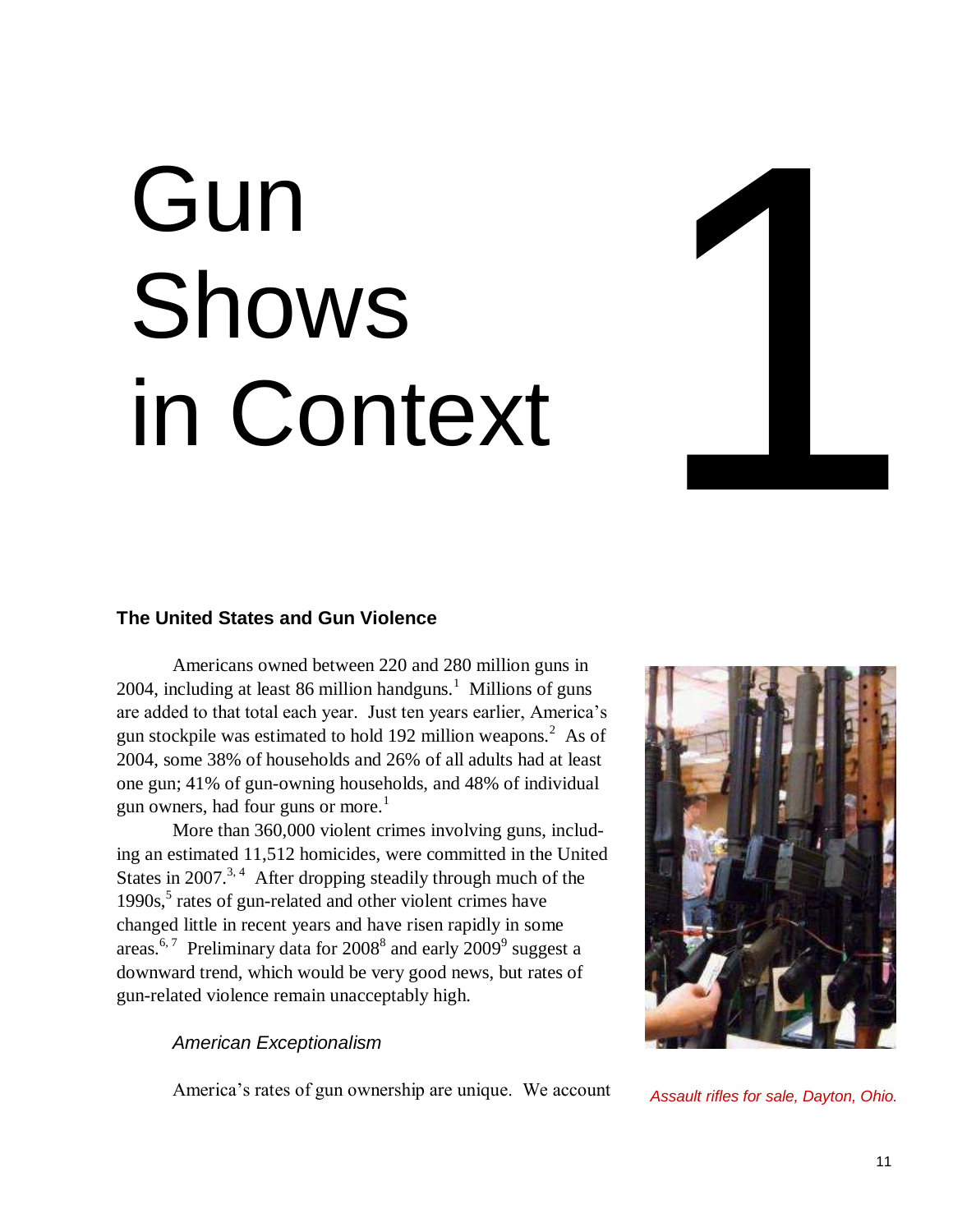*Mexico and Canada pose very different images when it comes to violent crime. [They] have one thing in common when it comes to armed violence—the underground gun market in the United States, which is a major source of supply to criminals and gangs in both nations…The USA represents a low-cost supplier of guns both because of lax regulations and of the great number of guns already circulating in private hands.*

*—Researchers Philip Cook, Wendy Cukier, and Keith Krause.<sup>15</sup>*

*There is "no reason why [Mexican] drug cartels would go through the difficulty of acquiring a gun somewhere else in the world and transporting it to Mexico when it is so easy for them to do so from the United States.*

*—U.S. and Mexican government and law enforcement officials interviewed by the Government Accountability Office for its study of cross-border gun trafficking.<sup>17</sup>*

for less than 5% of the world"s population but 35% to 50% of all firearms in civilian hands.<sup>10</sup> Not surprisingly, death rates from gun violence are far higher in the United States than in other high -income countries.<sup>11, 12</sup>

But America is not a uniquely violent society. As Franklin Zimring and Gordon Hawkins demonstrated some years ago,  $13$ our rates of violent crime do not exceed those of other highincome countries—though they are above average. It is our rate of death from violent crime that is unique, and this high mortality rate results from our unique propensity to use firearms to commit violent crimes.

### *Exporting Crime Guns*

Sadly, American firearms now also figure prominently in crimes committed elsewhere. Most crime guns that are recovered by law enforcement agencies in major Canadian cities, and for which a point of origin can be established, are imported illegally from the United States. $14, 15$  The problem has become particularly acute in Mexico, where drug-related gun violence has become so prevalent that the United States Joint Forces Command has warned of a possible "rapid and sudden collapse" with "serious implications for [US] homeland security."<sup>16</sup> By April 2008, Mexican drug trafficking organizations had established a presence in at least 46 U.S. states.<sup>17</sup> Of crime guns recovered in Mexico since 2006 for which the U.S. Bureau of Alcohol, Tobacco, Firearms and Explosives (ATF) has established a chain of ownership, more than 90% come across the border from the United States, and nearly 70% are American-made.<sup>17, 18</sup>

### **Gun Shows and Gun Violence: An Introductory Case**

At lunchtime on April 20, 1999, high schoolers Eric Harris and Dylan Klebold shot and killed 12 fellow students and a teacher at Columbine High School in Littleton, Colorado, and wounded 23 others. After exchanging fire with the police, they shot themselves.

All four guns used in the massacre were purchased at local gun shows, but none of them by Harris and Klebold.<sup>19</sup> Three guns—two Savage shotguns and a Hi-Point 9mm carbine—were bought for them by an 18-year-old friend, Robyn Anderson, at a Tanner Gun Show near Denver the previous December.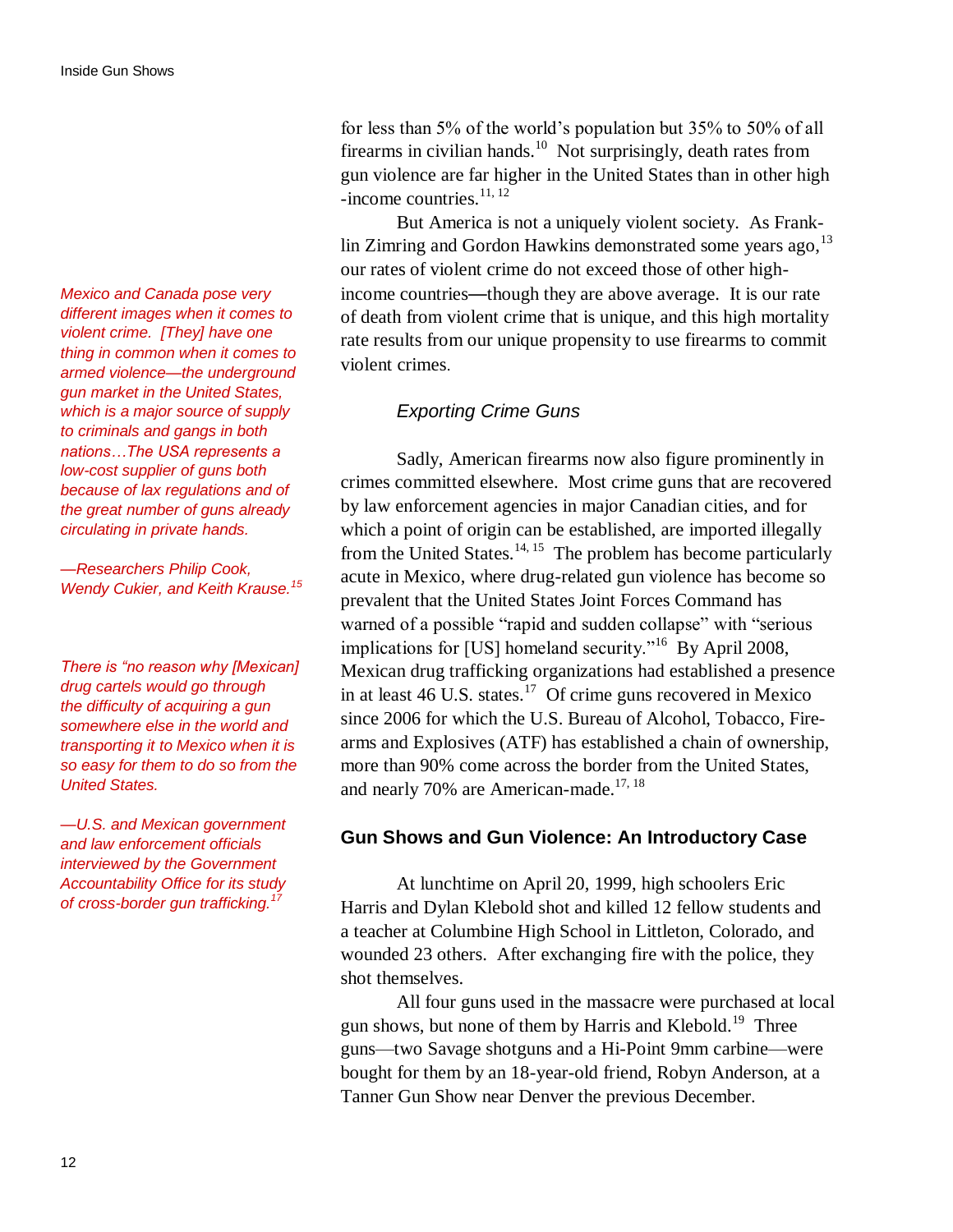Anderson bought the guns from private parties rather than from licensed gun retailers. "While we were walking around [the show]," she would later testify, "Eric and Dylan kept asking sellers if they were private or licensed. They wanted to buy their guns from someone who was private—and not licensed—because there would be no paperwork or background check."<sup>20</sup> Anderson stressed that "[a]ll I had to do was show my driver's license to prove I was 18. I would not have bought a gun for Eric and Dylan if I had had to give any personal information or submit to any kind of check at all."<sup>21</sup>

Just the day before, in fact, Harris and Klebold had tried to buy guns themselves at the show. The boys were 17 years old at the time. No one who would sell to them, but they were told that they could buy the guns if they brought someone with them who was at least 18 years old. Anderson believed it should have been obvious that she was buying the guns for Harris and Klebold; though she was making the payment, "they were handling the guns and asking the questions."<sup>22</sup>

The fourth gun, a semiautomatic TEC-DC9 assault pistol, was bought at a Tanner Gun Show in August 1998 by Mark Manes—again from a private party, not a licensed retailer—and sold to Harris and Klebold the following January.<sup>19</sup> Because the TEC-DC9 is a handgun, Manes was charged with providing a firearm to a minor (Harris and Klebold were still 17 when they bought the gun).

Anderson"s rifle and shotgun purchases broke no federal or state laws, and she was not charged with any crime. J. D. Tanner, promoter of the shows, had this to say about her gun purchases: "All I can say is apparently it was all done legally. That makes me have a good feeling."<sup>23</sup>

The first Tanner Gun Show held after the massacre took place the weekend of June 5 and 6; Tanner had canceled a show scheduled for the weekend after the shootings. On June 6, Corey Tucker, age 18, and David Winkler, age 17, used \$600 in cash provided by the Colorado Coalition Against Gun Violence to buy a TEC-9 pistol similar to the gun used by Harris and Klebold. They believed they were buying from a private party—there was apparently no evidence to the contrary—and their intent was to demonstrate how easily this could be done. "He didn"t ask me my name or my age," Tucker said at a news conference the following week, and there was no identification check.<sup>24</sup> But the seller had been interviewed at the show on June 5 by *Denver* 

*While we were walking around, Eric and Dylan kept asking sellers if they were private or licensed. They wanted to buy their guns from someone who was private—and not licensed because there would be no paperwork or background check.<sup>20</sup>* 

*All I had to do was show my driver"s license to prove I was 18. I would not have bought a gun for Eric and Dylan if I had had to give any personal information or submit to any kind of check at all.<sup>21</sup>*

*—Robyn Anderson, on buying three of the guns used in the Columbine High School shootings.*

*All I can say is apparently it was all done legally. That makes me have a good feeling.*

*—J. D. Tanner of Tanner Gun Shows.<sup>23</sup>*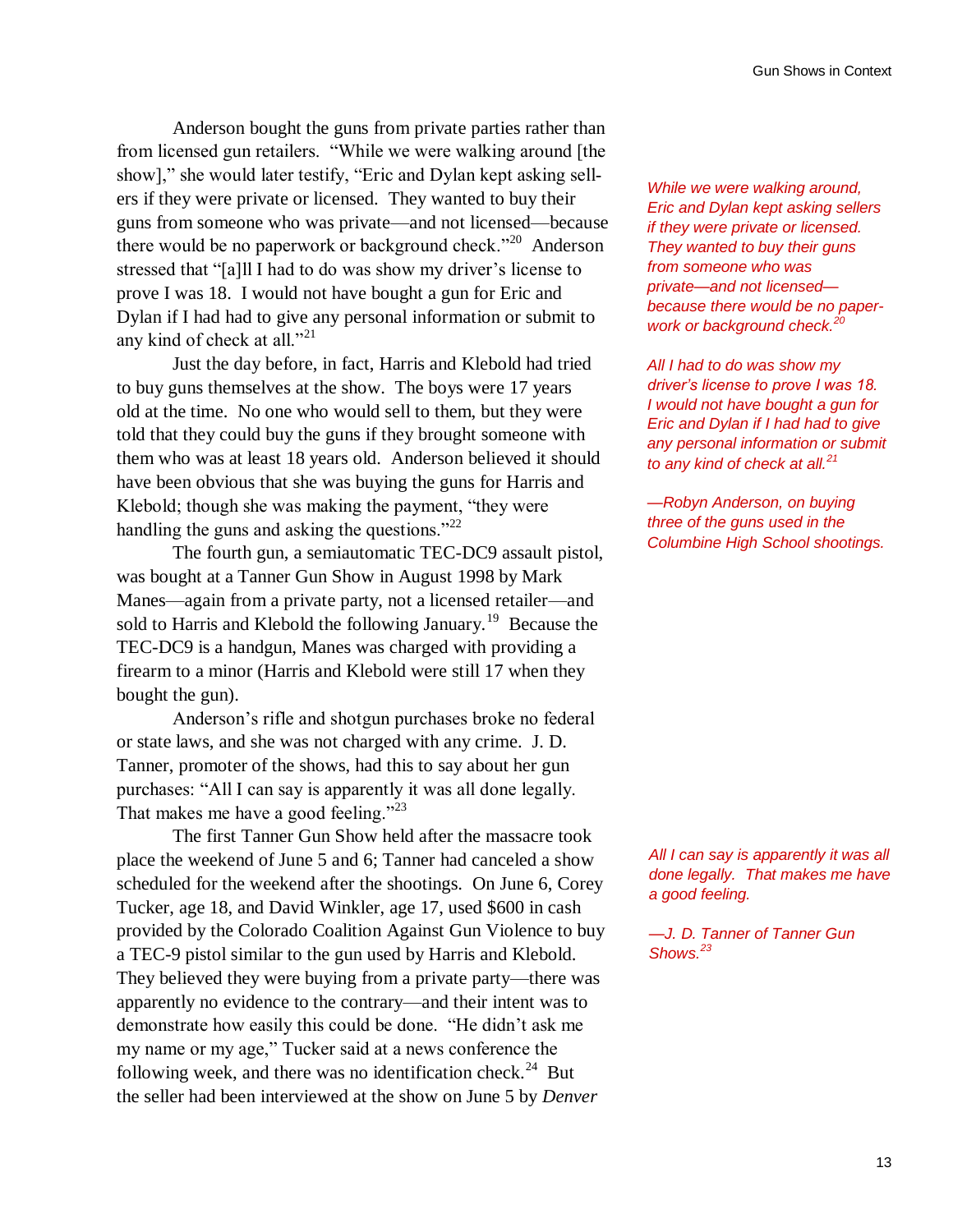*Post* reporter David Olinger, who was writing a story on the resumption of the Tanner shows. He was Terry Kern, a licensed gun retailer and gun store owner. When Olinger contacted him following Tucker and Winkler's news conference, Kern confirmed that he had sold the gun. But when told that his failure to document the sale or perform any identification check had become public knowledge, "Kern changed his account. The sale 'didn't have anything to do with me,' he said."<sup>24</sup>

The sale was investigated by the Bureau of Alcohol, Tobacco and Firearms (ATF) and determined to have been illegal. Kern surrendered his firearms license.<sup>25</sup>

Promoter J. D. Tanner himself sells guns at Tanner Gun Shows as an unlicensed vendor. A year after the massacre in Littleton, the prospective buyer of a handgun asked him, "You have to do a background check on this?" "No," he replied, "there's no law says I have to."<sup>26</sup>

### **A Paradox**

The events surrounding the Columbine massacre exemplify many of the difficult problems posed by gun shows. Prohibited persons are able to acquire guns by using others as their agents. Guns can be sold anonymously, without background checks or records. Sellers, including licensed retailers, can be corrupt.

There is solid evidence that gun shows are an important source of crime guns, which we will review later in the chapter. The best of that evidence comes from ATF investigations of illegal gun trafficking—the organized procurement of guns for criminal use. $27-29$ 

But two highly-regarded surveys conducted under the auspices of the U.S. Bureau of Justice Statistics have found that less than 2% of felons incarcerated for crimes involving guns acquired those guns themselves at gun shows.<sup>30, 31</sup> This poses a seeming paradox: How can gun shows be an important source of crime guns if criminals get their guns elsewhere? To clarify this, we need to take a step back and examine American gun commerce generally and the role gun shows play in that larger enterprise.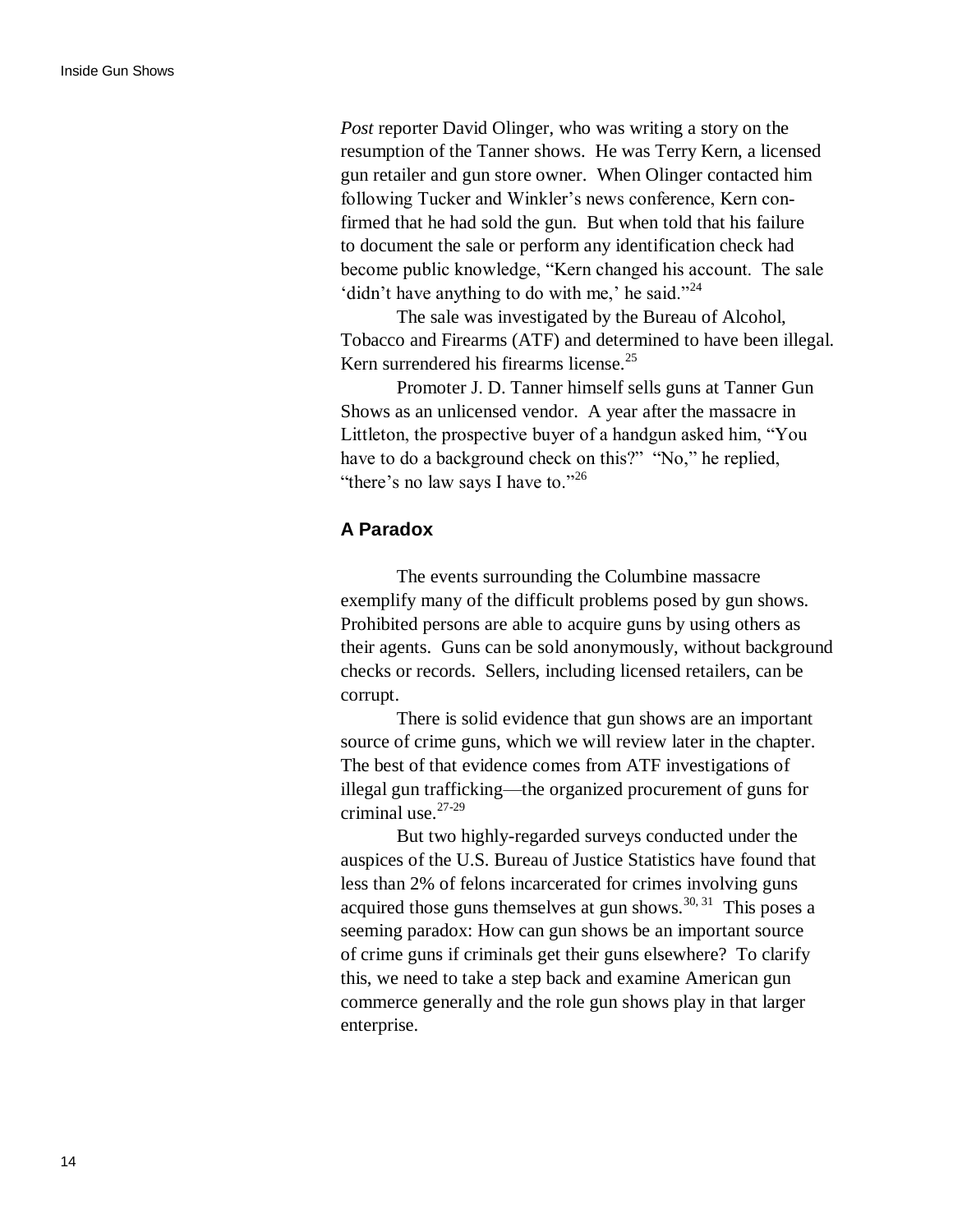### **America's Two Systems of Gun Commerce**

Modern gun commerce operates under the terms of the oft-amended Gun Control Act of 1968 (GCA), which is enforced by ATF. Congress drew on its authority to regulate interstate commerce in drafting GCA as it had with GCA"s predecessor, the Federal Firearms Act of  $1938$ <sup>32</sup> Those "engaged in the business" of selling guns, as the law terms it, were required to obtain federal licenses and to buy and sell guns following specified procedures. Private parties who sold guns infrequently and not in the course of business were exempted, however. As a result, the United States has two very different systems of gun commerce that operate in parallel. At gun shows, they can operate literally side by side.

In 1995, Philip Cook and colleagues published a study that has done much to shape and clarify our understanding of how gun commerce operates.<sup>33</sup> By convention, the two systems mentioned above are referred to as the *primary market* and the *secondary market* for guns. The primary market comprises all transfers of guns by federally licensed firearms retailers such as gun dealers and pawnbrokers. These transfers may be of new or used guns.

The secondary market consists of transfers involving unlicensed sellers, such as the unlicensed vendors and individual attendees at gun shows. $^{33,34}$  This secondary gun market is much larger than is commonly thought. According to the Police Foundation"s National Survey of Private Ownership of Firearms, it accounted for approximately 40% of all gun acquisitions in the mid-1990s.<sup>2, 33</sup> Thirty years earlier, at the time Congress was debating the Gun Control Act, at least 25% of all gun acquisitions occurred through the private party transfers that were exempted from the terms of the Act.<sup>35</sup>

As with other commodities, there is a *legal market* and an *illegal market* for guns. The movement of guns from the legal to the illegal market is the illegal market's chief source of supply. Gun trafficking is the intentional diversion of guns from the legal to the illegal market.

Finally, in considering how guns become available for use in crime, it is useful to consider *point sources* and *diffuse sources* of those guns.<sup>34</sup> Point sources are the venues linked to many known crime guns, usually licensed retailers. Diffuse sources are the many small-volume transactions between individuals that are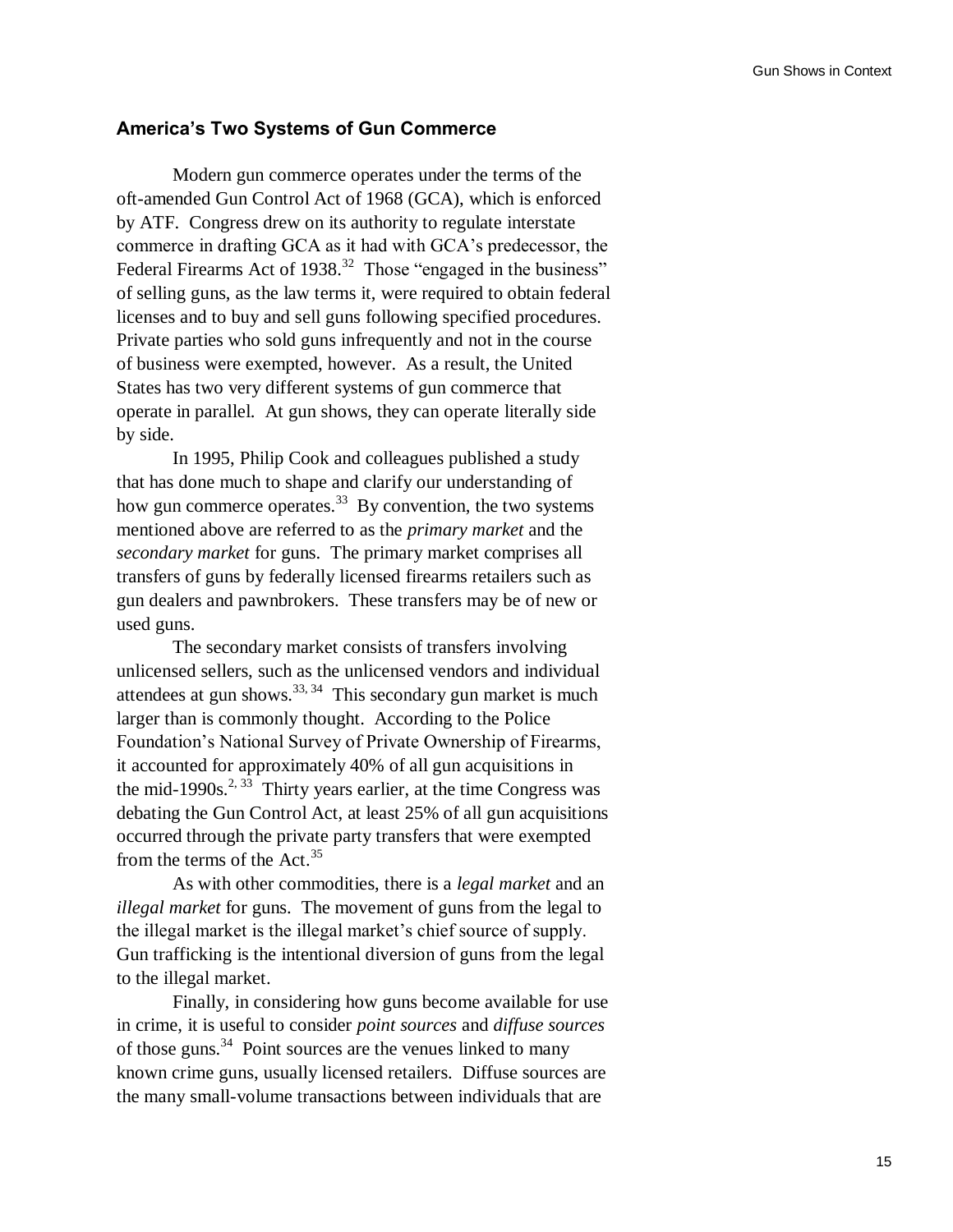dispersed in time and place, such as transfers of single guns between acquaintances or fellow gang members. Point sources provide the most readily identifiable targets for prevention activity, but diffuse sources, taken together, are the leading proximate source of crime guns.

An overview of America's gun markets is in Figure 1-1.

Figure 1-1. An overview of gun commerce in the United States. Activities within the shaded area occur at gun shows.



Gun manufacturers typically sell their products to distributors, who in turn sell them to federally licensed retailers such as gun dealers or pawnbrokers. Sales by manufacturers, distributors, and retailers make up the primary gun market. After its first sale by a licensed retailer to a private party, a gun may experience many subsequent sales or other changes of possession between private parties (through trades, for example). These transactions make up the secondary gun market. A private party may also sell his gun to a licensed retailer; most retailers sell both new and used guns. Guns enter the illegal market predominantly through sales to prohibited persons, straw purchasing and other trafficking operations, and theft. As with the legal market, guns in the illegal market may undergo many subsequent transfers of ownership. The shaded area of the figure identifies transactions that occur at gun shows.

Modified from Wintemute GJ. Where guns come from: the gun industry and gun commerce. *The Future of Children* 2002;12 (2):55-71.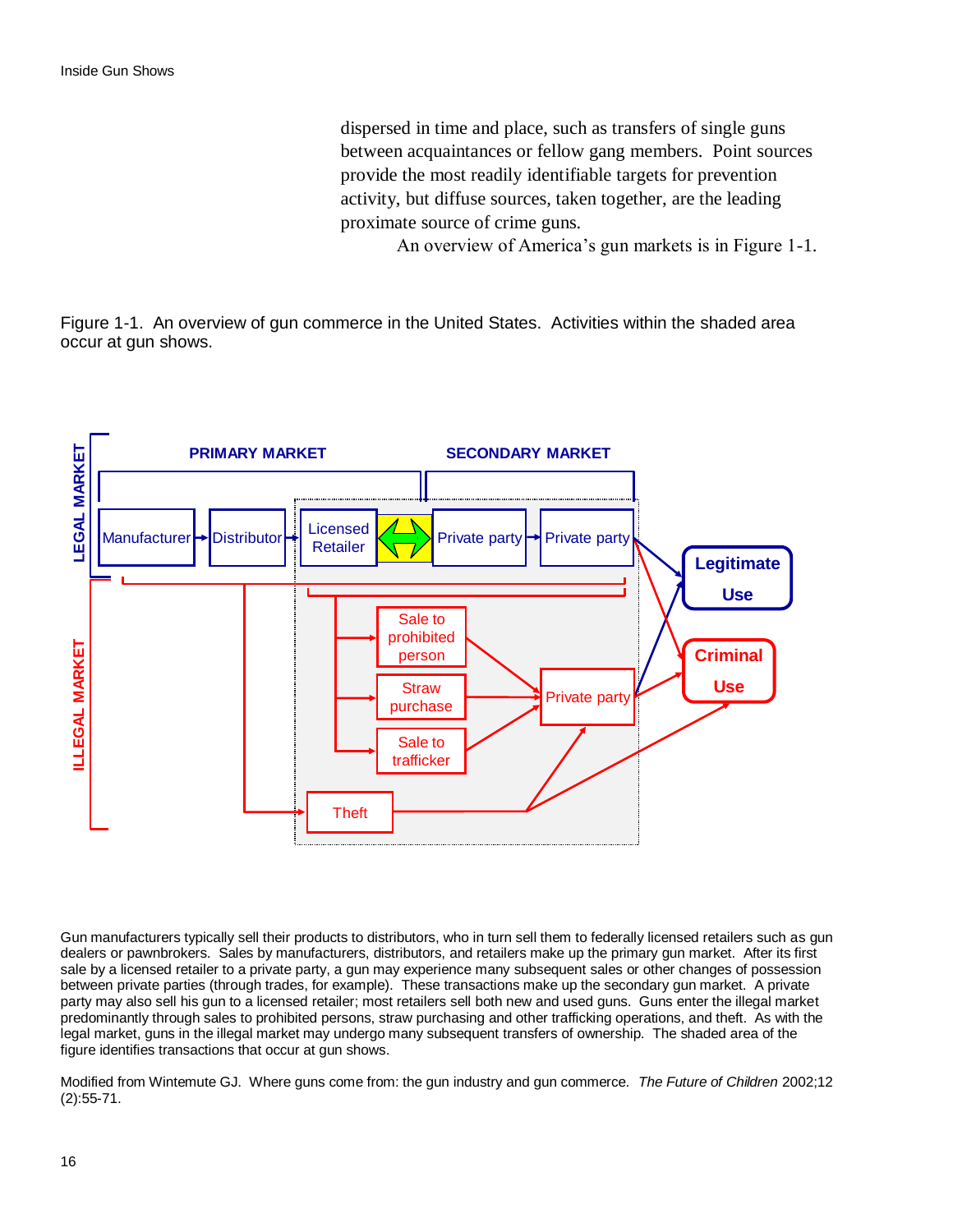# **Regulating Gun Sellers**

# *Federal Policy*

In order to sell a gun to you, whether at a gun show or elsewhere, a federally licensed retailer such as a gun dealer or pawnbroker must see your identification. He must have you complete a lengthy Firearms Transaction Record on which you certify, under penalty of perjury, that you are buying the gun for yourself and that you are not prohibited from owning it. He must submit your identifying information to the National Instant Criminal Background Check System (NICS), administered by the Federal Bureau of Investigation.

Staff at NICS perform a background check on you, comparing your information to the records in a centralized archive of criminal histories and other databases to verify your eligibility to purchase firearms. In over 90% of cases this background check is completed within minutes,<sup>36</sup> but if important information is missing you may have to wait up to three business days to get your gun. (In 17 states, the background check can be waived for holders of permits to carry concealed weapons.)

The retailer must keep a permanent record of your purchase. If you buy more than one handgun from him within five business days, the retailer must file a special report with ATF. (This requirement does not apply to purchases of rifles or shotguns.)

These procedural safeguards are intended to ensure that you are who you say you are, that you and not someone else will be the actual owner of the gun, and that you are not prohibited from owning it. They also establish a paper trail that will help law enforcement authorities link the gun to you if it is used in a crime later.

But a private party, such as an unlicensed vendor or individual attendee at a gun show, can sell you that same gun—or as many guns as you want—and none of these federal safeguards will be in place. Private party gun sellers are not required to ask for your identification. They *cannot* initiate a background check, except in Delaware, Nevada, and Oregon, where they may do so voluntarily. There are no forms for you to fill out, and no records need be kept.

Again, the provisions of the Gun Control Act regulating gun sales apply only to those who are engaged in the business of



*Attendee with several guns for sale, Houston, Texas.*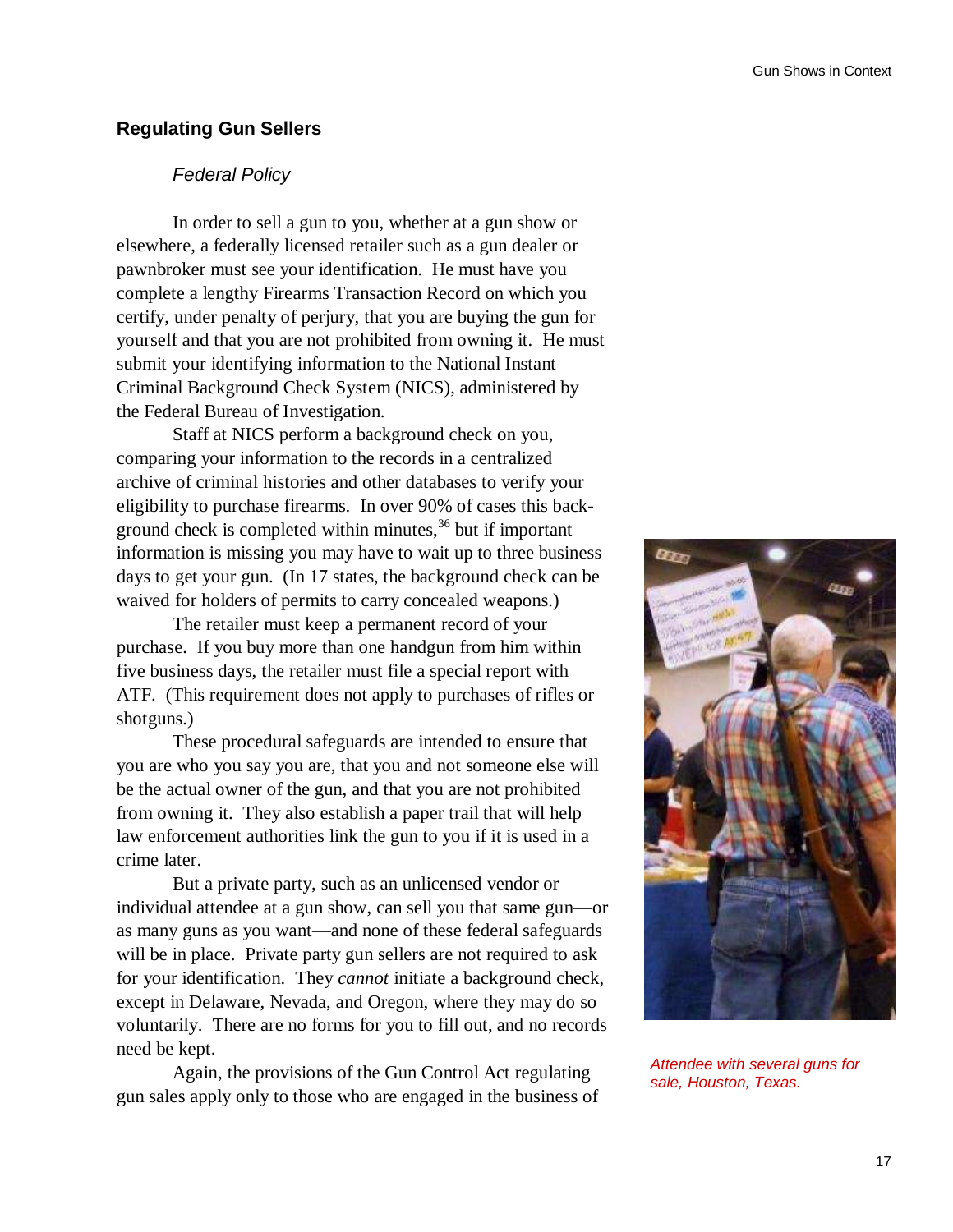*There is no limit to the amount of guns that a private collector can have. Some have 10, some have 1,000. If I go to a gun show and state that this is my private collection, I am not required by law to ask you for identification, ask you to fill out any paperwork, or conduct a background check. It is simply cash and carry.* 

*—Tom Mangan, Special Agent, ATF, Phoenix, Arizona.<sup>39</sup>*

*Unfortunately, the effect of the 1986 amendments has often been to frustrate the prosecution of unlicensed dealers masquerading as collectors or hobbyists but who are really trafficking firearms to felons or other prohibited persons.*

*—ATF gun show study, 1999.<sup>37</sup>*

selling guns. As originally enacted, GCA established that standard but did not define it. ATF considered the sale of five or more firearms annually to signify engagement in the business, <sup>34</sup> and federal courts upheld convictions for selling guns without a license in cases involving as few as six firearms. $37$ 

Any clear understanding of what "engaged in the business" might mean was abolished by the 1986 Firearm Owners Protection Act (FOPA). The new law ambiguously defined a person as "engaged in the business" who "devotes time, attention, and labor to dealing in firearms as a regular course of trade or business with the principal objective of livelihood and profit through the repetitive purchase and resale of firearms."<sup>38</sup> Muddying the waters further, FOPA defined "with the principal objective of livelihood and profit" to mean "that the intent underlying the sale or disposition of firearms is predominantly one of obtaining livelihood and pecuniary gain, as opposed to other intents, such as improving or liquidating a personal firearms collection."<sup>38</sup> It specifically excluded from its definition of engagement in the business a person who makes "occasional sales, exchanges, or purchases of firearms for the enhancement of a personal collection or for a hobby, or who sells all or part of his personal collection of firearms."28, 38

The practical result was to make it much more difficult to set an upper limit to the frequency of buying and selling guns that did not require a license and compliance with the procedural safeguards described above. Today, private parties sometimes sell large numbers of new and used firearms while claiming hobbyist status and exemption from the requirements imposed on licensed retailers.<sup>28</sup> ATF put it this way in an important study of gun shows in 1999: "Unfortunately, the effect of the 1986 amendments has often been to frustrate the prosecution of unlicensed dealers masquerading as collectors or hobbyists but who are really trafficking firearms to felons or other prohibited persons."<sup>37</sup>

### *State Policy*

In 33 states, statutes regulating gun sales do not go beyond the ambiguous standards set by Congress. But 17 states regulate at least some sales by unlicensed private parties (Table 1-1). Some require that these transactions be routed through a licensed retailer; such transactions are subject to the same procedural safeguards that apply to the licensed retailer's own sales.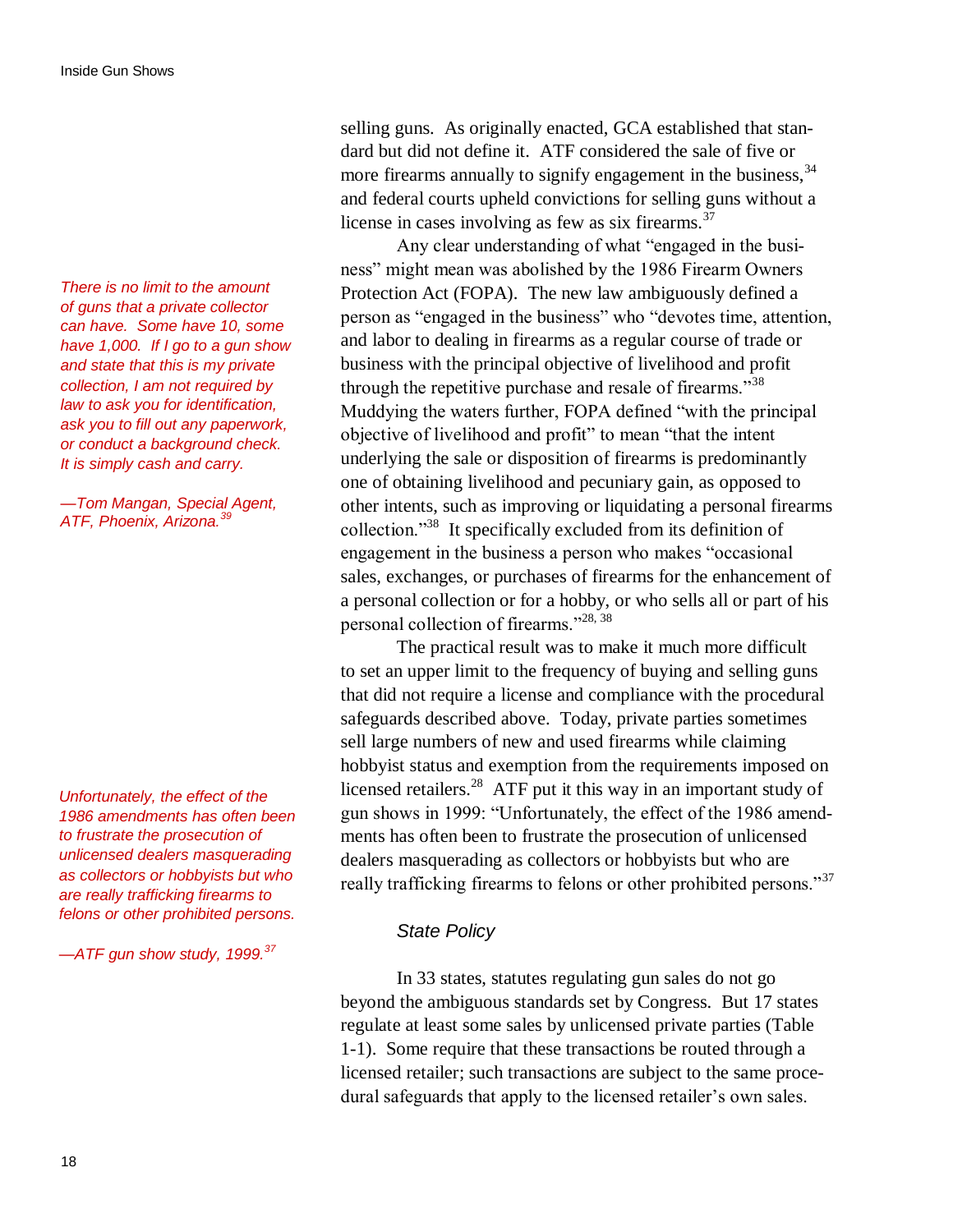Other states require that purchasers obtain a permit or undergo a background check through a law enforcement agency.<sup>40</sup> Of these 17 states, six regulate all private party gun sales and nine more regulate all private party sales of handguns. Two states, Colorado and Oregon, regulate all private party sales at gun shows only.

| <b>State</b>   | <b>Handgun Sales</b> |                      | Long Gun Sales |                      |
|----------------|----------------------|----------------------|----------------|----------------------|
|                | <b>All Sales</b>     | Gun<br>Shows<br>Only | All Sales      | Gun<br>Shows<br>Only |
| California     |                      |                      |                |                      |
| Colorado       |                      |                      |                |                      |
| Connecticut    |                      |                      |                |                      |
| Hawaii         |                      |                      |                |                      |
| Illinois       |                      |                      |                |                      |
| lowa           |                      |                      |                |                      |
| Maryland       |                      |                      |                |                      |
| Massachusetts  |                      |                      |                |                      |
| Michigan       |                      |                      |                |                      |
| Missouri       |                      |                      |                |                      |
| Nebraska       |                      |                      |                |                      |
| New Jersey     |                      |                      |                |                      |
| New York       |                      |                      |                |                      |
| North Carolina |                      |                      |                |                      |
| Oregon         |                      |                      |                |                      |
| Pennsylvania   |                      |                      |                |                      |
| Rhode Island   |                      |                      |                |                      |

Table 1-1. State regulation of private party gun sales\*

\* In the remaining 33 states, private party gun sales are not regulated.

From *Survey of state procedures related to firearm sales, 2005*. Washington, DC: Bureau of Justice Statistics; 2006. NCJ 214645. See Table 6.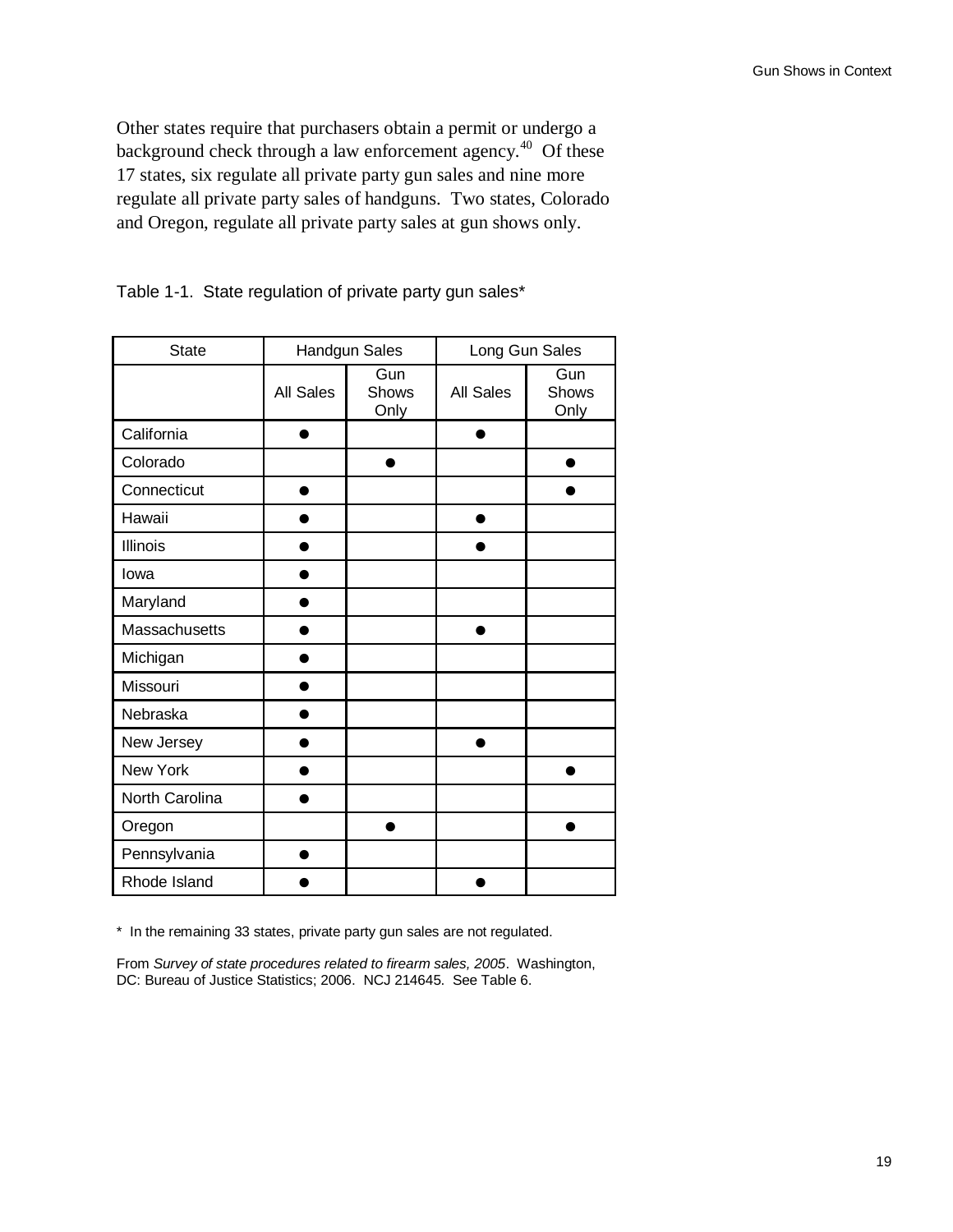### **Regulating Gun Buyers**

### *Federal Policy*

Federal statutes prohibit several categories of persons from purchasing or otherwise acquiring firearms, whether from a licensed retailer or a private party, and from possessing firearms at any time. $40$  (See Table 1-2.) Most of the prohibitions arise from criminal convictions. These were expanded to include convictions for misdemeanor crimes of domestic violence in 1996. Convictions for other violent and firearm-related misdemeanors, such as battery and brandishing a firearm, do not prohibit firearm ownership under federal law. A federal prohibition is permanent unless it arises from a domestic violence restraining order, in which case it exists only as long as the restraining order remains in effect.

Persons less than 21 years of age may not purchase handguns from licensed retailers, but persons ages 18 to 20 may purchase handguns from private parties. Those less than 18 years of age cannot purchase long guns (rifles and shotguns).<sup>40</sup>

Table 1-2. Categories of persons who are generally prohibited from purchasing or possessing firearms under federal law

| A person is prohibited who:                                                                                                                                                            |
|----------------------------------------------------------------------------------------------------------------------------------------------------------------------------------------|
| Is under indictment for, or has been convicted in any court of, a<br>crime punishable by imprisonment for a term exceeding one year                                                    |
| Is a fugitive from justice                                                                                                                                                             |
| Is an unlawful user of or addicted to any controlled substance                                                                                                                         |
| Has been adjudicated as a mental defective or has been commit-<br>ted to any mental institution                                                                                        |
| Who, being an alien, is illegally or unlawfully in the United States<br>or has been admitted to the United States under a nonimmigrant<br>visa                                         |
| Who has been discharged from the Armed Forces under dishon-<br>orable conditions                                                                                                       |
| Who, having been a citizen of the United States, has renounced<br>his citizenship                                                                                                      |
| Is subject to a court order that restrains such person from harass-<br>ing, stalking, or threatening an intimate partner of such person or<br>child of such intimate partner or person |
| Has been convicted in any court of a misdemeanor crime of do-<br>mestic violence                                                                                                       |

From *United States Code*, Title 18, Section 922(d).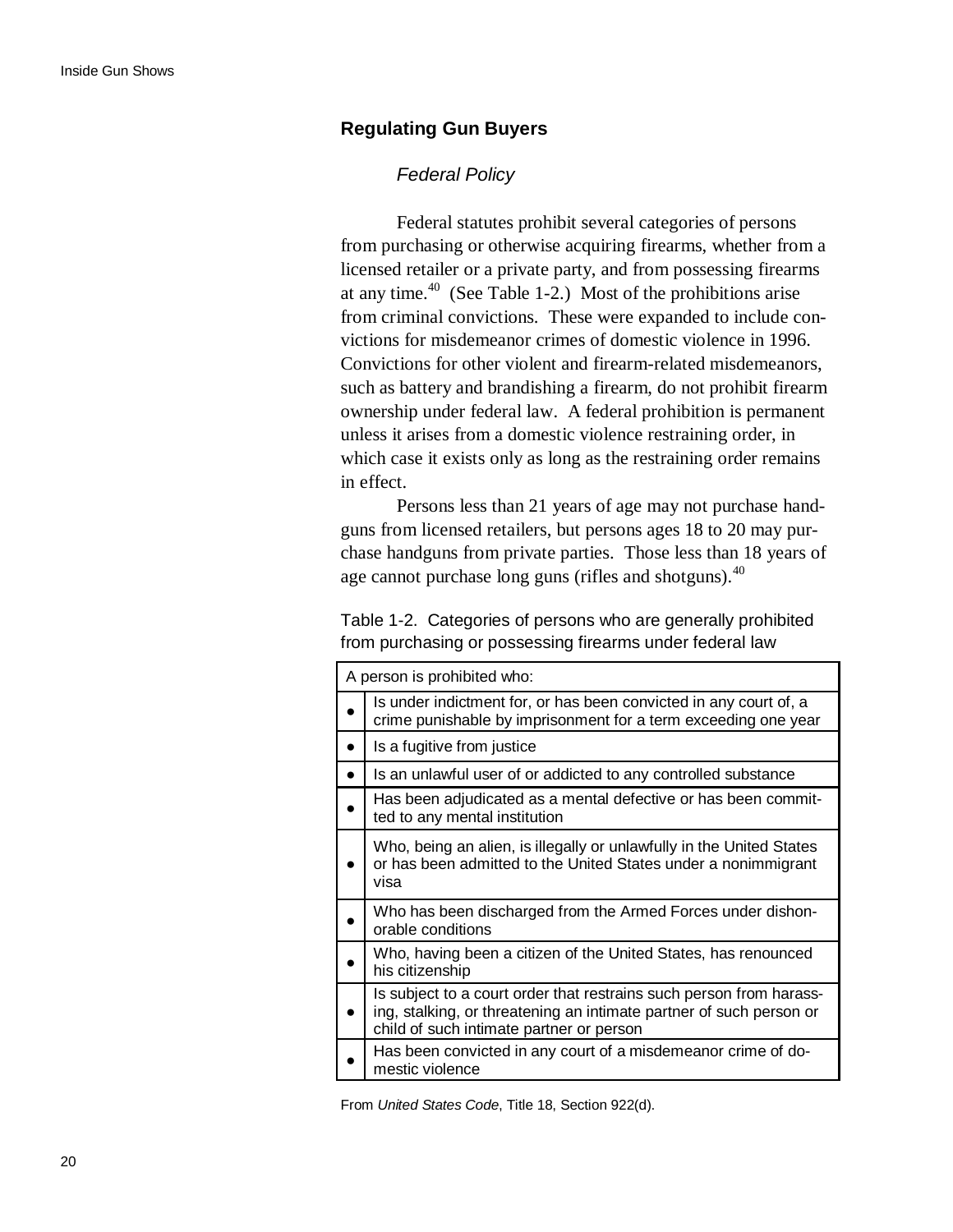Federal law also makes it a felony to purchase a firearm from a licensed retailer for another person while representing oneself to be the intended owner of that firearm. Such transactions are known as surrogate or "straw" purchases. Although illegal, such purchases are common and are an important source of guns for prohibited persons. Straw purchases will be discussed in more detail later in the chapter and in Chapter 3.

### *State Policy*

Many states have broadened the federal criteria for prohibiting the purchase and possession of firearms. Details for each state are available in the regularly-updated *Survey of State Procedures Related to Firearm Sales*, compiled by the Justice Department"s Bureau of Justice Statistics and available at http://www.ojp.usdoj.gov/bjs/. In California, for example, persons convicted of most violent misdemeanors are prohibited from possessing firearms for 10 years following their convictions.

California, Maryland, Virginia, and New Jersey also prohibit individuals from purchasing more than one handgun in any 30-day period. Because California has a centralized record of handgun purchases, this prohibition applies statewide, not just to multiple purchases from an individual retailer. Private party sales are exempted, however.

### **Screening and Denial**

Since March 1, 1994, the Brady Handgun Violence Prevention Act has required background checks on persons purchasing firearms from federally licensed firearm retailers. Federal and state agencies have conducted 97,080,000 Brady Act background checks as of December 2008. The checks have resulted in 1,778,000 denials, for a denial rate of  $1.8\%$ .<sup>41</sup>

In 2008 alone, 9,901,000 background checks were conducted, 147,000 of which led to denials (a denial rate of 1.5%). A large majority of these denials resulted from the fact that the prospective purchasers had been convicted of, or were under indictment for, serious crimes. (See Table 1-3.)

Prior to the Brady Act, in 32 states no background check was required to verify purchasers' statements that they were not prohibited persons. The 18 other states had enacted background check requirements of their own, sometimes many years earlier. $42$ 

*Okay, I want it, but I just bought a gun June 2. I"ll have to wait.*

*—An attendee making a deposit on a Walther pistol on June 6, in Orange County, California. Because of the state"s prohibition on the purchase of more than one handgun within 30 days, he will not be able to purchase the gun until July.*

*Vendor: It"s my understanding that if you"ve got a conviction, you can"t buy guns forever.*

*Attendee: That"s right. You don"t ever want to hit the old lady, "cause then you"re through.*

*—Advice given to a man shopping for parts for an AR rifle, Las Vegas, Nevada.*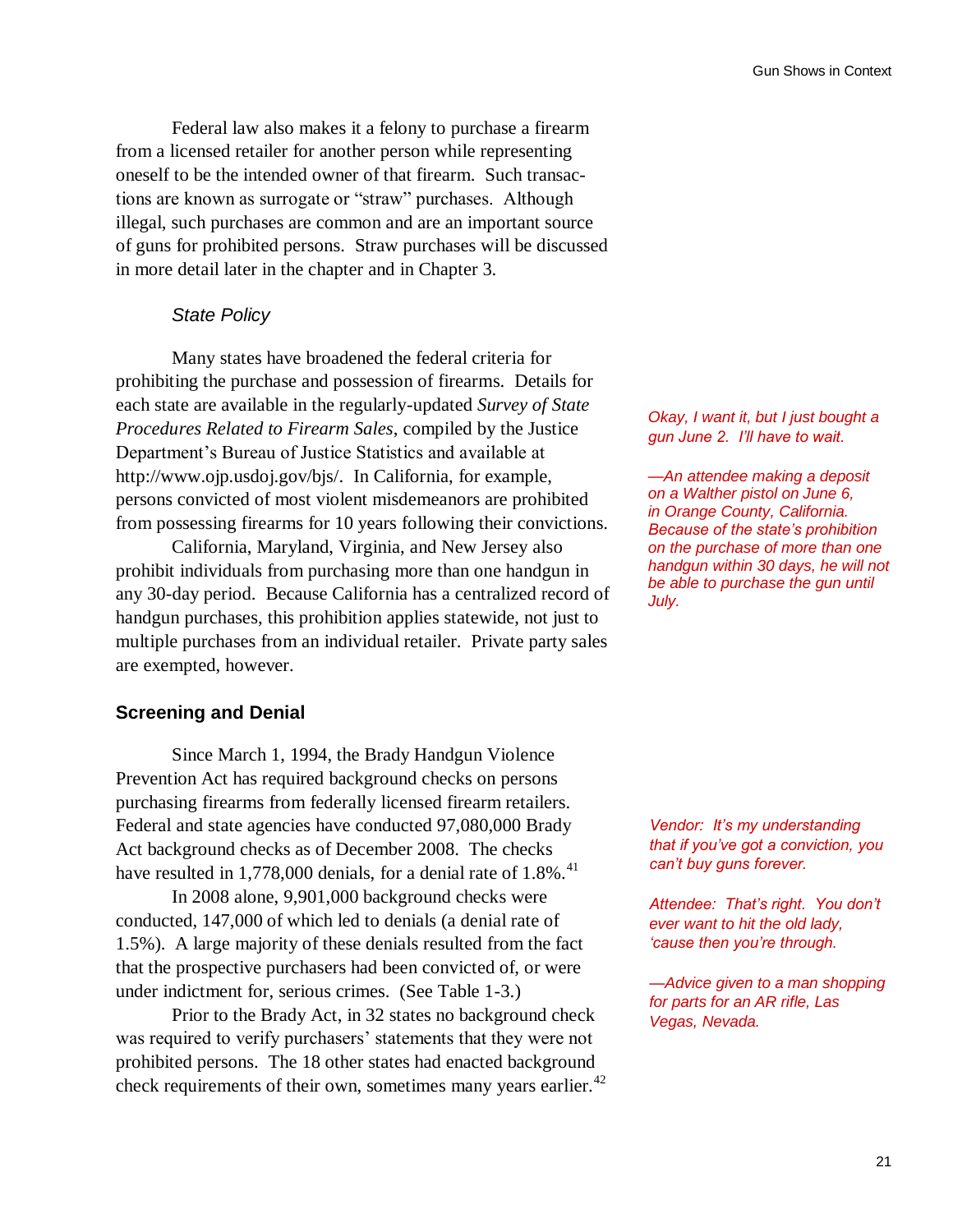When the Brady Act first took effect, states where no background checks had previously been required found that as many as 9.4% of persons who sought to purchase firearms from licensed retailers, and who had just certified under penalty of perjury that they were eligible to own guns, were in fact prohibited from owning them. $43$ 

| <b>Reason for Denial</b>     | Agency Type |           |  |
|------------------------------|-------------|-----------|--|
|                              | Federal (%) | State (%) |  |
| Felony indictment/conviction | 55.9        | 45.7      |  |
| State law prohibition        | 6.8         | 10.5      |  |
| Domestic violence            |             |           |  |
| Misdemeanor conviction       | 7.3         | 9.9       |  |
| Restraining order            | 4.1         | 4.0       |  |
| Fugitive                     | 13.4        | 8.6       |  |
| Illegal alien                | 1.4         | 0.5       |  |
| Mental illness or disability | 1.1         | 3.7       |  |
| Drug user/addict             | 9.5         | 3.1       |  |
| Other                        | 0.6         | 13.9      |  |
| Total                        | 100         | 100       |  |

Table 1-3. Reasons for denial of firearm transfer application in 2008

From *Background checks for firearm transfers, 2008—statistical tables*. Washington, DC: Bureau of Justice Statistics, 2008. NCJ 227471. See Table 4. Results for local agencies are omitted.

### *Does Denial Work?*

The goal of screening and denial programs is to prevent gun-related violence by preventing persons thought to be at high risk of committing such violence from acquiring guns. There are no systematic data on the intermediate question: How often do people who are denied the purchase of a gun from a licensed retailer go on to acquire a gun from some other source? There are, however, several studies that collectively describe the effect of these programs on violent crime.

It appears that denial of gun purchase significantly lowers the risk of committing violent and gun-related crimes among the persons who are directly affected. The best example of this effect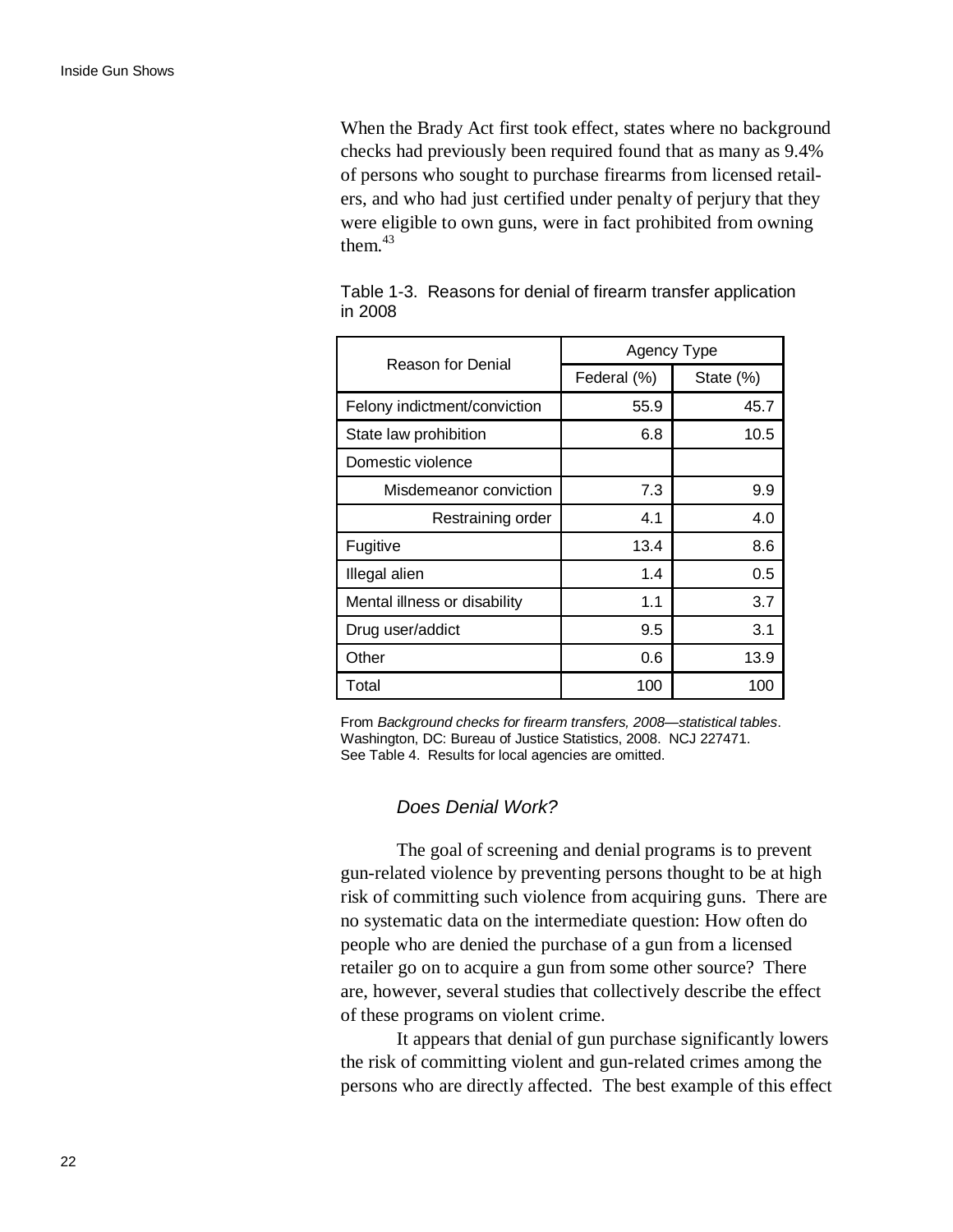comes from California, which in 1991 expanded its criteria for a prohibition on gun ownership to include prior convictions for almost all violent misdemeanors. Over three years of follow-up, there was a 23% drop in crimes involving guns or violence among those whose gun purchases were denied in the year after the new policy took effect, as compared to a group of violent misdemeanants who legally purchased handguns under the previous policy.<sup>44</sup> For persons ages 21 to 24, among whom absolute rates of violent criminal activity were highest, the decrease was 27%. There was no difference for crimes involving neither guns nor violence. This specificity of effect supports the inference that the observed results were produced by the change in policy rather than some other factor.

Similarly, denial based on a felony conviction appears to result in a decrease in risk for crimes involving guns or violence of 20% to 25% $<sup>45</sup>$ . This is a sizeable effect. Its importance is rein-</sup> forced by a new research finding concerning risk for new criminal activity among persons who have previously been arrested for serious crimes.<sup>46</sup> As much as 20 years may need to pass before their risk of re-arrest falls enough to approximate the risk of first arrest among persons their age who have no prior arrest record. Policies intended to reduce that elevated risk for new criminal activity appear to be well-advised.

However, the federal screening and denial program put in place by the Brady Act may have had little effect on populationwide rates of gun-related violent crime. Careful researchers studying rates of gun homicide determined that while a decrease occurred in states where Brady led to the institution of screening and denial for the first time, that decrease also occurred in states where similar programs had been in place all along. $42$  They found no effect on rates of gun homicide that could be attributed to the Brady Act itself.

Several explanations have been proposed for these seemingly contradictory findings. One is that the federal criteria for prohibiting an individual from purchasing a gun are quite narrow. Most violent misdemeanors are not prohibiting offenses, for example. As a result, many high-risk persons are still able to purchase guns, and the number of persons denied may be too small for any beneficial effect on them as individuals to be reflected in overall crime rates.<sup>47</sup>

Another, probably more important, is that the Brady Act"s mandate applies only to gun sales by federally licensed retailers.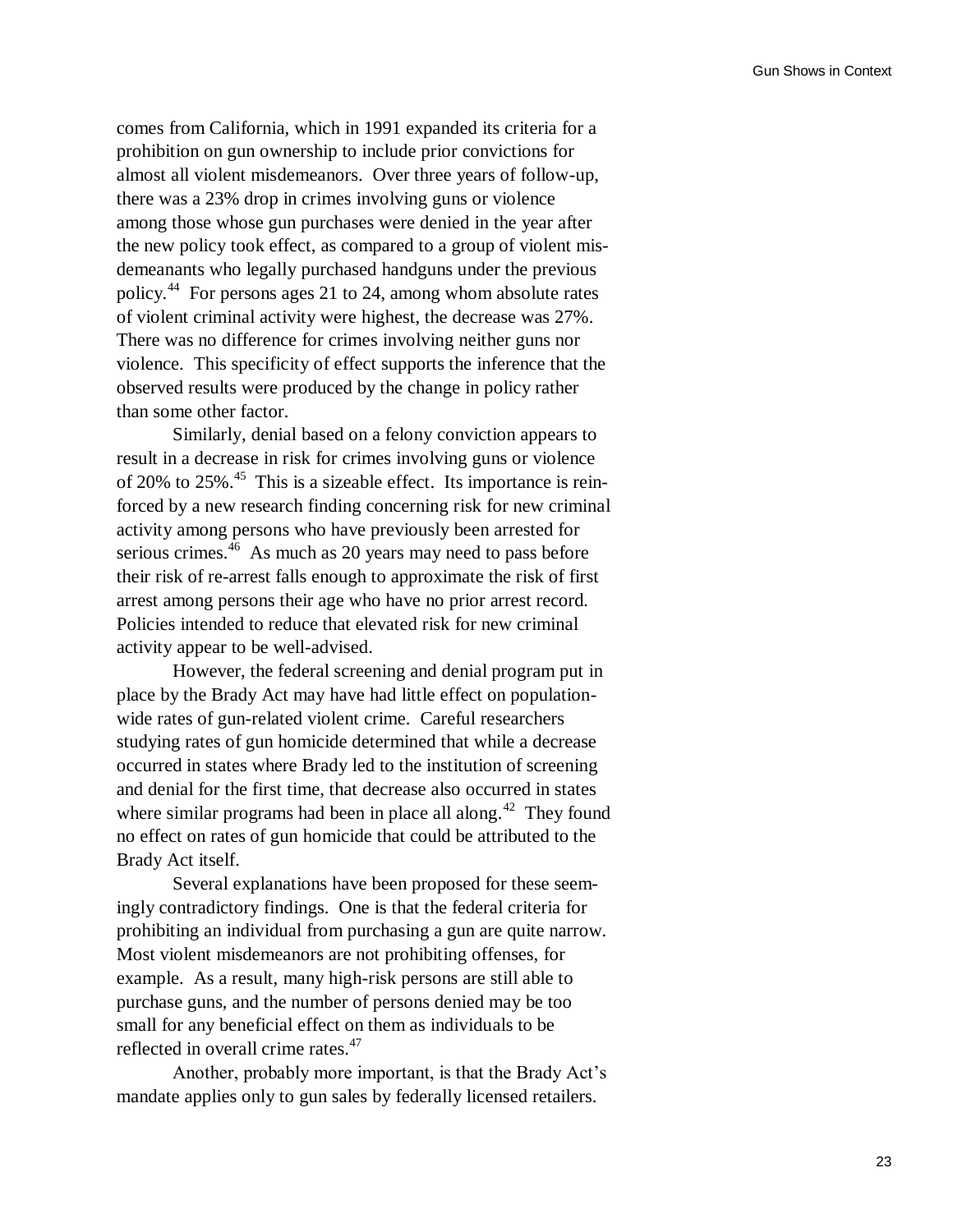*Of course, if I don"t ask, nobody knows.*

*— A seller contemplating the sale of a handgun to a possibly prohibited party, Reno, Nevada.*

*Three and a half out the door. I"m not a dealer so just pay cash for it and you"re outta here.*

*— An unlicensed vendor selling a Ruger revolver, tagged at \$425, Waukesha, Wisconsin.*

The secondary market's private party gun sales—accounting, again, for perhaps 40% of all gun transfers every year—are unaffected. A new evaluation of state-level regulations on gun sales provides evidence in support of this possibility. Gun trafficking, which facilitates firearm-related violent crime, appears to be significantly reduced in states that regulate private party sales of handguns.<sup>48</sup>

### **Summing Up: Why Private Party Gun Sales Matter**

Private party gun sales are quick and convenient. Even a completely law-abiding gun purchaser might appreciate the absence of paperwork that characterizes private party sales. And their anonymity will attract those who put privacy at a premium.

But the same attributes of private party sales that make them convenient for legal gun buyers make them the principal option for a felon, fugitive, domestic violence offender, or other prohibited person. The key is that while it is always illegal for a prohibited person to buy a gun, it is only illegal to sell a gun to a prohibited person if the seller knows or has "reasonable cause to believe" that he is doing so.<sup>49</sup> Again, a private party seller *cannot* initiate a background check. He is under no obligation to inquire directly. The matter is easily finessed. As one gun seller said while contemplating a possibly illegal handgun sale, "Of course, if I don't ask, nobody knows."

### **Where Crime Guns Come From**

### *Licensed Retailers: The Primary Gun Market*

In the early 1990s, the United States had more licensed gun retailers than gas stations.<sup>50</sup> More rigorous licensing and oversight policies led to a large decrease in licensed retailers by  $2001$ <sup>5, 34, 51</sup> The sellers of one-third of crime guns traced in 1994 were out of business by 1998.<sup>52</sup>

Licensed retailers remain an important source of crime guns, however.  $27, 28, 53-55$  Of persons incarcerated during the 1990s for serious crimes involving guns, 12% to 19% of those in state prisons $31$  and 19% of those in federal prisons $30$  purchased their guns personally from a retail store or pawnshop.

Others employ surrogate or "straw" purchasers to buy guns from licensed retailers on their behalf. In a typical straw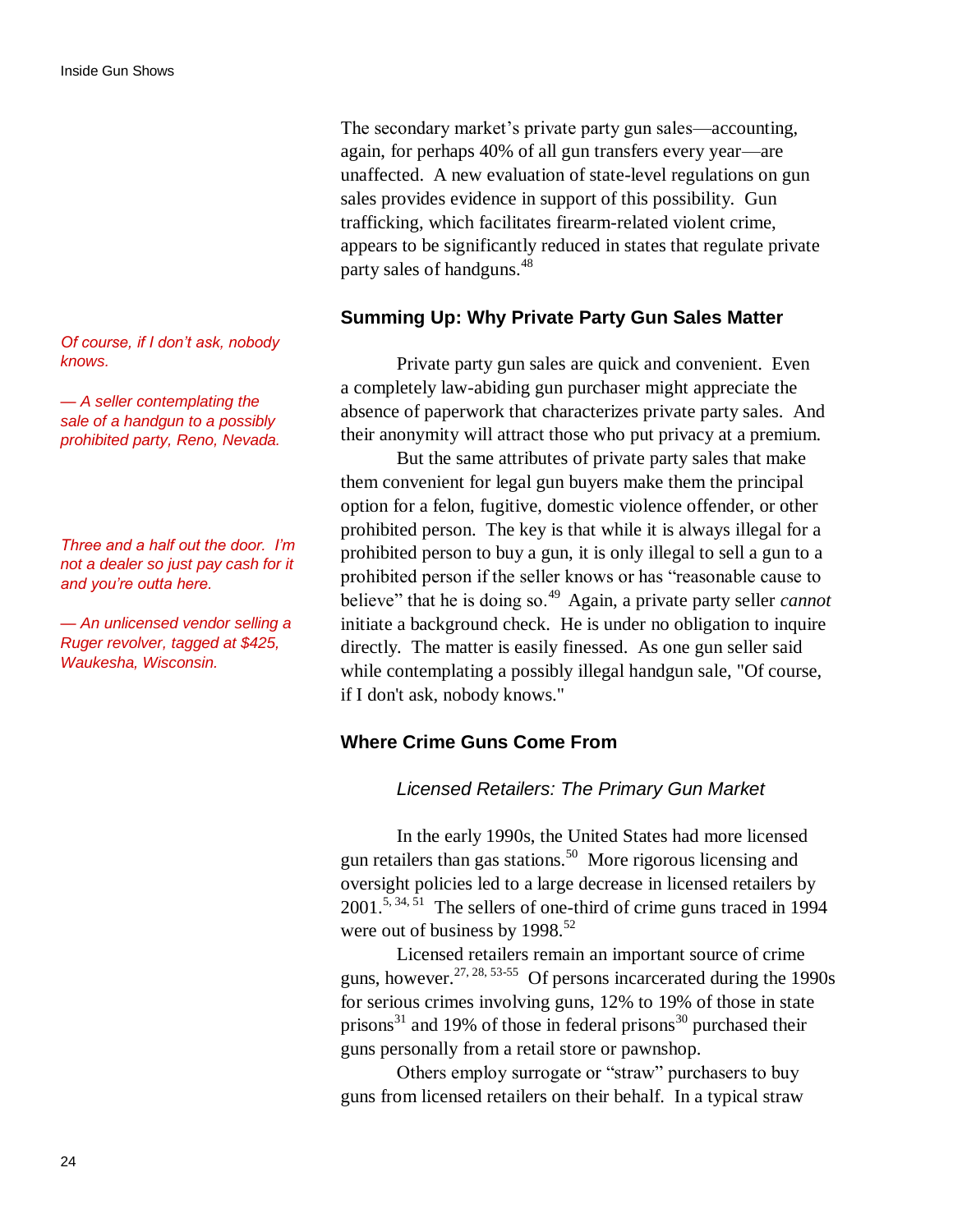purchase, the actual buyer determines which gun is to be bought and provides the funds. The straw purchaser, acting as the buyer"s agent, makes the purchase by falsely representing himself (or, frequently, herself) to be the actual buyer of the gun. The details can vary. For example, the actual buyer may make the selection at the time of purchase and transfer the funds to the straw purchaser in full view of the retailer. Alternatively, the straw purchaser may operate with a shopping list of desirable guns or communicate with the actual buyer by cell phone (sometimes sending pictures of the guns in question).<sup>56</sup> Straw purchasers may be compensated with cash, drugs, or other currency.

Criminal gang members may be particularly likely to use straw purchasers, even if they themselves are not prohibited persons, for the simple reason that it is unsafe for them to travel outside their territories to a licensed retailer's place of business.<sup>57</sup> Gun traffickers, needing to mask their gun purchases, may employ whole networks of straw purchasers. Straw purchases have emerged as a leading source of supply for Mexican drug trafficking organizations.

Consider, for example, the case of John Philip Hernandez of Houston.<sup>58, 59</sup> Between June 2006 and June 2007, Hernandez spent nearly \$25,000 to buy 23 firearms, including 5.7mm FN Herstal Five-seveN "cop killer" pistols and 15 AR rifles, from Houston-area retailers. The guns were smuggled into Mexico, where several have since been used in homicides and other violent crimes—as soon as two months after Hernandez purchased them. Hernandez recruited others to buy guns for him; they purchased another approximately 80 guns. The larger operation of which Hernandez and his confederates were just one segment is believed to have shipped well over 300 guns across the border. Most of the 22 members of that operation remain at large.

When all this began, Hernandez was 24 years old. In April 2009, he was sentenced to 97 months in prison by a judge who held that the maximum term recommended by the U.S. Sentencing Guidelines was not a sufficient deterrent to others.

Straw purchasers are often the intimate partners of actual buyers. Women make up about 10% of gun owners overall,  $1, 2$ but 18% of straw purchasers working with gun trafficking operations were the girlfriends or spouses of the traffickers.<sup>27</sup>

A straw purchase is a felony under federal law for both the actual buyer and the straw purchaser—and for the retailer, if he

*If she"s buying the gun, she"s got to act like she"s buying the gun. Come on up here.*

*—A licensed retailer in Las Vegas, Nevada, to two young men who are negotiating the purchase of a handgun and have just indicated that one of two women standing well behind them will be the purchaser. All four leave immediately.*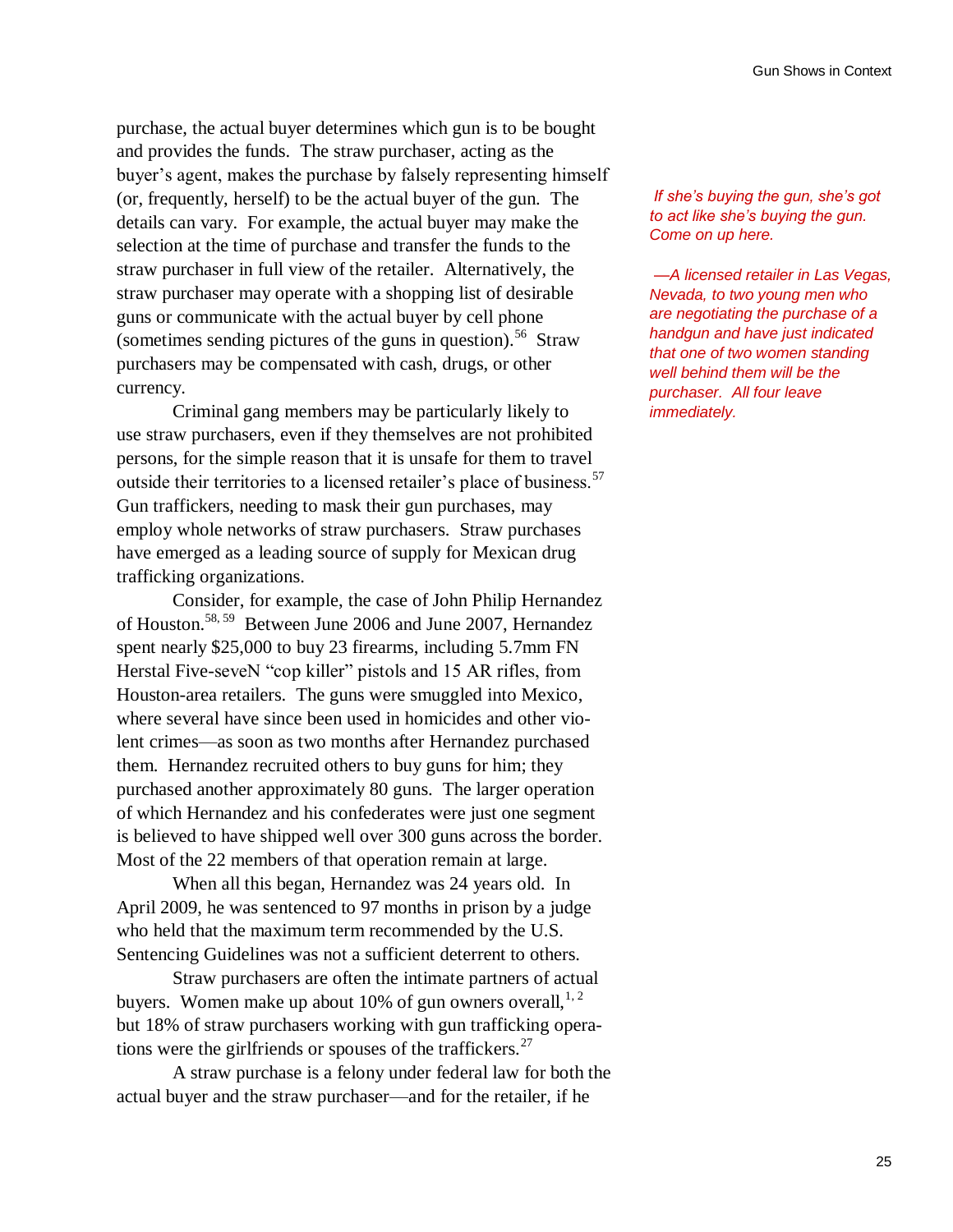

### *PRIVATE SALES SEE KEVIN.*

*—Multiple signs at this licensed retailer specializing in customassembled AR and AK rifles. The signs were seen at a show in Reno, Nevada, but not at subsequent shows in Las Vegas, Nevada; Phoenix, Arizona; or San Francisco, California. The photograph was taken in San Francisco.*

sells the gun despite knowledge or reasonable cause for belief that a straw purchase is in progress. There is clear evidence from criminal investigations that straw purchases are nonetheless an important source of crime guns.<sup>27, 55</sup> In a 1993 survey, 32% of student-age correctional inmates and, perhaps even more surprisingly, 18% of inner city high school students had asked someone to purchase a gun for them from a retail outlet.<sup>60, 61</sup> More recently, 53% of licensed retailers telephoned by a sham prospective purchaser indicated that they would sell a handgun to that person because his or her intimate partner "needs it."<sup>62</sup>

The question arises: Why risk a straw purchase from a licensed retailer when private party gun sales offer a convenient and anonymous, if still illegal, alternative? The answer may be in part that licensed retailers have larger inventories than private party sellers do<sup>63</sup> and in particular are more likely to stock new assault rifles and similar weapons sought after by criminal users. Buying a new gun also avoids the risk of being linked through the gun to prior crimes in which it was used. This proposition would be unconvincing if the risk of apprehension during a straw purchase were high, but it is not. $63$ 

### *Tracing Crime Guns*

An individual licensed retailer"s importance as a source of crime guns is estimated by determining the number of recovered crime guns sold by that retailer. Linking crime guns to their points of sale is accomplished by a procedure called gun tracing, which ordinarily reconstructs the chain of ownership of a gun from its manufacturer to its first retail purchaser. Gun traces are conducted by ATF in response to requests from law enforcement agencies all over the world, and annual reports on traced guns for each state in the U.S. are provided by ATF at its web site: http://www.atf.gov/firearms/trace\_data/index.htm. In 2005, ATF received more than 260,000 requests for gun traces.<sup>64</sup>

Some retailers sell more crime guns than others do. In 1998, of 83,272 licensed retailers nationwide, just 1,020 (1.2%) accounted for 57.4% of all traced guns. $<sup>65</sup>$  At that time, many</sup> licensed retailers sold few guns or none at all, however. In a later California study of 421 retailers who sold at least 100 handguns a year, just 10 retailers (2.4%) accounted for 29.2% of all handguns sold by the entire group that were traced after use in a violent or firearm-related crime.<sup>66</sup>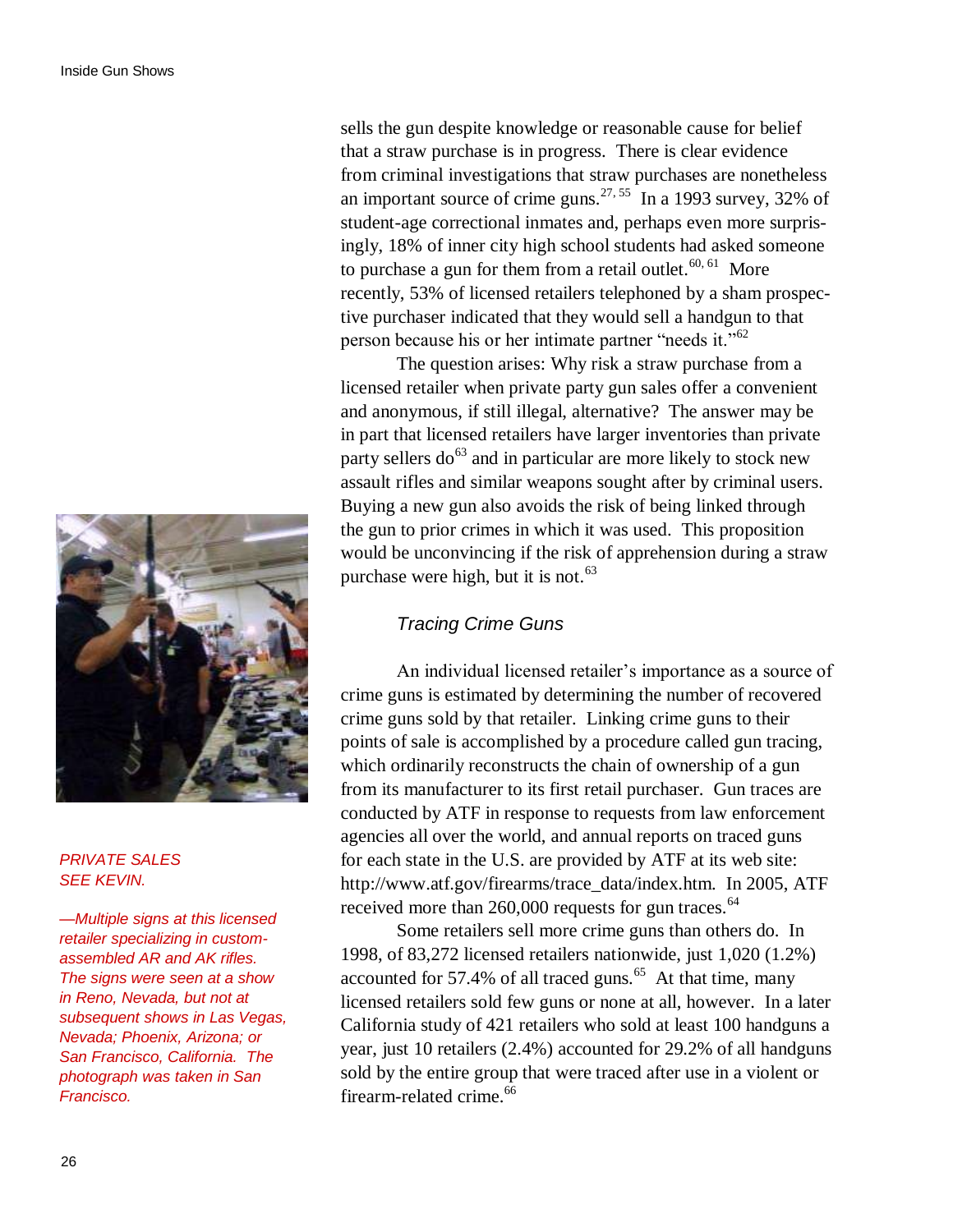The National Rifle Association has suggested that the number of traced guns linked to an individual retailer reflects only that retailer's sales volume. $67$  This is not the case. Some licensed retailers are linked to crime guns not just frequently, but *disproportionately*: more frequently than would be expected from the overall number of guns they sell. In the California study cited above, the 11.2% of retailers who had disproportionate sales of crime guns accounted for 46.1% of handguns linked to violent or firearm-related crimes.<sup>66</sup>

Perhaps of greatest concern, some licensed retailers are corrupt. Such retailers are the immediate source of nearly half of all guns that are trafficked—diverted intentionally into illegal gun commerce. $^{27}$  They account for two-thirds of trafficked guns coming from gun shows. $^{28}$ 

# *Private Parties: The Secondary Gun Market*

Far and away, the leading proximate source of crime guns is the secondary gun market. More than 85% of the recovered crime guns traced by ATF are in the possession of someone other than their first retail purchaser when the crime is committed; the percentage is even higher for guns recovered from juveniles and youth.<sup>68-70</sup> These guns have gone through at least one private party gun sale (or some other type of private party transfer of possession, such as a trade). Correspondingly, the great majority of persons who have committed violent crimes with guns report that they acquired their guns through a private party transaction.<sup>31</sup> (See Table 1-4.)

At least two of the reasons for this are clear. As discussed, private party gun sales offer anonymity and are available to those who would be prohibited from buying from licensed retailers. Accessibility is also important. Licensed retailers can be few and far between, at least in some large cities. There are an estimated 57 million adult gun owners in the United States, $<sup>1</sup>$  any</sup> one of whom can become a private party gun seller.

The lack of documentation for private party gun sales creates missing links in the chain connecting the first retail purchaser and the criminal from whom the gun has been recovered. Finding those missing links can be impossible, or at best very expensive. In states that require records to be kept for all gun sales, however, investigators seek to identify the most recent purchaser of a crime gun, not just the first.<sup>70</sup> This is of real practical value; it can

*Gun shows, flea markets, hotel rooms, just about anywhere. He"s not asking for any identification, he"s not asking to have somebody have a record check being done, so he"ll sell to anybody for a price.*

*— ATF agent Thomas Stankiewicz describing Kurt Radovich, accused of gun trafficking in Pennsylvania in 2008. More than 500 guns and thousands of rounds of ammunition were taken from Radovich"s home at the time of his arrest.<sup>71</sup>*

### *I don"t fill out any paperwork or anything.*

*—An unlicensed vendor in San Antonio, Texas, buying a Smith & Wesson .357 revolver for \$350 from an attendee at the show. The vendor has about 60 guns for sale, including at least 5 AK rifles.*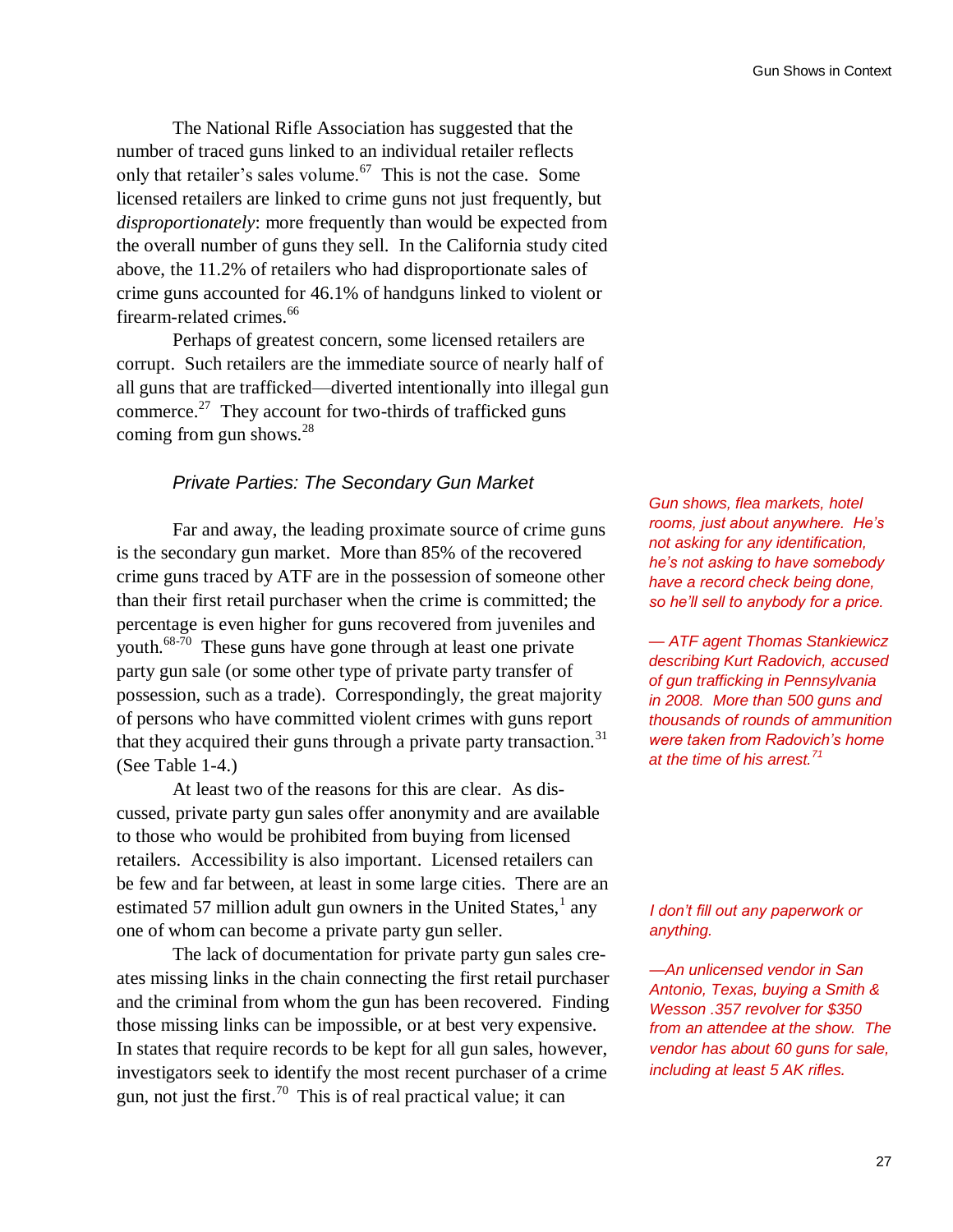convert a crime gun whose first retail purchase was in another state several years earlier into a gun sold just weeks before the crime, just miles from the crime scene. (Examples are in Table 1-5.) The same information can be critically important in identifying gun trafficking networks and in linking one crime to another.

| Source                                 | Percentage |      |
|----------------------------------------|------------|------|
|                                        | 1997       | 1991 |
| Purchased or traded from retail outlet | 13.9       | 20.8 |
| Retail store, pawnshop                 | 12.1       | 18.9 |
| Flea market, gun show                  | 1.7        | 1.9  |
| Family or friend                       | 39.6       | 33.8 |
| Purchased or traded                    | 12.8       | 13.5 |
| Rented or borrowed                     | 18.5       | 10.1 |
| Other                                  | 8.3        | 10.2 |
| Street, illegal source                 | 39.2       | 40.8 |
| Theft, burglary                        | 9.9        | 10.5 |
| Drug dealer, off street                | 20.8       | 22.5 |
| Fence, black market                    | 8.4        | 7.8  |
| Other                                  | 7.4        | 4.6  |

Table 1-4. Sources of guns used in crime by state prison inmates

From Harlow CW. *Firearm use by offenders*. Washington, DC: Bureau of Justice Statistics; 2001. NCJ 189369. See Table 8.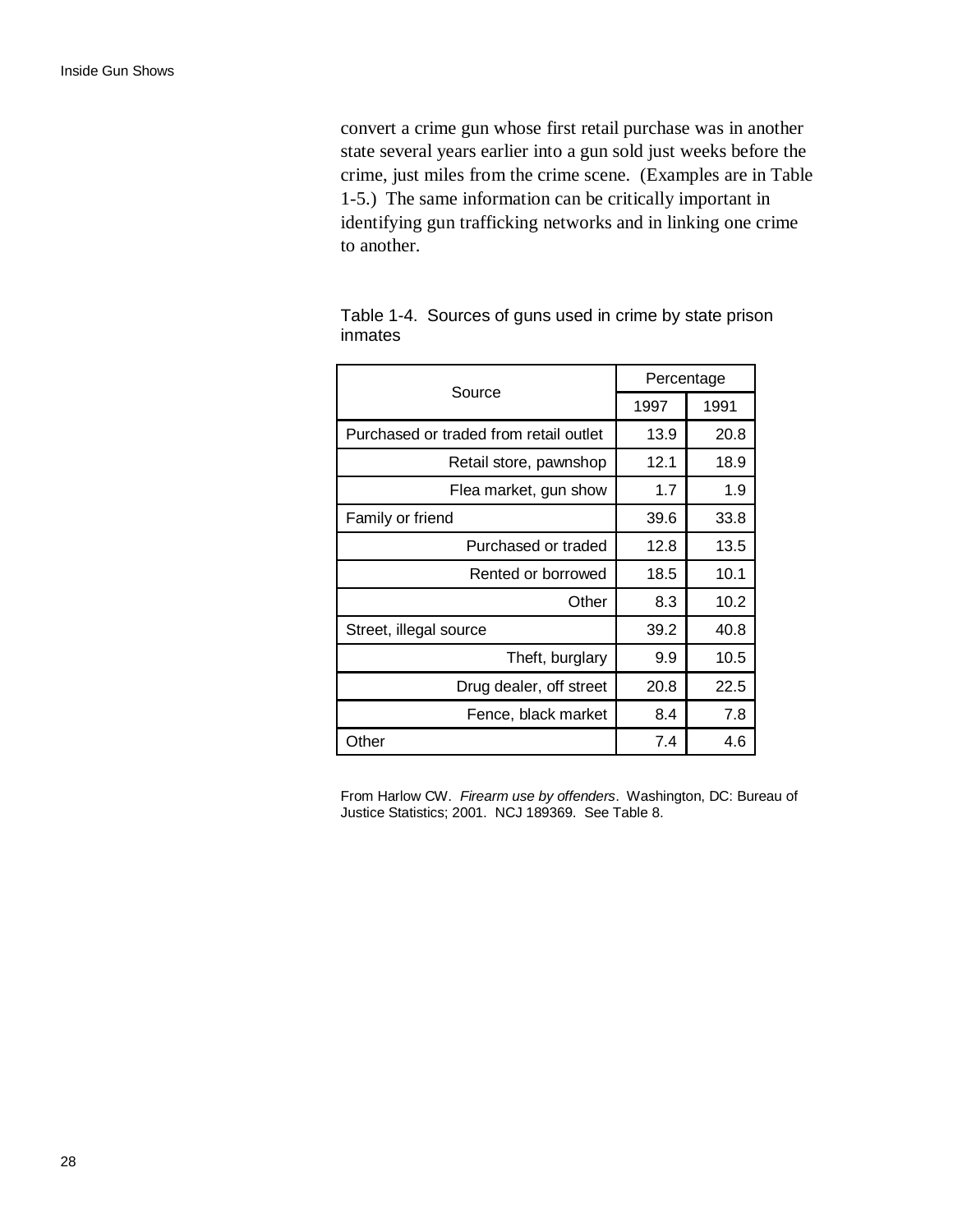Table 1-5. Results of standard ATF traces and traces incorporating additional California sales records for handguns recovered from young people in California and traced in 1999

| Gun           | Date of<br>Recovery<br>by Law<br>Enforcement | <b>ATF</b><br>Sale<br>Date | <b>ATF</b><br>Time<br>from<br>Sale to<br>Recovery | California<br>Sale Date | California<br>Time from<br>Sale to<br>Recovery |
|---------------|----------------------------------------------|----------------------------|---------------------------------------------------|-------------------------|------------------------------------------------|
| GLC 23, .40   | 03/06/99                                     | Unknown                    | Unknown                                           | 06/08/96                | 2.7y                                           |
|               | 05/22/98                                     | 288 d                      |                                                   |                         |                                                |
|               |                                              |                            |                                                   | 06/13/98                | 266 d                                          |
| SW 910, 9mm   | 02/01/99                                     | 02/28/96                   | 2.9y                                              | 02/28/96                | 2.9y                                           |
|               |                                              |                            |                                                   | 09/20/98                | 135 d                                          |
| SW Sigma, 9mm | 09/28/99                                     | 04/28/95                   | 4.4y                                              | 03/19/97                | 2.5y                                           |
|               |                                              |                            |                                                   | 06/25/99                | 95 d                                           |
| GLC 19, 9mm   | 12/22/98                                     | 04/21/98                   | 245 d                                             | 12/01/98                | 22d                                            |
| <b>CLT.25</b> | 02/17/99                                     | Unknown                    | Unknown                                           | 12/19/98                | 62 d                                           |

Summary of example cases:

In case 1, a Glock Model 23, .40 caliber semiautomatic pistol was recovered on March 6, 1999 in Los Angeles. The standard trace identified the retailer who first sold the gun, but the date of purchase and time from sale to recovery were unknown. California sales records identified three transactions, two of which occurred less than a year before the gun's recovery.

In Case 2, a Smith and Wesson Model 910, 9mm semiautomatic pistol was recovered February 1, 1999. Both the standard trace and the sales records identified a first sale in February, 1996, but the sales records included a subsequent transfer just over four months prior to the gun's recovery.

(Y denotes years; d denotes days.)

From Wintemute GJ. The life cycle of crime guns: a description based on guns recovered from young people in California. *Annals of Emergency Medicine* 2004;43:733-742.

### **Gun Shows and Gun Commerce**

Since the adoption of the Firearm Owner"s Protection Act in 1986, federal law has permitted licensed retailers to sell guns of any type at gun shows in their home states. They can sell long guns at shows elsewhere.<sup>34</sup> Prior to 1984, retailers could sell only at the premises listed on their license; from 1984 to 1986, they were allowed to conduct business at gun shows under a new ATF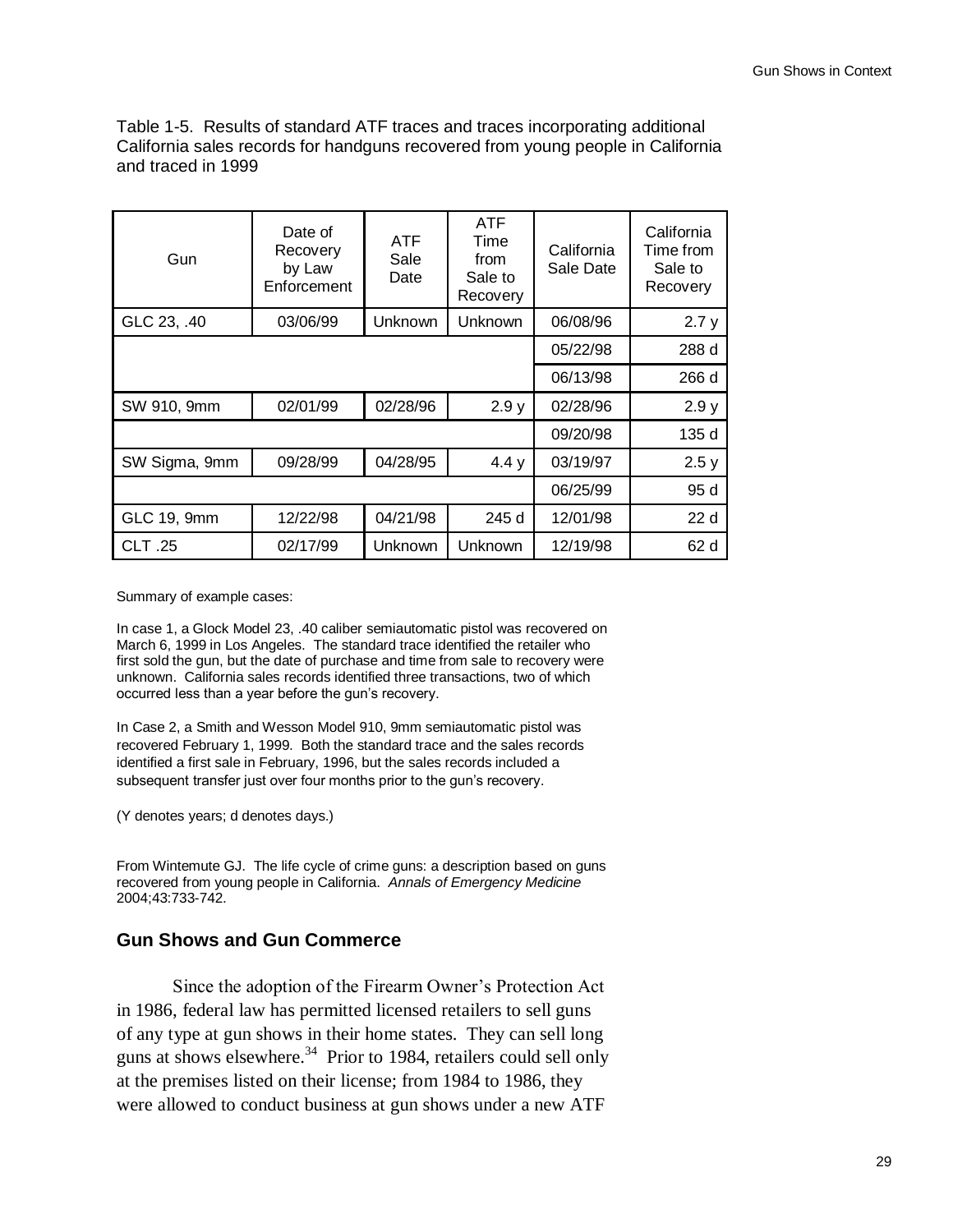PRIVATE SALES NO TAX  $1NQ$ B/B CHECK MUST BE Az.



*Signs posted by unlicensed vendors, Tucson and Phoenix, Arizona.*

regulation.<sup>72</sup> By creating an ambiguous definition of the term "engaged in the business," FOPA also expanded opportunities for private parties to buy and sell guns regularly while claiming to be indulging a hobby.

Although systematic data are lacking, the result appears to have been a rapid increase in both the number and size of gun shows during the 1980s and 1990s. An informal survey in 1996 by the Violence Policy Center yielded the following impressions, among others.<sup>72</sup> From a regional ATF official: "Several out of my eight supervisors said we definitely had an increase of more than 50 percent in the last 10 years." From David Cook, show organizer for the North Texas Gun Club, a promoter of large gun shows in Dallas: "They've become more popular. I remember the days when there was a show only once every three months. Now you can go to one just about every weekend."

Today, gun shows continue to play a unique role in gun commerce, stemming from the fact that dozens to hundreds of gun sellers—licensed retailers, unlicensed vendors, and individual attendees—are present and competing with one another for business. Licensed retailers rent table space from the shows' promoters and display their inventory from a fixed location, but unlicensed vendors do this as well. ATF, based on interviews with promoters, estimates that 25% to 50% of all gun sellers at gun shows who rent table space are unlicensed vendors.<sup>37</sup> A separate study, based on observations at gun shows, raises this estimate to  $70\%$ .<sup>63</sup> (The reasons for the discrepancy will be discussed later.)

The same absence of regulation that characterizes private party gun sales generally is also true of sales by unlicensed vendors at gun shows. Some advertise their unregulated status; at one show, an unlicensed vendor posted this sign: "No background checks required; we only need to know where you live and how old you are." $37$  It is of great concern that some unlicensed vendors are likely to be "corrupt licensed gun dealers who were squeezed out of the primary market by recent...ATF efforts to make it more difficult to obtain and renew a federal firearms license."<sup>28</sup>

Individual attendees who have brought guns to sell probably outnumber licensed retailers and unlicensed vendors put together. Some are active traders, both buying and selling guns.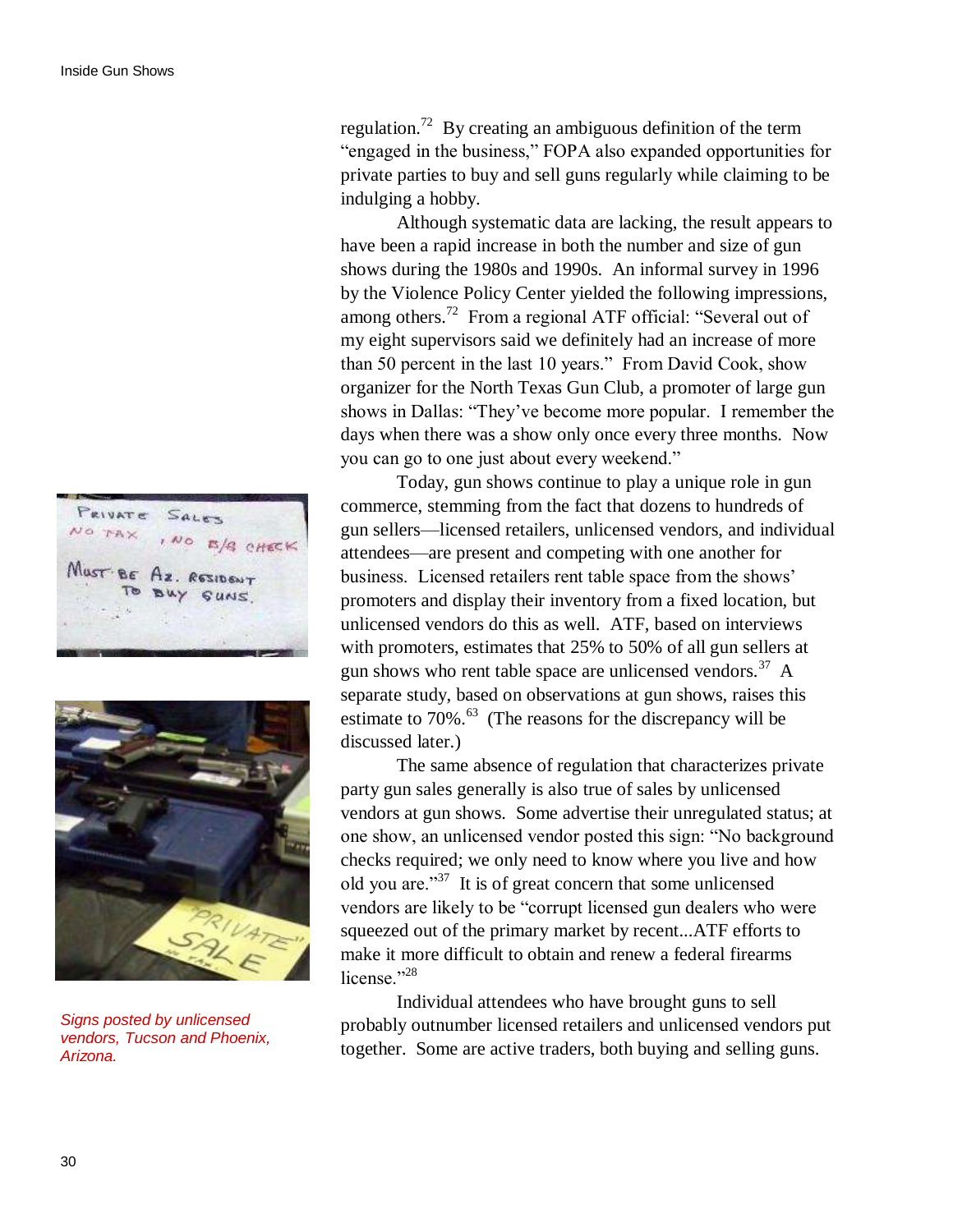### *Economies of Scale*

Major gun shows can usefully be considered the big-box retailers of gun commerce. Some individual licensed retailers at these shows are as large and well-staffed as a good-sized gun store. When dozens or hundreds of gun sellers are together in the same place along with thousands of potential customers, collective effects become important. Competition allows for multiple business strategies to be successful. Larger retailers can stock a wide range of products and maximize their sales volume at the expense of profit per item sold; small vendors may specialize to achieve excellence in a niche market. As a result, these gun shows offer their customers a breadth and depth of weaponry to choose from that can be found nowhere else, at prices that are as low as the market will bear.

This effect may not be particularly important for conventional handguns and long guns—the core of the inventory of a typical gun dealer or pawnshop. On the other hand, a customer might need to visit several retailers scattered across a metropolitan area in order to inspect a single .50 BMG rifle or one of the new semiautomatic pistols based on AR or AK rifle designs (more on these in Chapter 4). At a large gun show, however, he is likely to find at least half a dozen licensed retailers with several of these weapons to sell. Simply by walking back and forth between them he can comparison shop and negotiate a low selling price. Not uncommonly, he can buy them anonymously from an unlicensed vendor or another attendee.

The sheer quantity of weapons for sale at any one time, whether arrayed on tables or carried by attendees, can be eyeopening. A reasonable working estimate of the number of guns per seller renting table space is 25. (In a prior study, the median number of guns per seller was 22 in California and 26 in other states. $^{63}$ ) At the low end are unlicensed vendors who have just one or two guns on display and are mostly selling something else. At the other extreme, Shoot Straight Sports (see Chapter 2) had an estimated 1,354 guns laid out at a show in Orlando, Florida; some of these were atop stacks of boxes holding additional guns.

At a show with 200 gun vendors, then, an attendee walking the aisles might have about 5,000 guns on display to choose from at any one time. This does not include guns still in their boxes or carried by other attendees.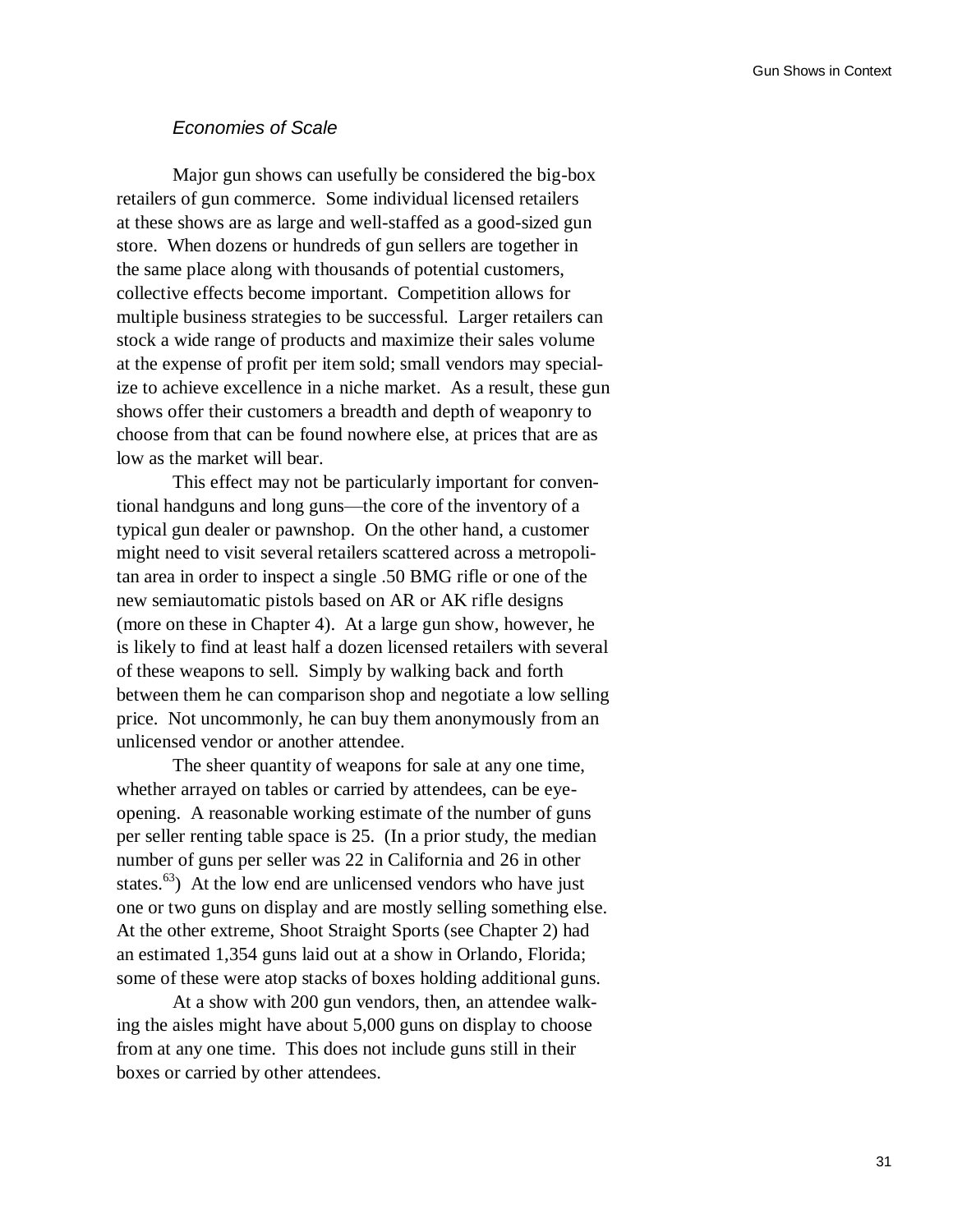*See that guy over there? He"s at every show. And he sells some of the same guns I do, only he charges more. Now why do you think some people are willing to pay more at his table than mine? Because he doesn"t have to run them through a background check.*

*—Licensed retailer Merlin Scales at a 2008 gun show in Norfolk, Virginia, describing a nearby unlicensed seller.<sup>73</sup>*

*Seller: I"m not really supposed to sell handguns to…non-Vermont residents.*

*Buyer: I was just hoping I"d be able to find somebody up here and let money do the talking, you know?*

*Seller: Well, you know the old Italian saying: make me an offer I can"t refuse. You know what I mean? Then we can do something illegal.*

*Buyer: I"m willing to do \$2,500 cash.*

*Seller: Twenty-five hundred cash, that"s tempting. I was figuring around the same thing. You got that kind of money?*

*Buyer: I"ll go do what I gotta do.*

*—Conversation between an unlicensed vendor and a reporter, posing as a gun buyer, at a gun show in Vermont in 2008 or late 2007. The reporter is from Massachusetts. It is illegal for the vendor to sell a handgun to a buyer from another state. <sup>74</sup>*

### **Gun Shows and Crime Guns**

Much of the concern about gun shows as a source of crime guns focuses on private party gun sales, since no background checks are conducted and no records are kept.<sup>28, 37, 63</sup> ATF emphasizes that "[u]nder current law, large numbers of firearms at these public markets are sold anonymously... there is virtually no way to trace them." As a result, "too often the shows provide a ready supply of firearms to prohibited persons, gangs, violent criminals, and illegal firearms traffickers."<sup>37</sup> A 2009 Government Accountability Office report identified both the lack of background checks and the lack of records for private party gun purchases, including specifically those at gun shows, as "key challenges" to efforts to interdict gun trafficking across the border to criminal organizations in Mexico. $17$ 

Licensed retailers have not been silent. "Many Federal firearms licensees," ATF notes, "have complained to ATF about the conduct of non-licensees at gun shows."<sup>37</sup> At ATF briefings for licensed retailers attended by the author, licensees have reported flagrantly illegal activity by unlicensed vendors and private party sellers.

Perhaps the most vocal of these licensed retailers was the late Bill Bridgewater, head of the National Association of Stocking Gun Dealers. In 1993 he wrote to the House Judiciary Committee"s Subcommittee on Crime and Criminal Justice:

> The BATF has established rules and regulations for these things they call "gun shows." The opportunity for the black marketers is that the BATF doesn't enforce those regulations and there isn"t anyone else to do so. Consequently, there are literally hundreds of "gun shows" scattered around the country where you may rent tables, display your wares, sell what you please to whomever you please and once again the sale that is made with no records, no questions and no papers, earns the highest sales price...There are wide open "gun" shows" the length and breadth of the United States, wherein anyone may do as he chooses, including buy firearms for children.<sup>72</sup>

But licensed retailers themselves are implicated; there is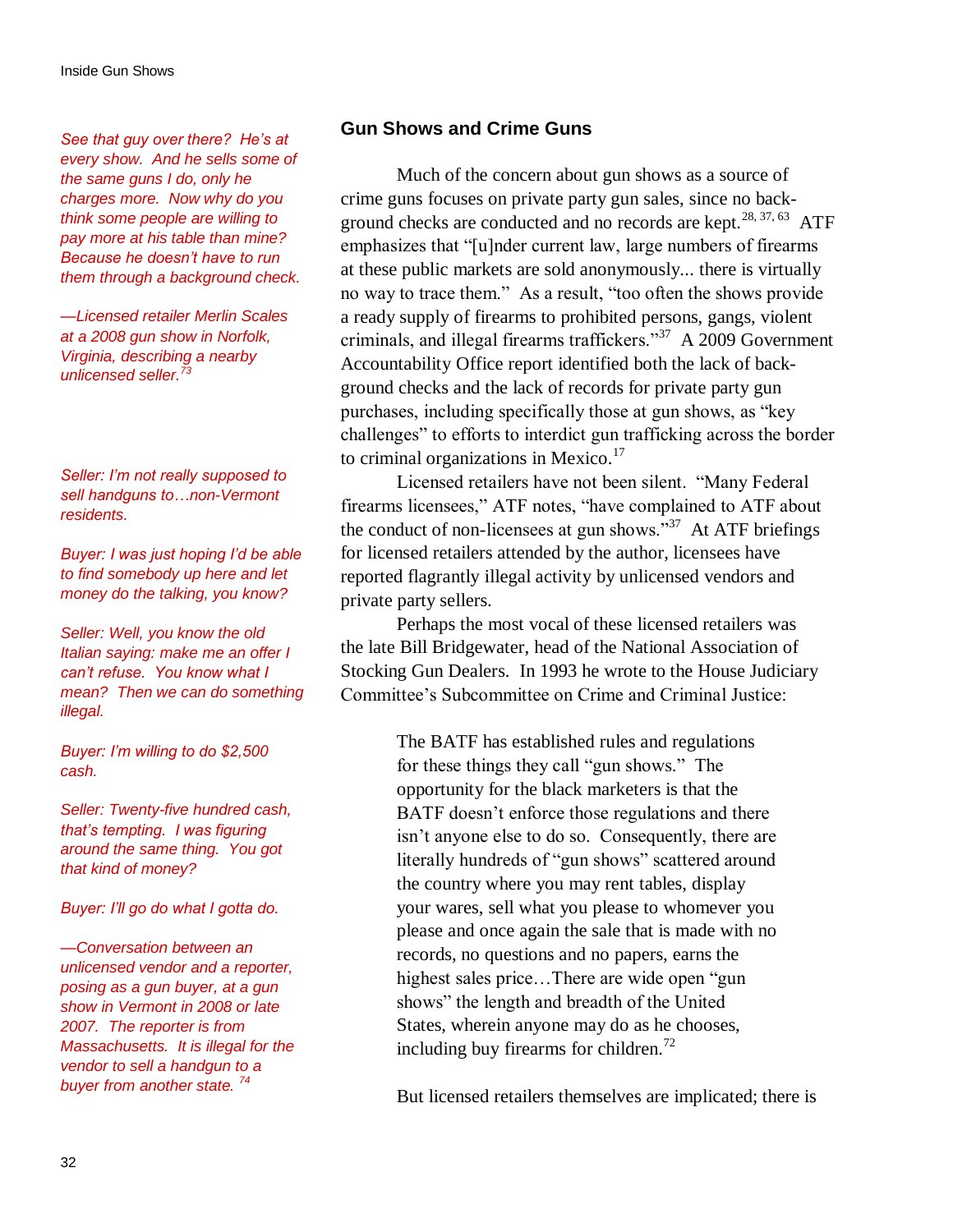evidence that among gun dealers, at least, those who sell at gun shows are more likely to have crime guns traced to them than are those who do not. ATF"s 1998 Operation Snapshot, which compiled data on random samples of 382 gun dealers and 370 pawnbrokers, found that 30% of dealers with gun show sales, but 22% of all dealers, had previously had a crime gun traced to them. For pawnbrokers the difference was in the opposite direction; 36% of those with sales at gun shows, but 44% overall, had prior gun traces.<sup>75</sup> And in California, where both gun shows themselves and gun commerce generally are regulated, sales at gun shows are not a risk factor among licensed retailers for disproportionate sales of crime guns.<sup>66</sup>

The best available data on gun shows as a source of crime guns come from ATF investigations of illegal gun trafficking.<sup>27-29</sup> Example cases are given in Table 1-6.

In 2000, ATF published a detailed study of 1,530 such investigations initiated from July 1996 through December 1998, of which 212 (13.9%) involved gun shows and flea markets.<sup>27</sup> These cases accounted for 25,862 guns—30.7% of all the guns in the study.<sup>27</sup> Half the cases involved 40 guns or more. Nearly half (46%) involved felons either buying or selling guns at the shows. In more than a third, one or more of the involved guns were known to have been used in subsequent crimes, including homicide, assault, robbery, and drug offenses.<sup>37</sup>

A follow-up study of 314 gun show investigations found that individual cases involved as many as  $10,000$  guns.<sup>28</sup> Trafficking at gun shows accounted for 9.9% of all firearms in cases linked to juveniles and youth.<sup>54</sup>

ATF trafficking investigations also suggest that corrupt licensed retailers may preferentially do business at gun shows, as oversight is less stringent.<sup>27, 28</sup> Nearly 20% of investigations concerning gun shows involved FFLs selling firearms without conducting background checks or retaining records.<sup>37</sup>

### *Gun Show Exports*

Gun shows are now frequently identified as the source of guns exported to Mexico,  $17, 58, 76$  Canada,  $77$  and elsewhere. A lack of information, most importantly the absence of records for private party sales, has made it impossible to quantify the extent of the problem.<sup>17</sup> Sales by licensed retailers and by private parties are both involved.

*I use my discretion. Most people who come to the shows, you see them a lot. You know who"s "right" and who"s "wrong." I don"t have to, but I ask everybody to see their driver"s license, and if they"re not "right," they usually move on at that point.*

*—Unlicensed vendor Jim Caton at a 2008 gun show in Norfolk, Virginia.<sup>73</sup>*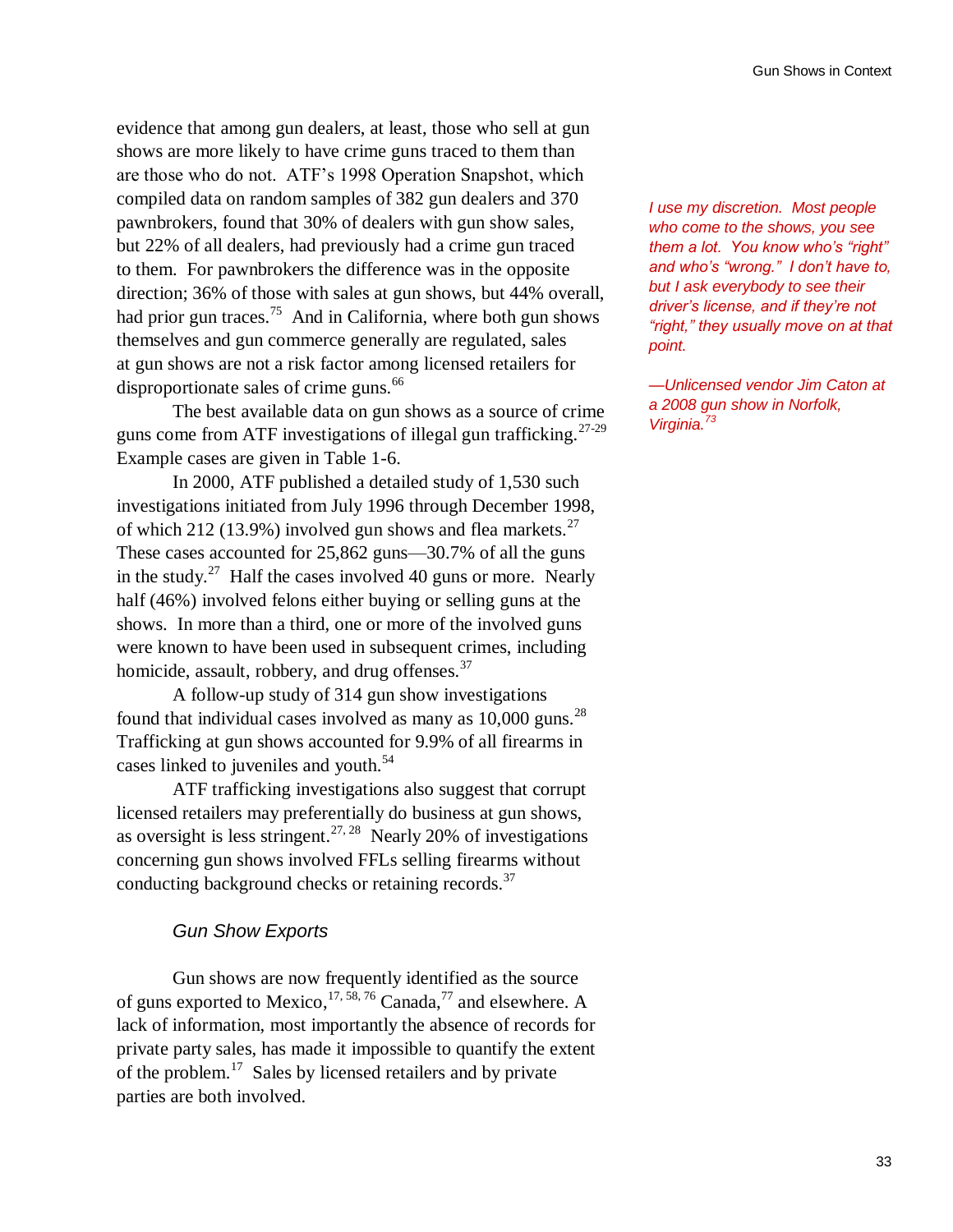*They send over a scout on Saturday to see if there"s anything they want. Then they show up on Sunday with a big wad of money and somebody who"s got a clean record, who"s legal to buy.*

*—A seller of trigger activators devices that increase the rate of fire of semi-automatic guns—on how Mexican gangs acquire guns at gun shows, Tucson, Arizona.<sup>76</sup>*

*When somebody walks in and says, "I need eight of these," it becomes apparent what"s happening.*

*—A licensed retailer in Tucson, Arizona. As reported by the* New York Times*, "[o]n May 18, 2008, a man bought two military-style rifles from him at a gun show on the Arizona State Fairgrounds. Two days later, the man showed up at the dealer"s home with a friend and bought eight more rifles for more than \$5,000 cash. Despite the dealer"s help [to law enforcement], members of the ring managed to smuggle at least 112 weapons, bought at a half dozen locations, into Mexico before they were arrested in February [2009]."<sup>58</sup>*

Table 1-6. Examples of gun trafficking cases involving gun shows

| Year | Case Description                                                                                                                                                                                                                                                                                                                                                                                                                                                                                                                                                                                                                                         |
|------|----------------------------------------------------------------------------------------------------------------------------------------------------------------------------------------------------------------------------------------------------------------------------------------------------------------------------------------------------------------------------------------------------------------------------------------------------------------------------------------------------------------------------------------------------------------------------------------------------------------------------------------------------------|
| 1993 | A licensed retailer in Tennessee "purchased more than<br>7,000 firearms, altered the serial numbers, and resold<br>them to two unlicensed [vendors] whosold the firearms<br>at gun shows and flea markets." The licensed retailer was<br>sentenced to 15 months in prison and the unlicensed<br>vendors to 21 and 25 months, respectively. <sup>37</sup>                                                                                                                                                                                                                                                                                                 |
| 1995 | A convicted felon in Michigan "used a false police<br>identification to buy handguns at gun shows and resold<br>them for profit." The guns included 16 new, inexpensive,<br>9mm and .380 semiautomatic pistols. The subject was<br>sentenced to 27 months in prison. <sup>37</sup>                                                                                                                                                                                                                                                                                                                                                                       |
| 1996 | An unlicensed vendor who was a convicted felon operated<br>a network of straw purchasers and had trafficked more<br>than 1,000 guns, some acquired at gun shows. He "offered<br>to sell agents an unlimited number of firearms, including<br>fully automatic weapons and silencers." One gun "was<br>recovered from the scene of a shootout in which two<br>Mexican military officials were killed by drug traffickers."<br>Another was recovered from the apartment of a Mexican<br>drug czar. The trafficker was eventually sentenced to 78<br>months in prison; two licensed retailers who collaborated<br>with him received probation. <sup>27</sup> |
| 2004 | Dorian Bennett Carr, Jr., and Alvin Eugene Edwards were<br>indicted for operating a straw purchasing ring that acquired<br>approximately 240 new semiautomatic pistols from licensed<br>retailers at Oklahoma gun shows and gun stores in six<br>months. The guns were trafficked to Baltimore. Seven<br>alleged straw purchasers were also indicted. <sup>81</sup>                                                                                                                                                                                                                                                                                      |
| 2006 | "Operation Flea Collar" began as an investigation of two<br>traffickers who purchased firearms from a licensed retailer<br>in Alabama and sold them at gun shows and flea markets<br>there. The investigation grew to involve thousands of<br>firearms recovered from at least 12 states; gangs routinely<br>sent buyers to Alabama to purchase the guns in bulk.<br>Twelve guns were linked to homicides. Eighteen persons<br>were arrested and convicted, and 556 firearms, including a<br>Streetsweeper shotgun, were seized. <sup>82, 83</sup>                                                                                                       |
| 2006 | Between 1994 and 2001, unlicensed vendor Richard<br>Clausen bought and resold 300-400 firearms at gun shows<br>and swap meets in Arizona. Clausen bought the guns from<br>licensed retailers; the guns were sometimes resold, without<br>background checks or records, within days. Clausen was<br>sentenced to 27 months in prison. The judge said this of<br>Clausen's conduct: "It was like spreading poison in the<br>public water supply."84                                                                                                                                                                                                        |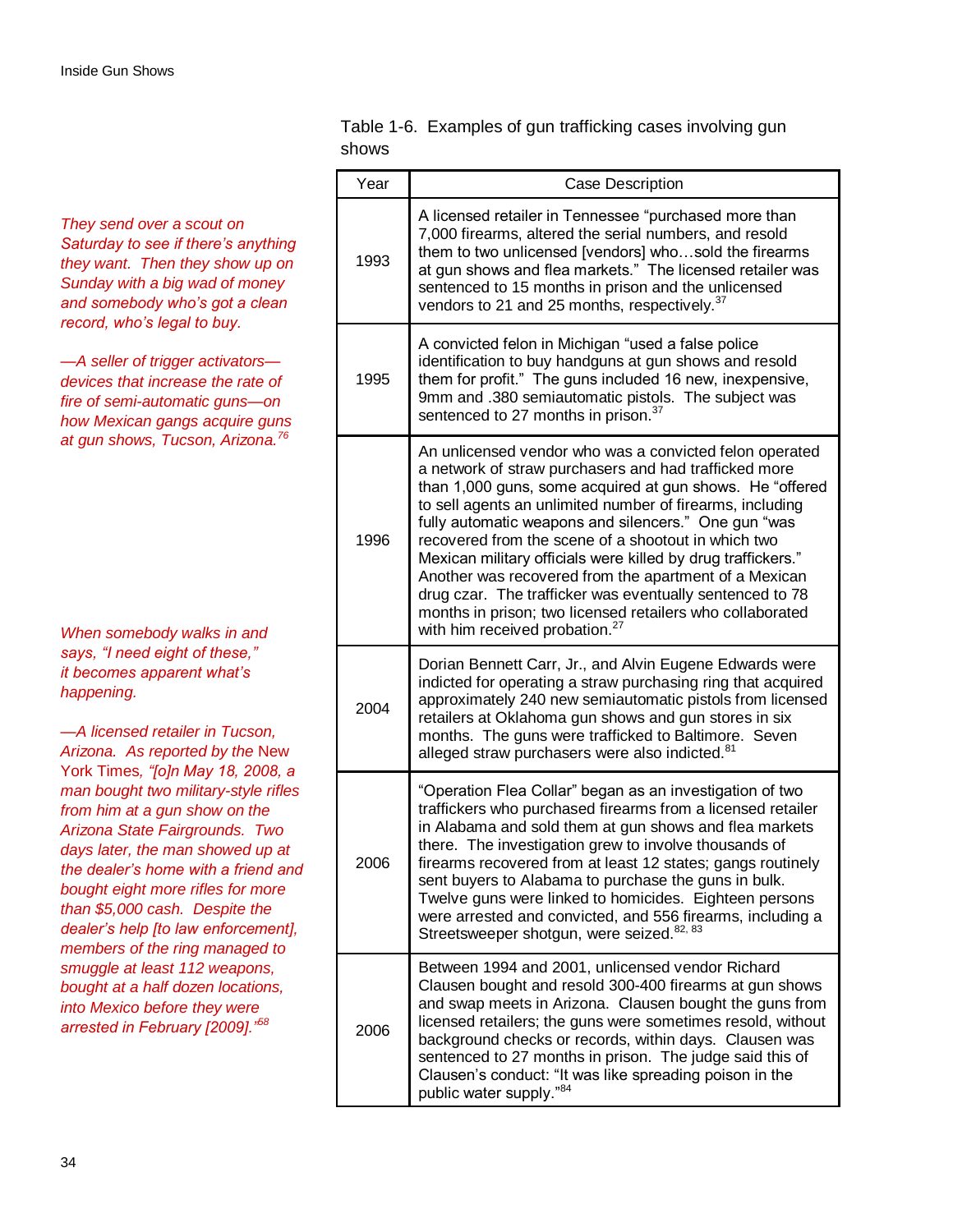### Table 1-6, continued.

| Year | <b>Case Description</b>                                                                                                                                                                                                                                                                                                                                                                                                                                                                                                                                                                                                                                                                                                                 |
|------|-----------------------------------------------------------------------------------------------------------------------------------------------------------------------------------------------------------------------------------------------------------------------------------------------------------------------------------------------------------------------------------------------------------------------------------------------------------------------------------------------------------------------------------------------------------------------------------------------------------------------------------------------------------------------------------------------------------------------------------------|
| 2006 | Mark Andrew Nelson of Ohio pleaded guilty to operating<br>a straw purchasing ring that acquired guns from licensed<br>retailers for him to sell at area gun shows and directly to<br>prohibited persons. The straw purchasers, who also<br>pleaded guilty, were members of his family: Phaedra Ann<br>Nelson, his wife (173 guns); Ricky Frank Nelson, his<br>brother (83 guns); and James Robert Crook, his father-in-<br>law (71 guns). Licensed retailer Robert L. Cook pleaded<br>guilty of selling a firearm to a prohibited person. <sup>85</sup>                                                                                                                                                                                 |
| 2008 | In October, 2005, Antrinna Collins purchased 3 semi-<br>automatic pistols and 3 AK-47 rifles at the Cuyahoga<br>County gun show in Ohio. One of the pistols was used<br>by a convicted felon in a shooting 27 days later. On at<br>least 3 occasions, guns she purchased were found in the<br>possession of convicted felons. She was sentenced to 4<br>years in prison. <sup>86</sup>                                                                                                                                                                                                                                                                                                                                                  |
| 2008 | During 2006-2007, Ernesto Olvera-Garza directed a<br>trafficking network in San Antonio, Texas, that specialized<br>in "high-powered, high-capacity handguns and assault<br>rifles" <sup>87</sup> acquired at gun shows and elsewhere. At least 9<br>straw purchasers were involved. <sup>88</sup> A woman who straw<br>purchased a gun for him at a San Antonio gun show<br>testified that, when she delivered the gun to him in the<br>parking lot, he showed her 10 more guns that other straw<br>purchasers had bought. <sup>89</sup> Garza's operation smuggled at<br>least 50 guns into Mexico, one of which was used in a<br>gunfight that killed two Mexican soldiers. He was<br>sentenced to 12 years in prison. <sup>90</sup> |
| 2008 | During 2007-2008, Jonatan Lopez-Gutierrez and John<br>Avelar operated a straw-purchasing ring in El Paso, Texas,<br>that bought more than 90 firearms from licensed retailers<br>at gun shows and elsewhere. The guns were smuggled<br>into Mexico. Twenty-four guns were seized, including .50-<br>caliber and .308-caliber sniper rifles and AR-15 rifles.<br>The men were sentenced to 48 and 37 months in prison,<br>respectively. <sup>91</sup>                                                                                                                                                                                                                                                                                    |
| 2009 | Marvin Acevedo, a 35-year-old Guatemalan linked to a<br>narcotics cartel in that country, was sentenced to four years<br>in prison in February. He had purchased "more than ten"<br>FN Five-seveN pistols and several thousand rounds of<br>ammunition at gun shows and gun stores in North Texas<br>and elsewhere. <sup>92</sup>                                                                                                                                                                                                                                                                                                                                                                                                       |

*I have had people that failed background checks, and yet they are carrying guns out of here that they bought from someone else.*

*—Licensed retailer Bruce A. Schluderman, at a gun show in Pharr, Texas.<sup>58</sup>*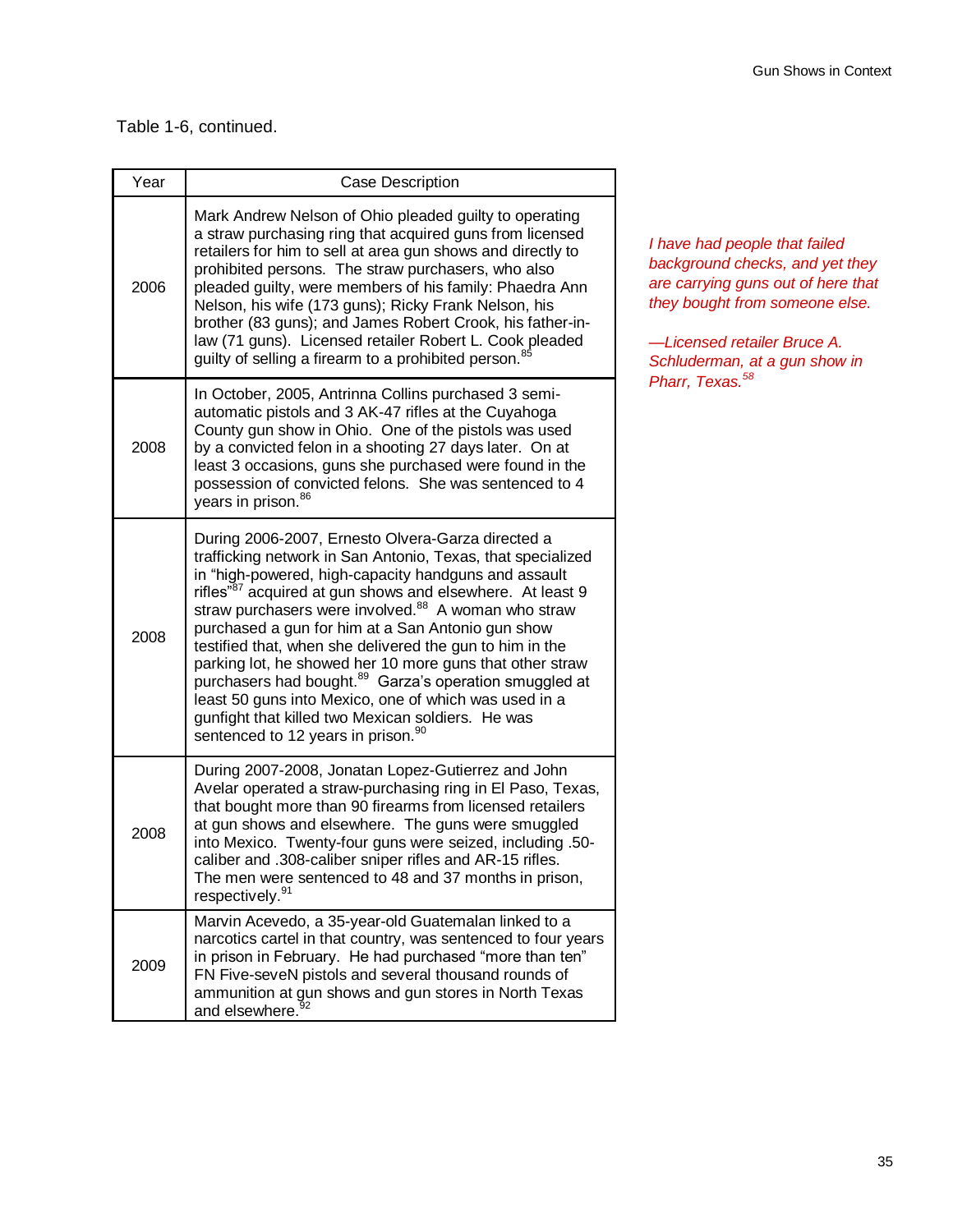Referring to the widely-reported increase in gun trafficking from this country to Mexico, ATF"s Assistant Director for Field Operations, William Hoover, emphasized the importance of "a readily accessible source of firearms and ammunition originating in mostly the secondary market such as gun shows, flea markets and private sales."<sup>78</sup> Canada's Criminal Intelligence Service, in its 2005 annual report on organized crime, referred to unregulated gun shows in the United States as a "serious threat."<sup>79</sup> And in 2003, the Congressional Research Service suggested that gun shows may be an attractive source of firearms for foreign terrorists.<sup>80</sup>

### **Federal and State Policy on Gun Shows**

### *Federal Policy*

There is no federal regulation of gun shows *per se*. Existing law sets the terms for legal gun sales by licensed retailers and private parties, whether at a gun show or elsewhere. ATF regulations define gun shows and specify that the business procedures licensed retailers are required to follow at their usual premises apply at gun shows as well. Figure 1-2 reproduces an ATF circular outlining "activities permitted at bona fide gun shows."

### *State Policy*

Eight states regulate gun shows, but the nature and scope of those regulations vary widely.<sup>40, 93</sup> California "requires a show organizer to obtain a Certificate of Eligibility from the Department of Justice, provide local law enforcement with a list of the show"s sellers, and exclude minors unless they are accompanied at all times by a parent or guardian."<sup>40</sup> Details for each state are in Table 1-7.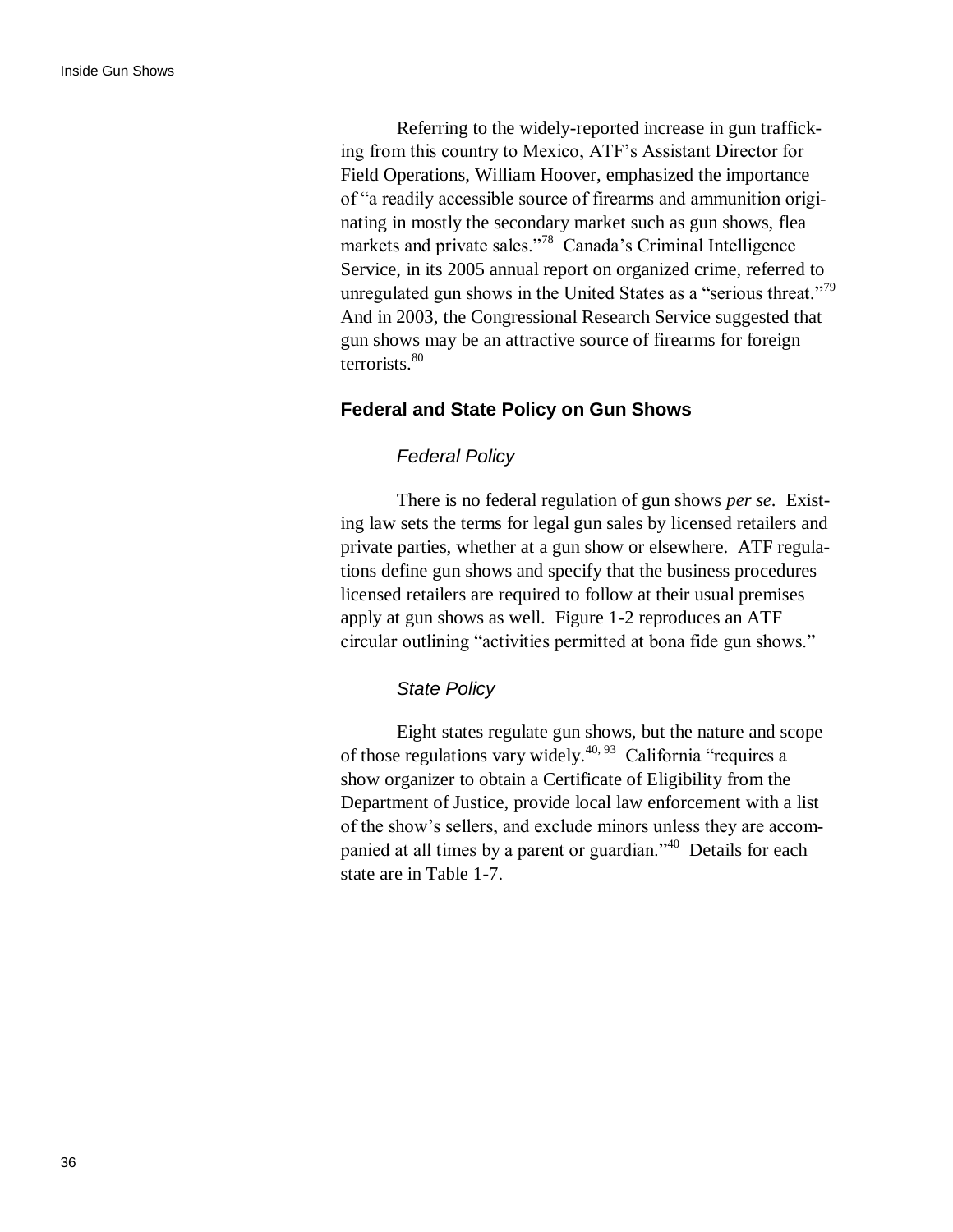| <b>State</b> | <b>Key Provisions of Statutes</b>                                                                                                                                                                                                                                                                                                                                                                                                                                                                                                                                                                                                                                                                                                                           |
|--------------|-------------------------------------------------------------------------------------------------------------------------------------------------------------------------------------------------------------------------------------------------------------------------------------------------------------------------------------------------------------------------------------------------------------------------------------------------------------------------------------------------------------------------------------------------------------------------------------------------------------------------------------------------------------------------------------------------------------------------------------------------------------|
| California   | Promoters must obtain a certificate of eligibility; provide a list of licensed retailers who<br>will be attending, and of all vendors if requested; provide an approved security plan; and<br>maintain liability insurance. Vendors must execute written contracts, certify that they will<br>not display prohibited items and will process all gun sales through licensed retailers, and<br>provide a list of all employees in attendance. All firearms brought by attendees must be<br>tagged with the possessor's name, signature, and identifying information. Persons under<br>18 years of age are not admitted unless accompanied by a parent or legal guardian.<br>(Other requirements have been omitted; see CA Penal Code Sections 12070-12071.4.) |
| Colorado     | Records must be kept of all firearm transfers at gun shows, including private party<br>transfers, by licensed retailers. (A licensed retailer must initiate a background check for<br>a private party transfer at a gun show.)                                                                                                                                                                                                                                                                                                                                                                                                                                                                                                                              |
| Connecticut  | Promoters must provide 30 days' advance notice of gun shows to law enforcement.<br>(The Department of Public Safety must conduct a background check for a private party<br>transfer at a gun show, which is requested by the seller.)                                                                                                                                                                                                                                                                                                                                                                                                                                                                                                                       |
| Illinois     | Records must be kept of all firearm transfers at gun shows by gun sellers, including<br>private party sellers, for 10 years. The record must include the buyer's Firearm Owner<br>Identification Card number. (The Department of State Police must conduct a background<br>check for a private party transfer at a gun show, which is requested by the seller.)                                                                                                                                                                                                                                                                                                                                                                                             |
| Maryland     | Private party sellers of handguns and assault weapons at gun shows must obtain a<br>temporary transfer permit for each show they attend, but only if they sell "from a table or<br>fixed display." The permit requires a background check, and an individual may only be<br>issued five permits per year.                                                                                                                                                                                                                                                                                                                                                                                                                                                   |
| New York     | Promoters must post signs and provide written notification to vendors that all firearm sales<br>require background checks initiated by licensed retailers and must identify a retailer who<br>will initiate checks for private party sales. The retailer must retain records of sales at gun<br>shows for 10 years.                                                                                                                                                                                                                                                                                                                                                                                                                                         |
| Oregon       | Promoters must post signs stating the requirement for a background check prior to the sale<br>of any firearm at a gun show and must provide forms for requesting background checks.<br>Records must be kept of all firearm transfers at gun shows by gun sellers, including private<br>party sellers, for 5 years. (The Department of State Police must conduct a background<br>check for a private party transfer at a gun show, which is requested by the seller.)                                                                                                                                                                                                                                                                                        |
| Virginia     | Promoters must provide 30 days' advance notice of gun shows to law enforcement and<br>provide a list of all vendors within five days following the show. There is an exemption for<br>"shows held in any town with a population of not less than 1,995 and not more than 2,010,<br>according to the 1990 United States census."                                                                                                                                                                                                                                                                                                                                                                                                                             |

Adapted in part from *Regulating guns in America: an evaluation and comparative analysis of federal, state and selected local gun laws*. San Francisco, CA: Legal Community Against Violence, 2008.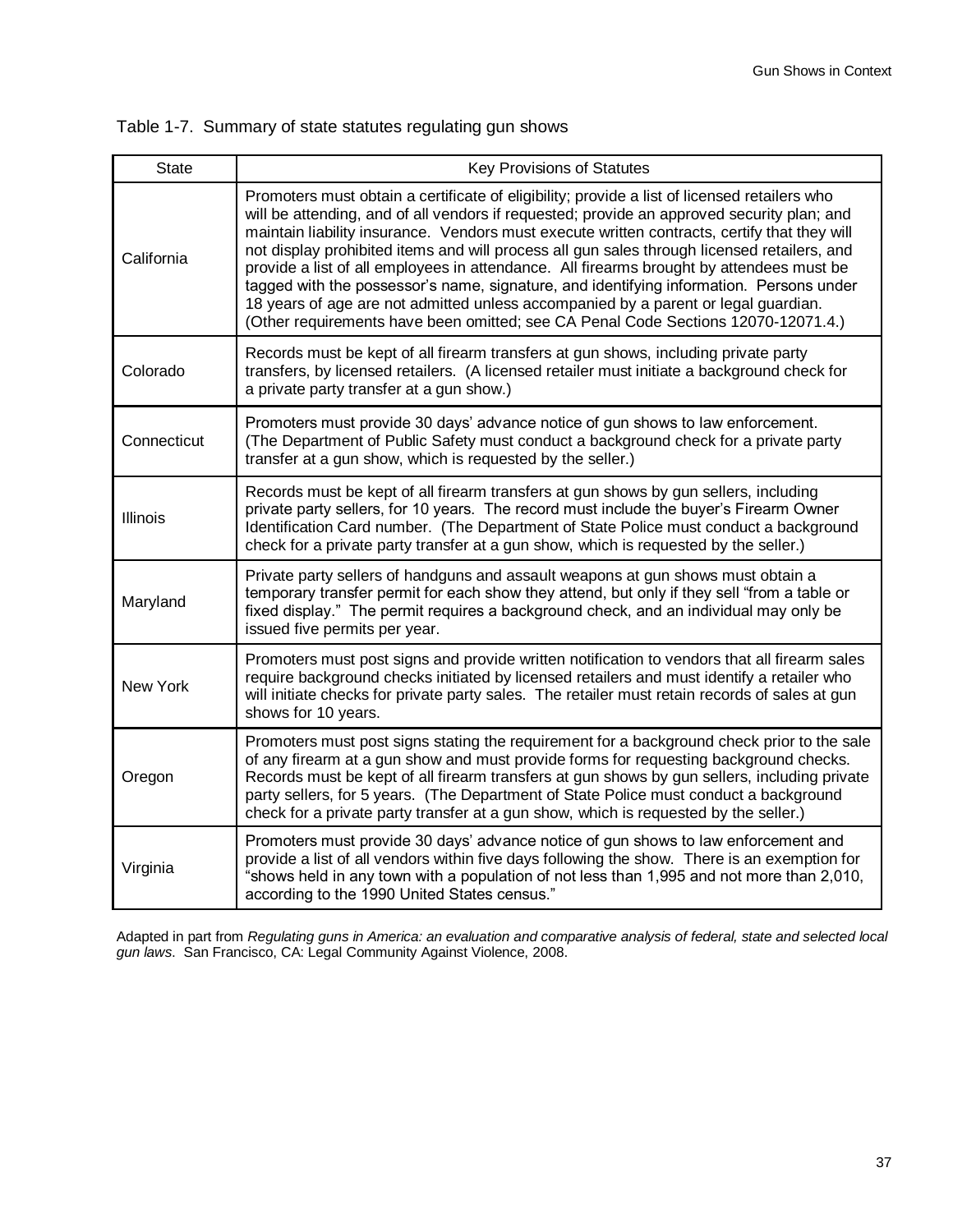### Figure 1-2 ATF circular outlining procedures to be followed at gun shows

### **U.S. Department of Justice**

Bureau of Alcohol, Tobacco, Firearms and Explosives

# **Important Notice to Dealers and Other Participants at this Gun Show**



This NOTICE applies to activities permitted at bona fide gun shows, as defined in Title 27 of the Code of Federal Regulations, Section 478.100. Federal firearms licensees ("FFLs" or "Dealers") may only sell firearms at gun shows within the State in which their licensed premises is located.

### **DEALERS LICENSED IN THIS STATE**

- MUST display license.
- MUST comply with all recordkeeping requirements of ATF regulations concerning acquisitions and dispositions of firearms, including the recording of the place of sale.
- MAY dispose of handguns to residents of this State only, provided that the purchaser is at least 21 years of age and all provisions of the Brady law are met.
- MAY dispose of long guns to residents of any State, provided that the purchaser is at least 18 years of age, the laws of both States are complied with, and all provisions of the Brady law are met.
- MAY dispose of firearms to any FFL.
- MAY acquire firearms from any FFL licensed in the State and from any non-licensed individual.
- ٠ MAY take orders of any firearm from a non-licensee and ship the same to a licensee in the purchaser's State of residence from whom the purchaser can then take possession after the provisions of the Brady law are met.

### **DEALERS NOT LICENSED IN THIS STATE**

- **MUST** display license. ٠
- MUST comply with all ATF recordkeeping requirements concerning the acquisition of firearms.
- MAY acquire firearms from any FFL licensed in this State and from any non-licensed individual.
- $\bullet$ MAY make a sale and deliver curio or relic firearms to any other FFL licensed in any State as long as the laws of both States are complied.
- MAY ship curio or relic firearms from this show to any other FFL. ٠
- MAY display and take orders.

### **NON-LICENSED RESIDENTS OF THIS STATE**

- MAY acquire long guns or handguns from FFLs licensed in this State, provided all provisions of the Brady law are met.
- MAY dispose of personal firearms to any FFL.
- MAY acquire from and dispose of personal firearms to non-licensed residents of the State. However, non-licensed individuals may not be engaged in the business of dealing in firearms without a Federal firearms license.
- CANNOT acquire from or dispose of firearms to non-licensed residents of any other State.
- CANNOT ship in interstate commerce, except to themselves or an FFL, a firearm that has otherwise been lawfully acquired; must, when shipping to themselves, declare the firearm to the commercial or contract carrier.

### **NON-LICENSED RESIDENTS FROM ANOTHER STATE**

- MAY dispose of firearms to any FFL.
- MAY acquire long guns only from FFLs licensed in the State, provided the laws of both States are complied with and all provisions of the Brady law are met.
- MAY order firearms from any FFL and have them shipped from the show to an FFL in their State of residence by a commercial or contract carrier in accordance with State and Federal law.
- **CANNOT** acquire handguns.
- **CANNOT** acquire from or dispose of firearms to non-licensed individuals.

ATF 15300.23A Revised March 2006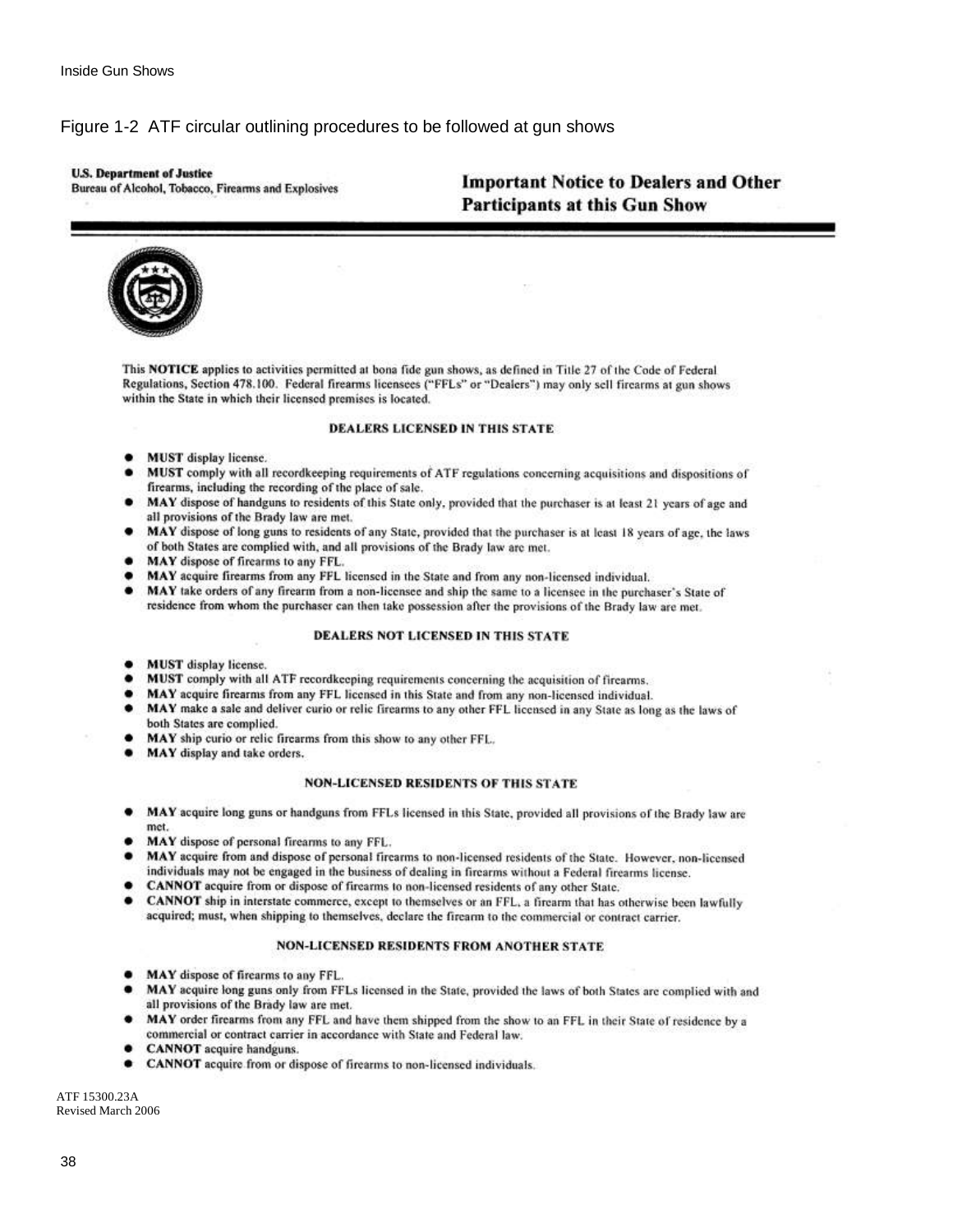### **Law Enforcement at Gun Shows**

ATF has had no proactive program of gun show enforcement.<sup>94</sup> Instead, its investigations traditionally have been reactive, originating in information developed from complaints or, more recently, patterns developed in gun tracing data or reports of multiple handgun sales. For example, of the 314 ATF trafficking investigations involving gun shows in the late 1990s, over 40% began with complaints or tips from informants (including 9% from FFLs or show promoters), and another 23% arose from analysis of trace and multiple sales records. Only 14% arose from "prior ATF attention to gun shows."<sup>28</sup>

From 2004 to 2006, gun show operations accounted for 3.2% of all trafficking investigations initiated by ATF and affected 3.3% of the gun shows estimated by the Department of Justice to have occurred during those years.  $94$  During those years ATF conducted 202 investigative operations at 195 gun shows, resulting in 121 arrests (with at least 83 convictions) and the seizure of 5,345 firearms.  $94$  Of the 202 operations, 156 (77%) focused on specific individuals who were suspected of gun trafficking; only 46 (23%) addressed "general illegal activity related to firearms trafficking occurring at gun shows."<sup>94</sup> Examples of operations directed at firearms trafficking generally at gun shows are in Table 1-8. These have been covert operations, conducted in some cases without the knowledge of the shows' promoters. ATF"s operations at a series of gun shows in Richmond will be discussed in Chapter 7.

Gun show operations are also part of ATF"s recently established Project Gunrunner, intended to disrupt the flow of guns from the United States into Mexico for use by drug trafficking organizations. The project's gun show component targets "widespread international trafficking by individuals and gangs that cross the U.S. border carrying drugs and then return to Mexico carrying guns that they obtained through straw purchases at gun shows in the southwestern states."<sup>94</sup> No separate data have been published on Gunrunner's impact on gun shows. Altogether, from its onset in 2004 through mid-February of 2009, Gunrunner "has referred for prosecution 795 cases involving 1,658 defendants; those cases include 382 firearms trafficking cases involving 1,035 defendants and an estimated 12,835 guns."<sup>18</sup>

The limitations on ATF"s enforcement activities stem in

*Alcohol, Tobacco, Firearms should be a convenience store, not a government agency.*

*—T-shirt worn by an attendee, Phoenix, Arizona.*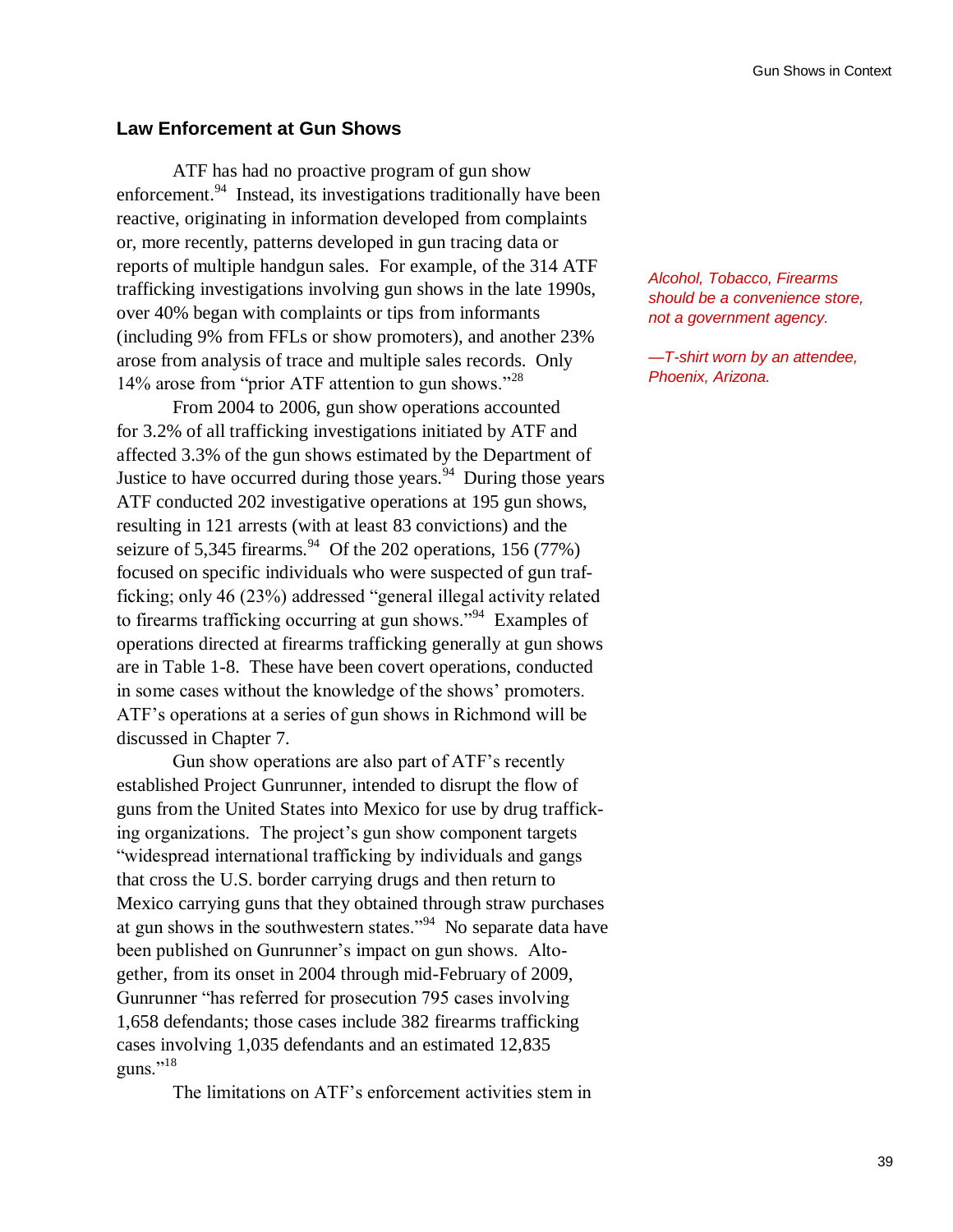large part from a lack of resources. For a sense of how serious a problem the under-resourcing of ATF has been, consider the border states of the Southwest. ATF estimated in 2008 that there were 6,647 licensed retailers in the area, while their workforce comprised just 100 special agents and 35 industry operations investigators. Nationwide, ATF at that time employed only about 2,500 investigators and 750 special agents.<sup>78</sup> When asked by a reporter in 2007 about the possibility of routine patrols at gun shows, William Newell, the head of ATF"s office in Phoenix, responded simply, "We don't have enough agents to do that."<sup>95</sup>

| Table 1-8. Examples of ATF enforcement operations at gun shows targeting general firearms |  |  |  |
|-------------------------------------------------------------------------------------------|--|--|--|
| trafficking, by ATF field division                                                        |  |  |  |

| Year      | <b>Field Division</b> | Description of Operation                                                                                                                                                                                                                                                                                                                                                           |
|-----------|-----------------------|------------------------------------------------------------------------------------------------------------------------------------------------------------------------------------------------------------------------------------------------------------------------------------------------------------------------------------------------------------------------------------|
| 2006      | Columbus, OH          | Investigations were conducted at 3 gun shows in Cleveland based on<br>intelligence that "many of the guns recovered in high-crime areas of the city<br>had been purchased at local gun shows" and that others were trafficked to<br>other states and to Canada. The operations resulted in the seizure of 5<br>guns, 1 indictment, and 2 pending indictments.                      |
| 2005-2006 | Houston, TX           | Operations were undertaken at 2 shows in Pharr, a suburb of McAllen on<br>the border with Mexico. Four Mexican nationals were arrested. Three had<br>purchased 14 firearms and 3,000 rounds of ammunition; the fourth had<br>coordinated the straw purchases of 10 "high-priced" firearms.                                                                                         |
| 2004-2006 | New Orleans, LA       | Gun shows in Kenner, a suburb of New Orleans, were identified through a<br>review of tracing records as "a source used by local gang members and<br>other criminals" for guns acquired through straw purchases or private party<br>transfers. Operations resulted in 12 arrests, 6 convictions, and the seizure<br>of 4 guns.                                                      |
| 2004-2006 | Phoenix, AZ           | Gun shows in the Southwest "attracted large numbers of gang members<br>from Mexico and California" who "bought large quantities of assault<br>weapons." Operations at 8 shows in Phoenix, Yuma, and Tucson, AZ, and<br>in Albuquerque, NM resulted in 13 arrests, 3 convictions, and the seizure of<br>193 guns.                                                                   |
| 2004-2005 | San Francisco,<br>CA  | Gun shows in Reno are "a gateway for illegal firearms trafficking into<br>California." In undercover operations at 6 shows, ATF agents identified<br>illegal sales to out-of-state residents, illegal off-paper sales, and cases of<br>dealing in firearms without a license. The operations resulted in 14 arrests<br>and 11 convictions; 1000 firearms were purchased or seized. |

Adapted from *The Bureau of Alcohol, Tobacco, Firearms and Explosives' investigative operations at gun shows*. Washington, DC: Office of the Inspector General, US Department of Justice; 2007. The report was published not long after the operations were conducted. Outcomes for criminal cases arising from the investigations were not always available, and additional filings were expected.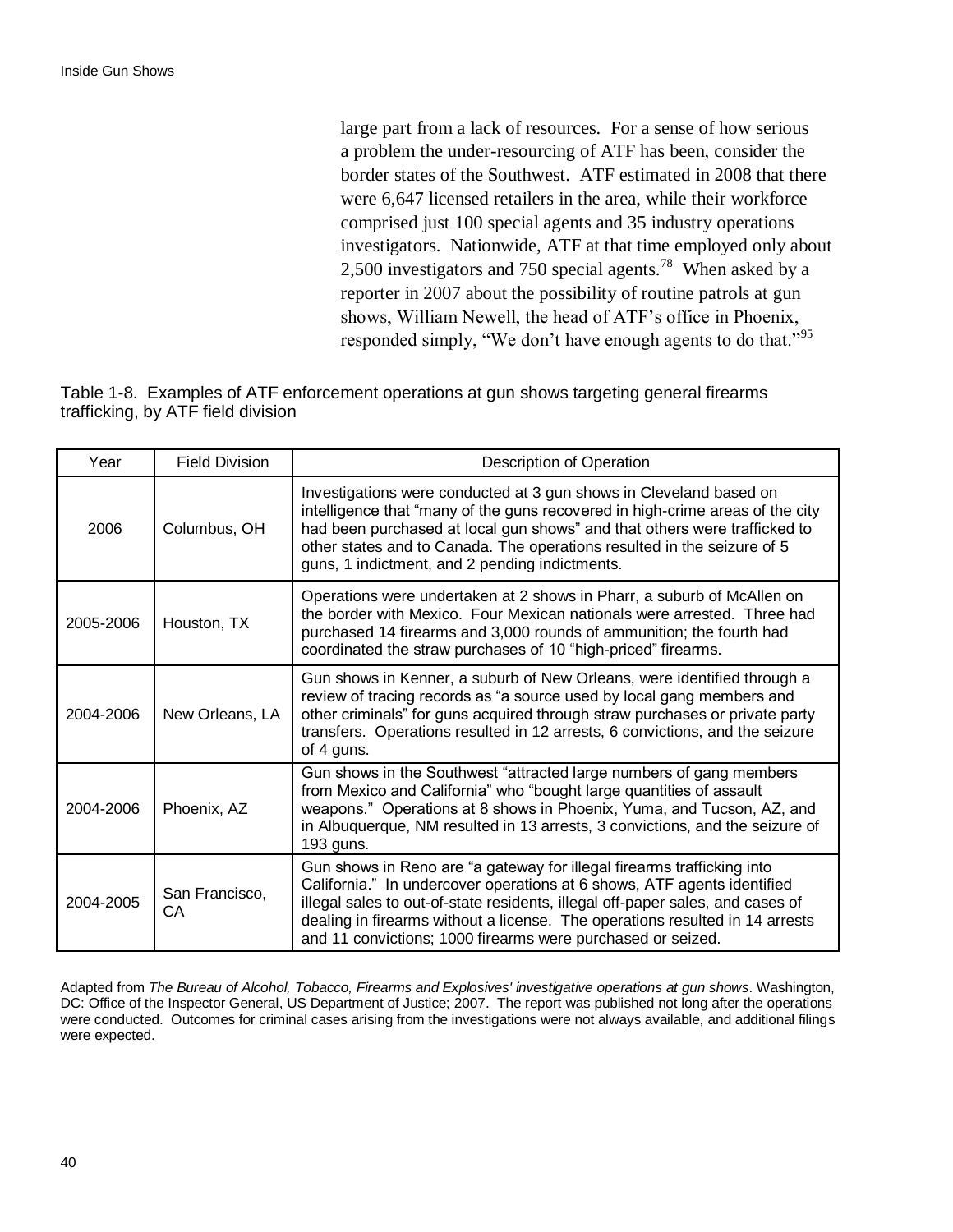### *Public Education*

ATF occasionally sets up educational displays at gun shows; staff answer questions and distribute materials covering gun laws and purchase procedures. In collaboration with ATF, the National Shooting Sports Foundation administers a public education program, "Don"t Lie for the Other Guy," intended to prevent straw purchases.<sup>96</sup> Begun in 2000, the program is now operational in approximately 15 states or metropolitan areas selected by ATF. Don"t Lie is not specific to gun shows; it offers training and display materials to all licensed retailers in the targeted areas. The materials stress the fine (up to \$250,000) and long prison term (up to ten years) that await a convicted straw purchaser.

These educational efforts, like ATF"s operations generally, receive a mixed reception at gun shows (see pages 42-43).

### *Other Federal Efforts*

United States Immigration and Customs Enforcement (ICE), now the primary investigative agency of the Department of Homeland Security, has targeted cross-border gun trafficking generally since 2005, if not earlier. Fifteen multi-agency Border Enforcement Security Task Forces have seized more than 2,000 weapons and made high-profile arrests of traffickers.<sup>97</sup> An apparently separate partnership with other agencies and the government of Mexico, Operation Armas Cruzadas, has recovered more than 1,400 firearms and 120,000 rounds of ammunition. No results specific to operations at gun shows are available.

A June 2009 review by the Government Accountability Office of efforts to combat gun trafficking into Mexico criticized both ATF and ICE for a failure to "consistently and effectively coordinate their efforts," which "has resulted in some instances of duplicate initiatives and confusion during operations."<sup>17</sup> By the end of the month, the agencies had signed an agreement intended to clarify their areas of responsibility and facilitate collaborative work.<sup>98</sup>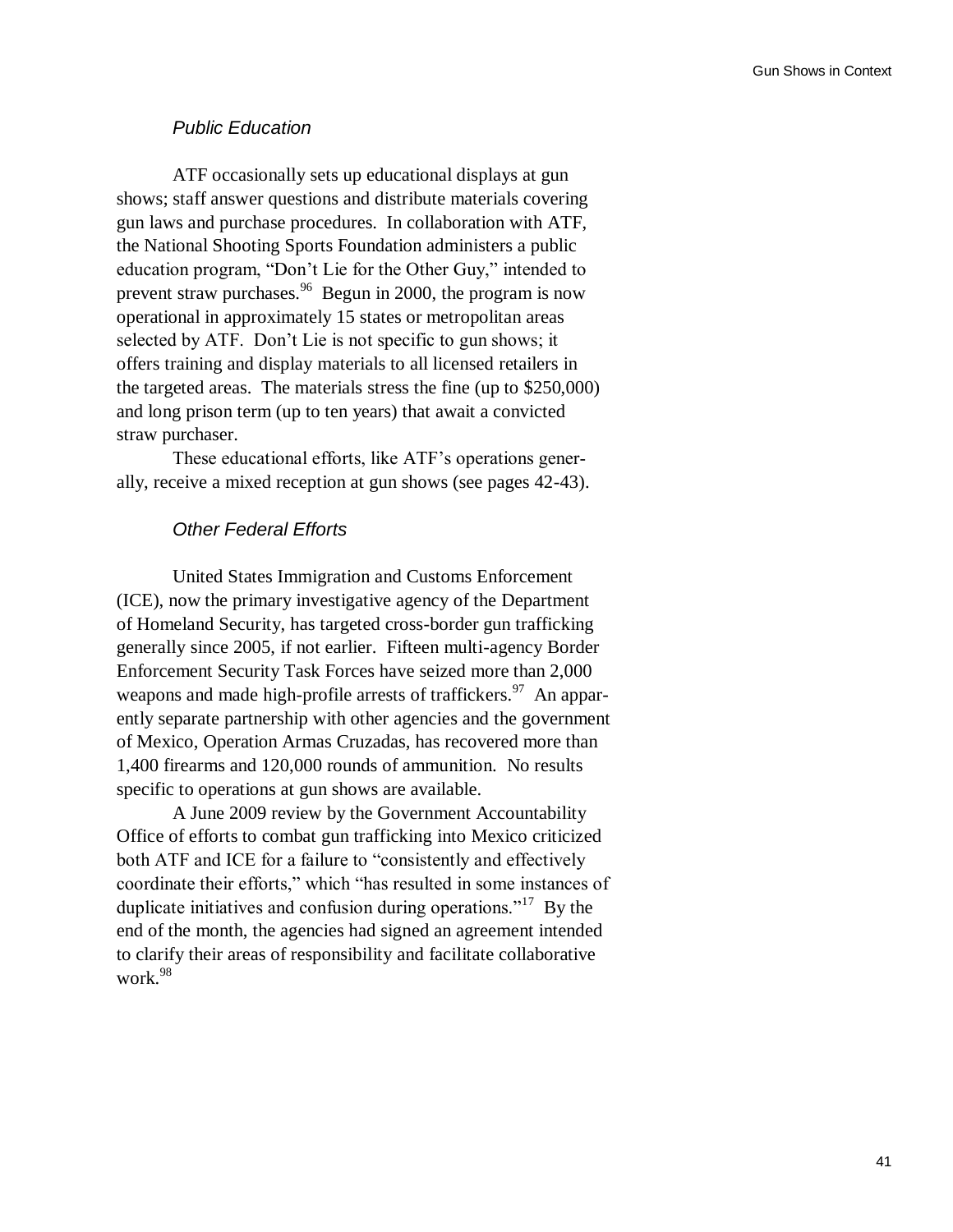

# **ATF and Its "Don't Lie" Campaign**

ATF rents table space at gun shows (1-3). This is not common, and it is a lonely job. The emphasis is on their "Don't Lie" campaign to deter straw purchases. Some licensed retailers display Don't Lie materials prominently; purchasers cannot help but see them. (In the straw purchase on pages 148-149, four piles of cash were counted out on a Don't Lie counter mat.) Some view ATF's work with hostility. Manifestations include displaying Firearms Transaction Records beside a Nazi flag (10) and throwing Don't Lie postcards on the ground (11,12). The photographs were taken in Orlando, FL (1,3,10); Atlanta, GA (2); Dayton, OH (4); Reno, NV (5); Dallas, TX (6); Richmond, VA (7,9); and Phoenix, AZ (8,11,12).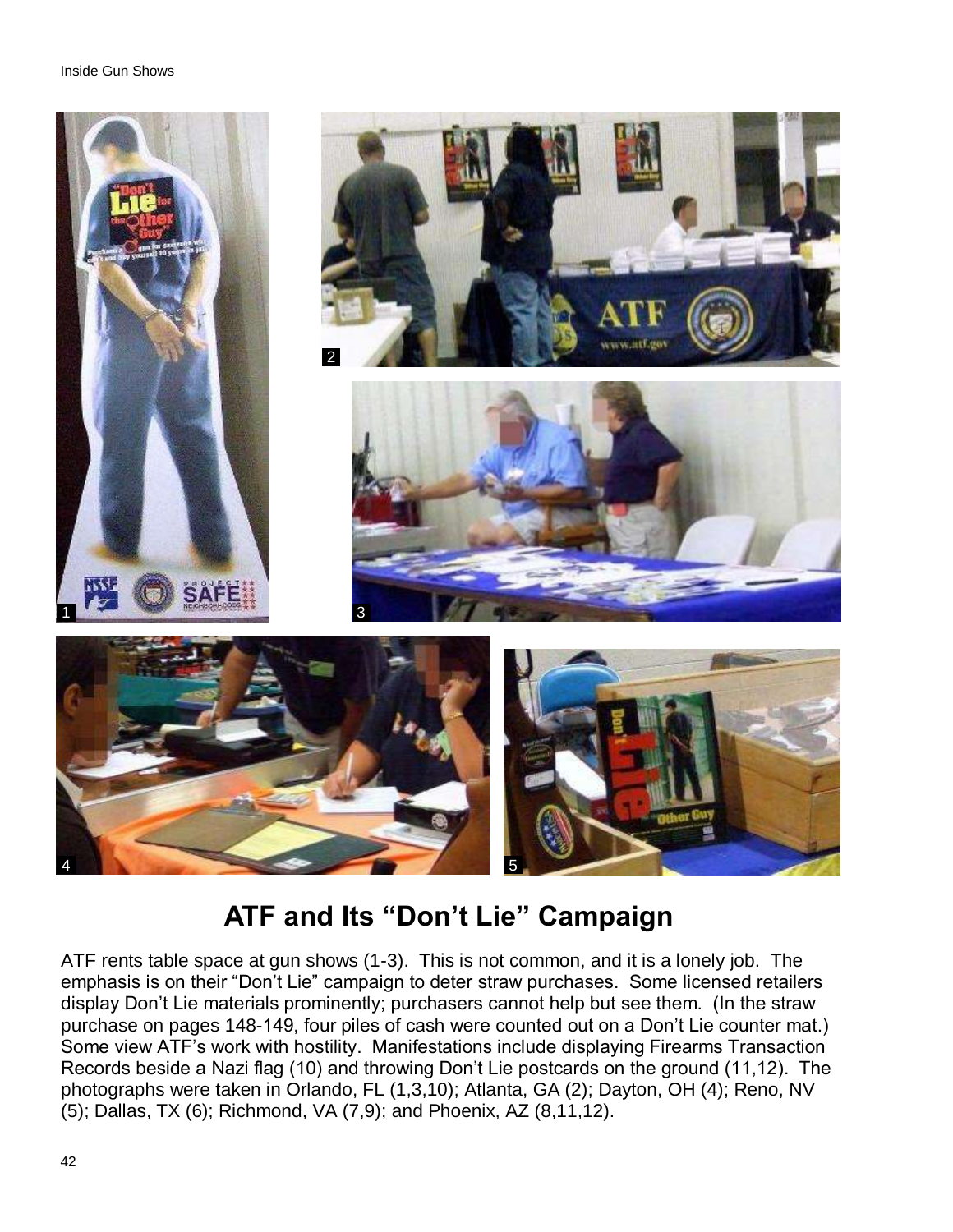### Gun Shows in Context















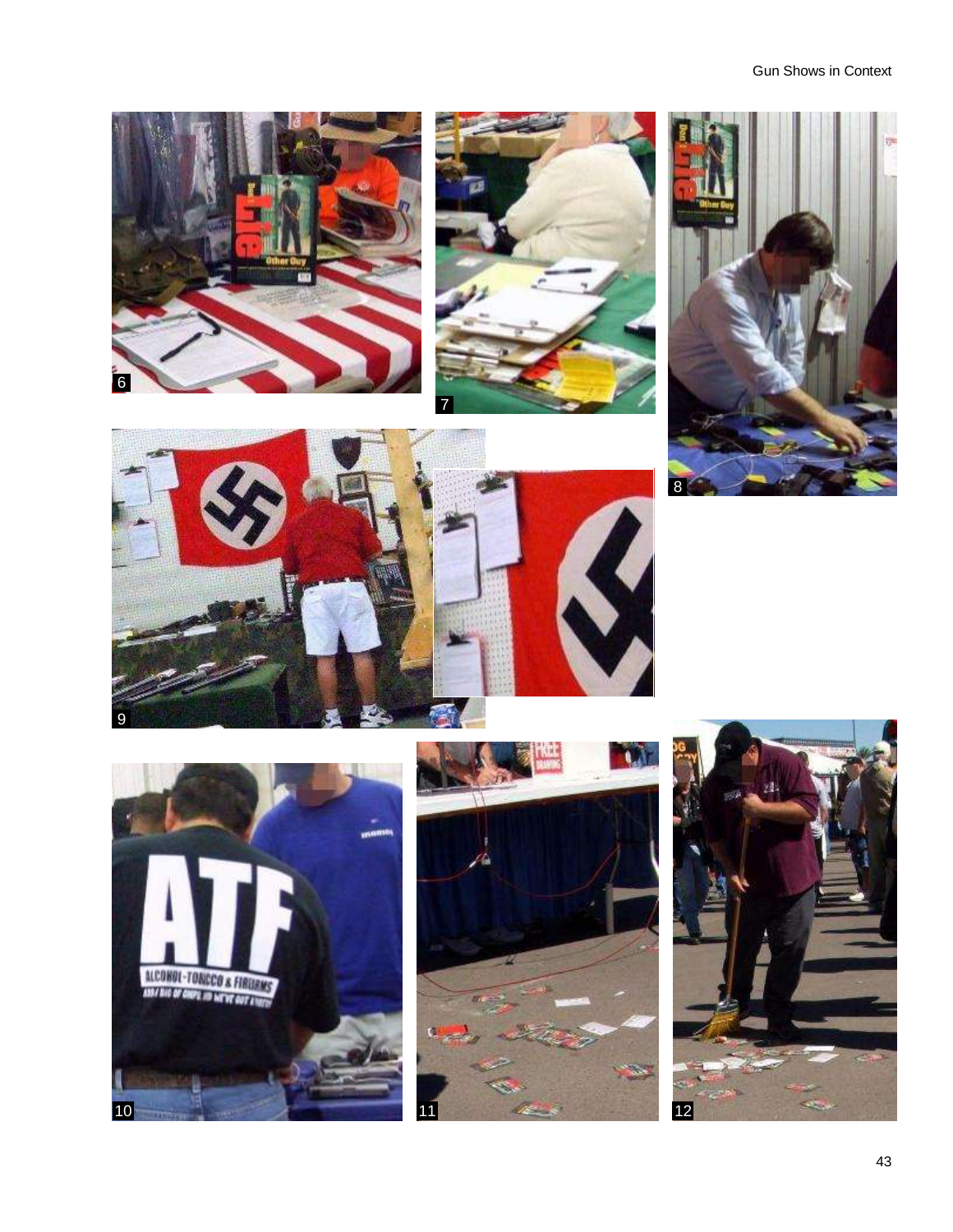*WARNING. Undercover law enforcement officers are actively working at this show. Do not under any circumstances allow yourself to sell a firearm without conducting the sale through a licensed dealer.*

*—Sign posted at a licensed retailer acting as a transfer station for private party gun sales, Orange County, California.*

### *State-Level Enforcement*

The California Department of Justice has conducted systematic law enforcement operations at gun shows at least since 2001. Its Gun Show Enforcement Program (GSEP), which is supported by allocations from the state's general funds, was mandated by the legislature as part of a larger effort to regulate gun shows. Teams of experienced special agents, working undercover, are at "every single major gun show" in the state—and most of the smaller shows as well—according to agency officials interviewed for this report. Individual operations are sometimes collaborative efforts involving local law enforcement, agencies from other states (particularly Arizona and Nevada), and ATF. A continuing series of joint operations involving gun shows in Reno, for example, was initiated at the request of chiefs of police in the San Francisco Bay Area after it became clear that the shows were important sources of guns used in crimes in Bay Area cities. As measured by gun recoveries, investigative operations generally have been "very lucrative" and have "put a dent" in gun trafficking. Individual cases have involved dozens of guns.

GSEP agents work closely with promoters, both as enforcers of the law and as educators. Promoters "assume we're always there and know we"re not an absentee landlord," said agency officials. The program makes active use of the materials that gun show promoters must provide in advance of each event: a security plan and a list of all those who are renting table space to sell guns, among others. The administrative requirements of the law have teeth; a promoter who does not meet them faces the loss of his license.

The program appears to have undergone an important transition. After some initial resistance, many promoters and individual retailers have become quite supportive. With them, at least, program operations have entered what might be considered a maintenance phase. Agency officials report "a sizeable amount" of self-policing and stress the importance of ethical promoters and retailers as sources of leads on criminal activity.

### **Some Additional Data and Preliminary Inferences**

As the discussion to this point hopefully establishes, the role that gun shows play in gun commerce and gun violence cannot be described simply. As the Columbine massacre and many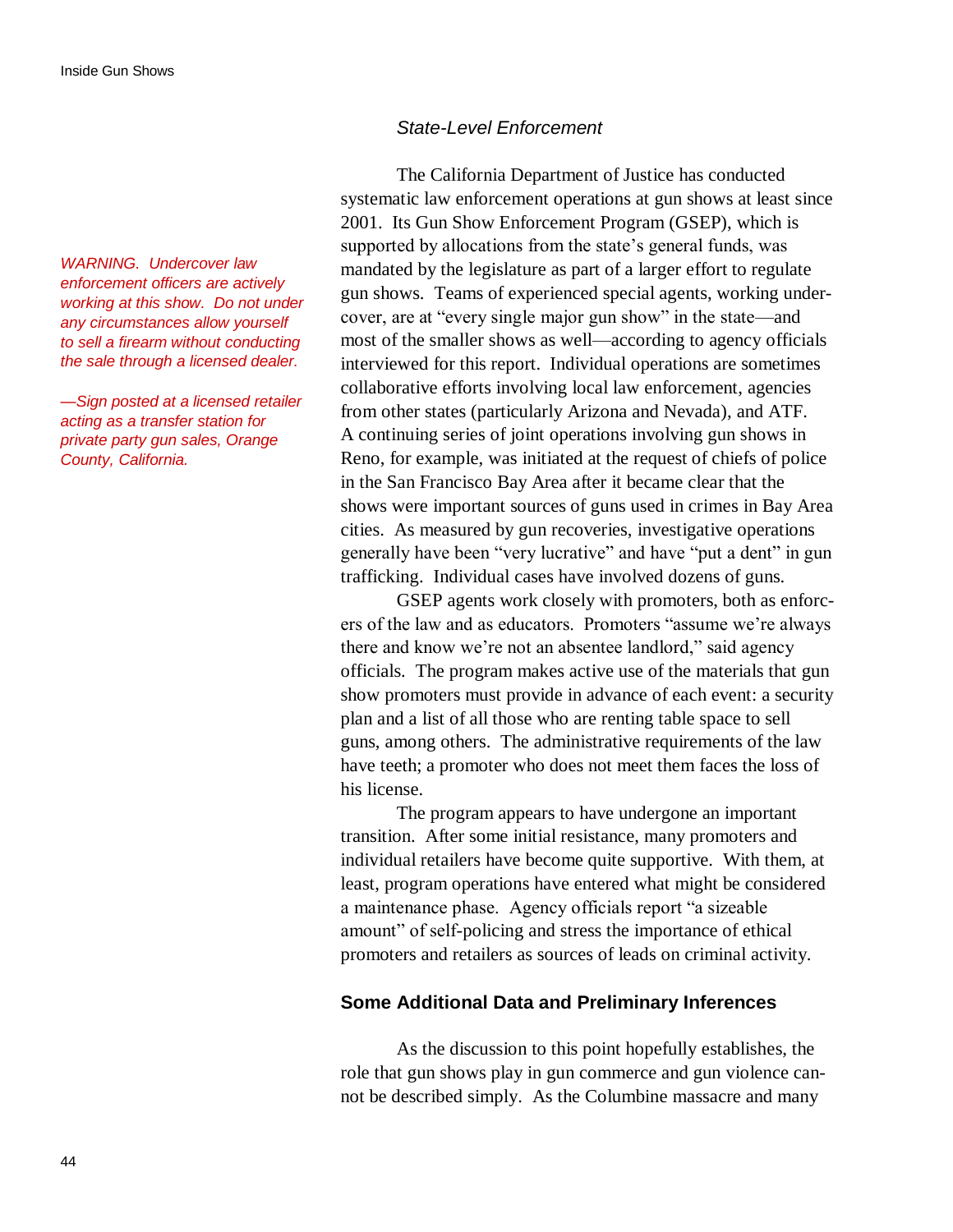gun trafficking cases demonstrate, gun shows may be particularly important as an indirect source of crime guns—they supply guns to intermediaries who in turn supply active criminals. This point has been most clearly made by Anthony Braga and David Kennedy, two leading experts in the field:

> Assessing any problem presented by gun shows is a difficult analytic task. While an important question is *whether prohibited persons personally buy firearms at gun shows*, which might be answered by surveys, an equally important one is *whether gun shows are sources of firearms that are trafficked to prohibited persons by straw purchasers, street dealers, and the like*. However, this question cannot be answered by surveys. $^{28}$ [Italics in original.]

At the same time, the available evidence suggests the following interim conclusions, which are worth considering as additional evidence accumulates.

### *The proportion of all gun sales nationwide that occurs at gun shows is relatively small.*

The best published information we have on where guns come from is in the Police Foundation"s 1996 National Survey on Private Ownership of Firearms (NSPOF). In that survey, gun owners were asked a series of questions about the most recent gun they had acquired, including where they had acquired it. Four percent of the guns had been acquired at gun shows; the survey did not ask these gun buyers if they had made their purchases from licensed retailers or private parties. $2$  Unpublished data from a second nationwide survey<sup>1</sup> yield a similar result; of 566 gun owners, 9% acquired their most recent guns at a gun show.

Such estimates do not come from surveys alone. California"s records of handgun sales identify transactions occurring at gun shows. For the 10 years 1998 through 2007, the archive contains records for more than 1.8 million transactions. Of these, 2.7% were recorded as occurring at gun shows. This figure would include both direct sales by licensed retailers and private party sales that were processed by licensed retailers, as required by state law.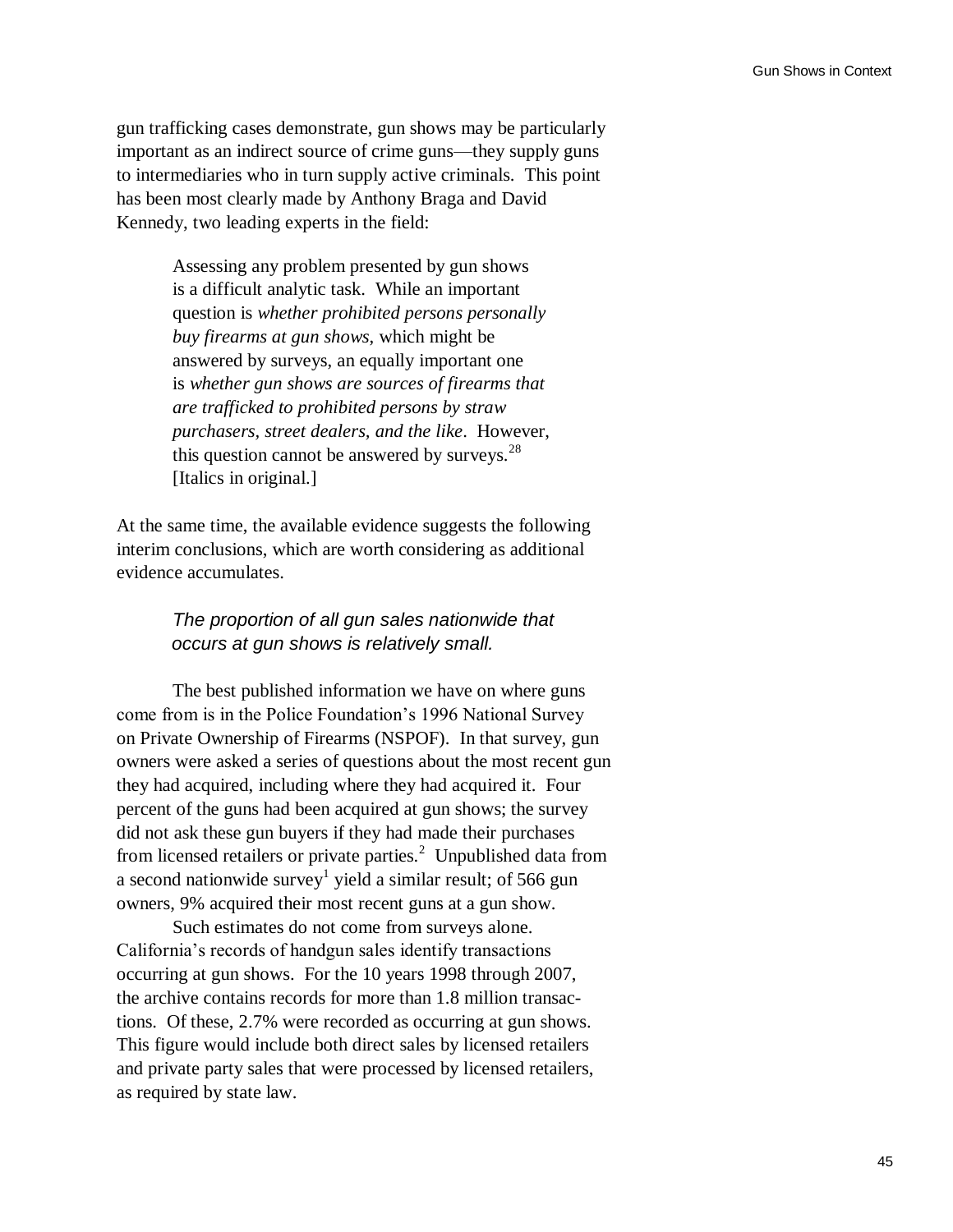Survey results can be imprecise, particularly for infrequent events as appears to be the case here. Clearly, a gun most recently purchased by a survey respondent at a location other than a gun show may have passed through a gun show earlier in its lifetime. And it is entirely possible that some gun show sales in the California records were not identified as such. That said, all the available estimates support the general statement that gun shows account for a relatively small proportion of overall gun commerce.

### *Most sales at gun shows involve licensed retailers.*

ATF estimates that 50% to 75% of gun sellers who rent table space at gun shows are licensed retailers.<sup>37</sup> Our prior study<sup>63</sup> yielded an estimate of only 30%, but this was based on observational data and almost certainly an underestimate. Many licensed retailers at gun shows do not identify themselves as such—at least not until consummating a gun sale—though they are required to do so. The largest and most active vendors at gun shows are almost always licensed retailers.

Given that licensed retailers probably make up a majority of vendors who rent table space, and that they account for essentially all the largest and most active vendors, it is likely that they account for most sales at gun shows. Even allowing for sales by individual attendees who have not rented table space, it is reasonable to estimate that perhaps two-thirds of gun sales are made by licensed retailers. There are, unfortunately, no published data on this point.

# *Private party sales at gun shows account for a relatively small percentage of gun sales in the United States.*

Taken together, three estimates—that 40% of all gun sales are private party transactions, that 4% to 9% of all gun sales occur at gun shows, and that two thirds of gun show sales are made by licensed retailers—allow for the rough approximations in Table 1-9 of the importance of private party gun sales at gun shows to gun commerce generally. If the 4% estimate is used, then of 1,000 hypothetical gun sales overall, 13 would be private party sales occurring at gun shows. These 13 guns account for 3.3% of private party gun sales and 1.3% of gun sales overall. Using the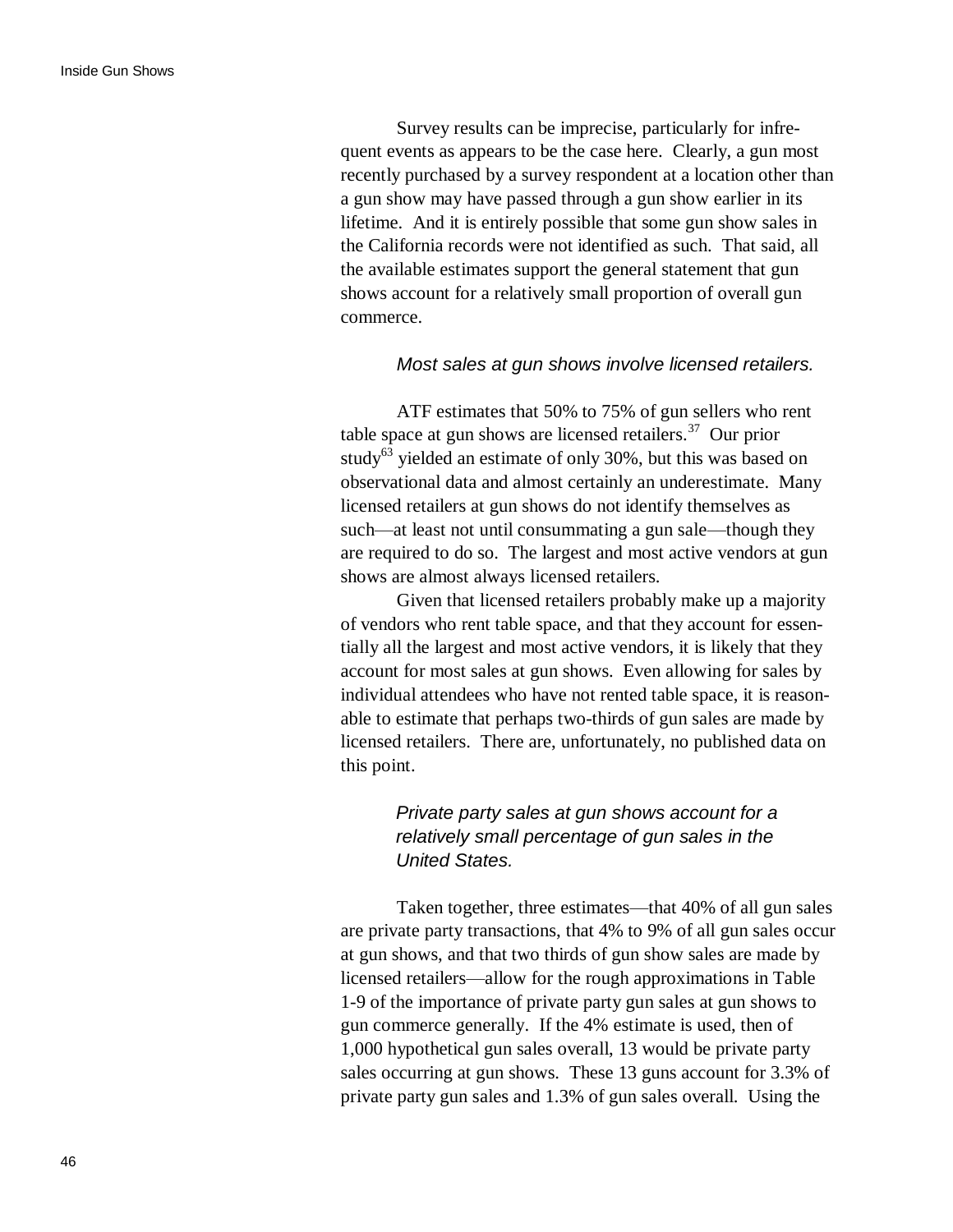9% estimate, 30 of every 1,000 hypothetical gun sales would be private party sales at gun shows. These 30 guns account for 7.5% of private party gun sales and 3% of gun sales overall.

Table 1-9. Allocation of 1,000 hypothetical gun sales between licensed retailers and private party gun sellers, and between gun shows and other venues

a. Assuming that 4% of all gun sales occur at gun shows

| Venue           | <b>Private Party</b> | <b>Licensed Retailer</b> | Total |
|-----------------|----------------------|--------------------------|-------|
| <b>Gun Show</b> | 13                   | 27                       | 40    |
| Other           | 387                  | 573                      | 960   |
| Γotal           | 400                  | 600                      | 1.000 |

b. Assuming that 9% of all gun sales occur at gun shows

| Venue           | <b>Private Party</b> | <b>Licensed Retailer</b> | Total |
|-----------------|----------------------|--------------------------|-------|
| <b>Gun Show</b> | 30                   | 60                       | 90    |
| Other           | 370                  | 540                      | 910   |
| Total           | 400                  | 600                      | 1,000 |

# *Licensed retailers are probably the primary source of crime guns acquired at gun shows.*

The one peer-reviewed study of gun shows as sources of crime guns, discussed previously, developed data from 314 ATF investigations of gun trafficking at gun shows. $28$  Nearly 55,000 guns were involved. While an unlicensed seller was the main subject in most of the investigations (54.1%), two thirds of the trafficked guns were linked to investigations in which the main suspect was (or had been) a licensed retailer. These retailer cases involved an average of 452 guns apiece and 33,445 guns in total; those centered on unlicensed sellers involved an average of 112 guns each and 15,551 guns altogether. Licensed retailers are able to buy guns in large quantities, and an increase in the number of guns linked to trafficking investigations when licensed retailers are involved is not unique to gun shows. $27$ 

These data are not the whole story, however. First, trafficking operations that do not involve licensed retailers might be less likely to be brought to ATF"s attention and trigger an investigation, precisely because they are smaller than operations in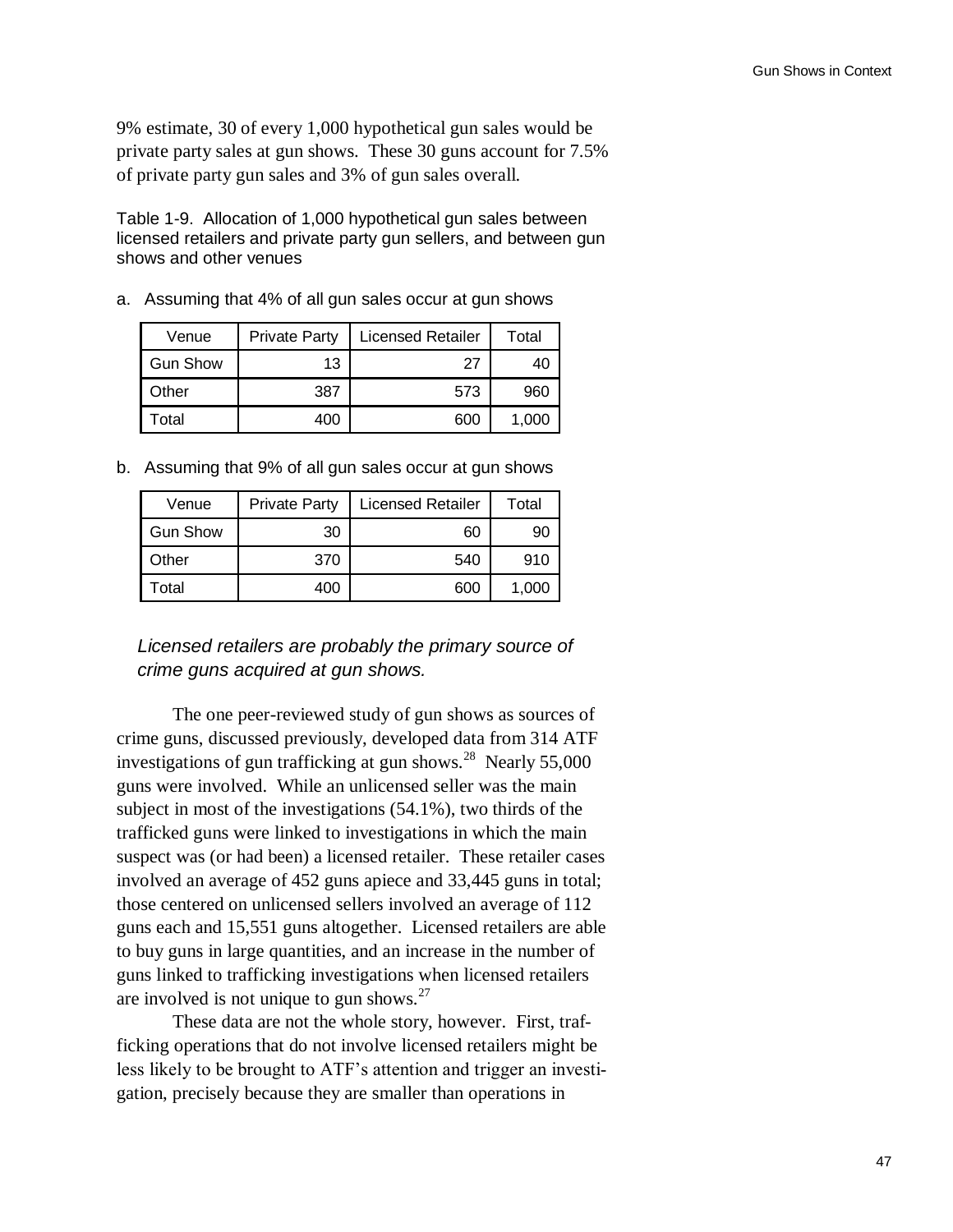which retailers participate. This could lead an assessment based just on trafficking investigations to underestimate the importance of private-party trafficking.

Complicating this is the fact that ATF, because of limitations in the data it is allowed to collect, is not able to provide an estimate other than from those trafficking investigations of the number of trafficked guns that are obtained at gun shows, whether from licensed retailers or private parties.<sup>17</sup> Records of trafficking investigations cannot possibly capture all the guns acquired at gun shows with criminal intent—recall that ATF enforcement operations affect a very small percentage of gun shows. This means that the best available evidence we have on the role of gun shows as a source of crime guns probably underestimates their importance.

### **References**

- 1. Hepburn LM, Miller M, Azrael D, et al. The U.S. gun stock: results from the 2004 national firearms survey. *Injury Prevention*. 2007;13:15-19.
- 2. Cook PJ, Ludwig J. *Guns in America: results of a comprehensive national survey on firearms ownership and use.* Washington (DC): The Police Foundation; 1996.
- 3. Rand MR. *Criminal victimization, 2007*. Washington (DC): Bureau of Justice Statistics; 2008. Report No.: NCJ 224390.
- 4. Federal Bureau of Investigation. *Crime in the United States, 2007*. Washington (DC): Federal Bureau of Investigation; 2008.
- 5. Wintemute GJ. Guns and gun violence. In: Blumstein A, Wallman J, editors. *The crime drop in America*. New York: Cambridge University Press; 2000. p. 45-96.
- 6. Police Executive Research Forum. *Violent crime in America: 24 months of alarming trends*. Washington (DC): Police Executive Research Forum; 2007.
- 7. Police Executive Research Forum. *Violent crime in America: a tale of two cities*. Washington (DC): Police Executive Research Forum; 2007.
- 8. Federal Bureau of Investigation. *Preliminary annual Uniform Crime Report*, 2008. 2009 June 1. Available from: [http://www.fbi.gov/ucr/](http://www.fbi.gov/ucr/08aprelim/index.html) [08aprelim/index.html](http://www.fbi.gov/ucr/08aprelim/index.html)
- 9. Klein A. Major cities' plummeting crime rates mystifying. *The Washington Post*. 2009 Jul 20. Available from: [http://](http://www.washingtonpost.com/wp-dyn/content/article/2009/07/19/AR2009071902154_pf.html) [www.washingtonpost.com/wp-dyn/content/article/2009/07/19/](http://www.washingtonpost.com/wp-dyn/content/article/2009/07/19/AR2009071902154_pf.html) [AR2009071902154\\_pf.html.](http://www.washingtonpost.com/wp-dyn/content/article/2009/07/19/AR2009071902154_pf.html)
- 10. Graduate Institute of International Studies. *Small arms survey 2007*. Geneva: Cambridge University Press; 2007.
- 11. Krug EG, Powell K, Dahlberg L. Firearm-related deaths in the United States and 35 other high- and upper-middle-income countries. *International Journal of Epidemiology*. 1998;27:214-221.
- 12. Richmond T, Cheney R, Schwab C. The global burden of non-conflict related firearm mortality. *Injury Prevention*. 2005;11(6):348-352.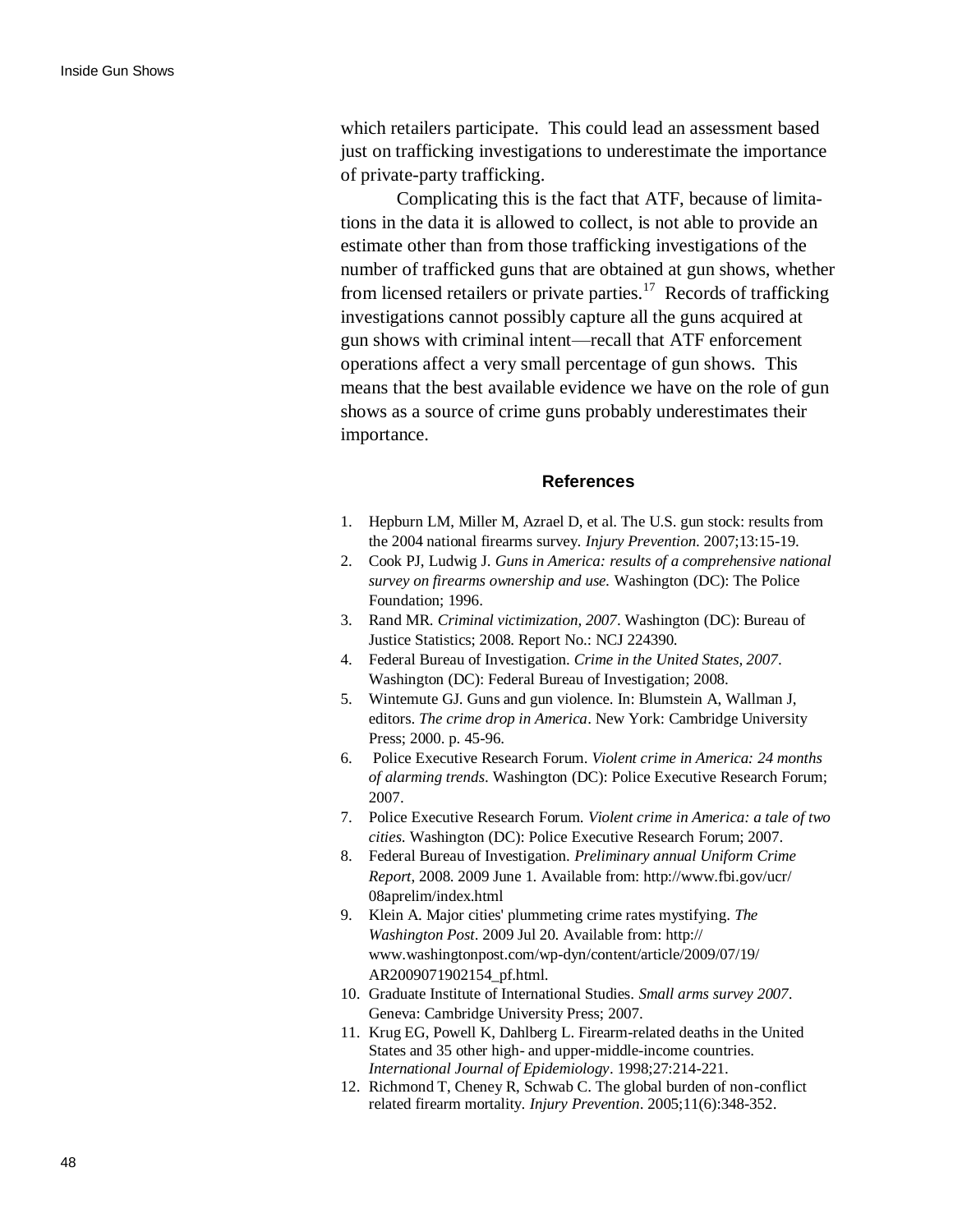- 13. Zimring FE, Hawkins G. *Crime is not the problem: lethal violence in America*. New York: Oxford University Press; 1997.
- 14. Graduate Institute of International Studies. *Small arms survey 2002: counting the human cost*. Oxford: Oxford University Press; 2002.
- 15. Cook PJ, Cukier W, Krause K. The illicit firearms trade in North America. *Criminology & Criminal Justice*. 2009;9(3):265-286.
- 16. United States Joint Forces Command. *The joint operating environment (JOE) 2008*. Suffolk (VA): United States Joint Forces Command; 2008.
- 17. Government Accountability Office. *Firearms trafficking: U.S. efforts to combat arms trafficking to Mexico face planning and coordination challenges*. Washington (DC): Government Accountability Office; 2009. Report No.: GAO-09-709.
- 18. Testimony of William Newell before the Committee on Appropriations, Subcommittee on Commerce, Justice, Science and Related Agencies. United States House of Representatives. Washington (DC). March 24, 2009.
- 19. Olinger D. Following the guns. *The Denver Post*. 1999 Aug 2. Available from: [http://extras.denverpost.com/news/shot0801.htm.](http://extras.denverpost.com/news/shot0801.htm)
- 20. Testimony of Robyn Anderson before the Judiciary Committee. Colorado House of Representatives. As quoted by Lautenberg F. *Congressional record-Senate.* February 9, 2000. S555.
- 21. Bartles L. Gun dealers rejected Columbine killers. *Rocky Mountain News*. 2000 Jan 27. Available from: [http://rockymountainnews.com/shooting/](http://denver.rockymountainnews.com/shooting/0127roby1.shtml)  [0127roby1.shtml.](http://denver.rockymountainnews.com/shooting/0127roby1.shtml)
- 22. Soraghan M. Owens: Columbine gun buyer no victim. *The Denver Post*. 2000 Jan 29. Available from: [http://extras.denverpost.com/news/](http://extras.denverpost.com/news/shotarch1.htm) [shotarch1.htm.](http://extras.denverpost.com/news/shotarch1.htm)
- 23. Olinger D. Only the name has changed. Tanner gun show back with a new moniker. *The Denver Post.* 1999 Jun 6.
- 24. Olinger D. Teen's gun purchase may have been illegal. Licensed dealer claims sale was private. *The Denver Post*. 1999 Jun 11.
- 25. Olinger D. Gun dealer surrenders firearms license. *The Denver Post*. 1999 Oct 14. Available from: [http://extras.denverpost.com/news/shot1014b.htm.](http://extras.denverpost.com/news/shot1014b.htm)
- 26. Crowder C. A look inside the gun show world. *Rocky Mountain News*. 2000 Mar 22.
- 27. Bureau of Alcohol, Tobacco and Firearms. *Following the gun: enforcing federal laws against firearms traffickers*. Washington (DC): Bureau of Alcohol, Tobacco and Firearms; 2000.
- 28. Braga AA, Kennedy DM. Gun shows and the illegal diversion of firearms. *Georgetown Public Policy Review*. 2000;6:7-24.
- 29. Testimony of Michael Bouchard before the Committee on the Judiciary, Subcommittee on Crime, Terrorism, and Homeland Security. United States House of Representatives. Washington (DC). February 28, 2006.
- 30. Scalia J. *Federal firearm offenders, 1992-98*. Washington (DC): Bureau of Justice Statistics; 2000. Report No.: NCJ 180795.
- 31. Harlow CW. *Firearm use by offenders*. Washington (DC): Bureau of Justice Statistics; 2001. Report No.: NCJ 189369.
- 32. Zimring FE. Firearms and federal law: the Gun Control Act of 1968. *Journal of Legal Studies*. 1975;4:133-198.
- 33. Cook PJ, Molliconi S, Cole TB. Regulating gun markets. *Journal of Criminal Law and Criminology*. 1995;86:59-92.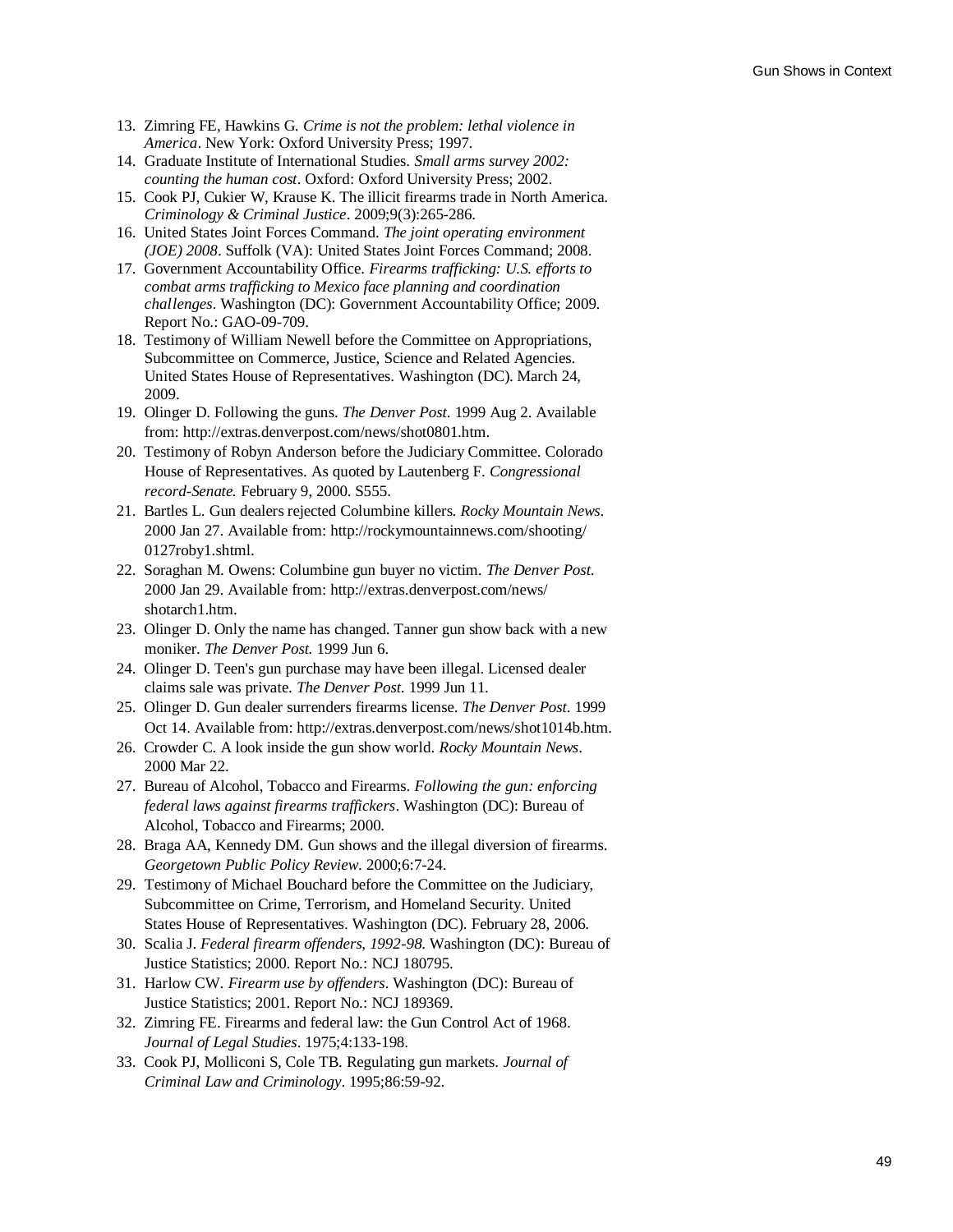- 34. Braga AA, Cook PJ, Kennedy DM, et al. The illegal supply of firearms. In: Tonry M, editor. *Crime and justice: a review of research*. Chicago: The University of Chicago Press; 2002. p. 319-352.
- 35. Newton G, Zimring FE. *Firearms and violence in American life: a staff report submitted to the National Commission on the Cause and Prevention of Violence*. Washington (DC): National Commission on the Causes and Prevention of Violence; 1969.
- 36. Federal Bureau of Investigation. *National Instant Criminal Background Check System (NICS) operation 2006*. Washington (DC): Federal Bureau of Investigation; 2007.
- 37. Bureau of Alcohol, Tobacco and Firearms. *Gun shows: Brady checks and crime gun traces*. Washington (DC): Bureau of Alcohol, Tobacco and Firearms; 1999.
- 38. United States Code. Title 18, Part 1, Chapter 44, Section 921(a)(21)(C).
- 39. Montini E. Pursuing honor students more than gangsters. *Arizona Republic*. 2007 Sep 16. Available from: [http://www.azcentral.com/](http://www.azcentral.com/arizonarepublic/local/articles/0916montini0916.html) [arizonarepublic/local/articles/0916montini0916.html.](http://www.azcentral.com/arizonarepublic/local/articles/0916montini0916.html)
- 40. Bureau of Justice Statistics. *Survey of state procedures related to firearm sales, 2005*. Washington (DC): Bureau of Justice Statistics; 2006. Report No.: NCJ 214645.
- 41. Bureau of Justice Statistics. *Background checks for firearm transfers 2008 - statistical tables*. Washington (DC): Bureau of Justice Statistics; 2009. Report No.: NCJ 227471.
- 42. Ludwig JA, Cook PJ. Homicide and suicide rates associated with implementation of the Brady Handgun Violence Prevention Act. *Journal of the American Medical Association*. 2000;284:585-591.
- 43. Manson D, Gilliard D. *Presale handgun checks, 1996: a national estimate*. Washington (DC): Bureau of Justice Statistics; 1997. Report No.: NCJ-165704.
- 44. Wintemute GJ, Wright MA, Drake CM, et al. Subsequent criminal activity among violent misdemeanants who seek to purchase handguns: risk factors and effectiveness of denying handgun purchase. *Journal of the American Medical Association*. 2001;285:1019-1026.
- 45. Wright MA, Wintemute GJ, Rivara FA. Effectiveness of denial of hand gun purchase to persons believed to be at high risk for firearm violence. *American Journal of Public Health*. 1999;89:88-90.
- 46. Blumstein A, Nakamura K. Redemption in the presence of widespread criminal background checks. *Criminology*. 2009;47(2):327-359.
- 47. Wintemute GJ. Impact of the Brady Act on homicide and suicide rates (letter). *Journal of the American Medical Association*. 2000;284:2719- 2720.
- 48. Webster DW, Vernick JS, Bulzacchelli MT. Effects of state-level firearm seller accountability policies on firearm trafficking. *Journal of Urban Health*. 2009;86:525-537.
- 49. United States Code. Title 18, Part 1, Chapter 44, Section 922(d).
- 50. Sugarmann J, Rand K. *More gun dealers than gas stations: a study of federally licensed firearm dealers in America*. Washington (DC): Violence Policy Center; 1992.
- 51. Bureau of Alcohol, Tobacco and Firearms. *Firearms commerce in the United States, 2001/2002*. Washington (DC): Bureau of Alcohol, Tobacco and Firearms; 2002.
- 52. Koper CS. Federal legislation and gun markets: How much have recent reforms of the federal firearms licensing system reduced criminal gun suppliers? *Criminology and Public Policy*. 2002;1:151-178.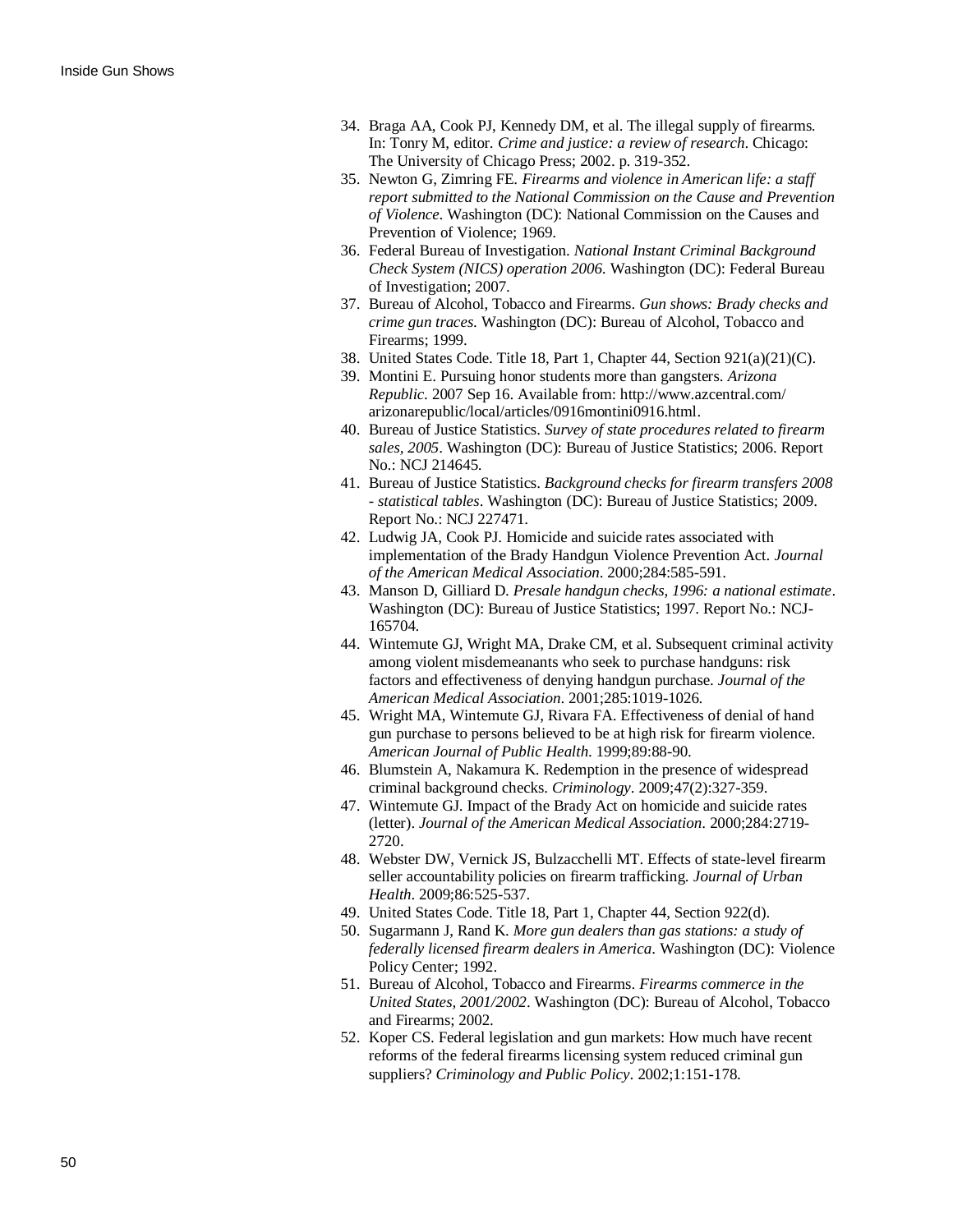- 53. Wachtel J. Sources of crime guns in Los Angeles, California. *Policing: An International Journal of Police Strategies & Management*. 1998;21:220- 239.
- 54. Braga AA, Kennedy DM. The illicit acquisition of firearms by youth and juveniles. *Journal of Criminal Justice*. 2001;29:379-388.
- 55. Cook PJ, Braga AA. Comprehensive firearms tracing: strategic and investigative uses of new data on firearms markets. *Arizona Law Review*. 2001;43:277-309.
- 56. Hartocollis A. Officials say gunrunners used cellphone pictures to advertise. *The New York Times*. 2007 Mar 22. Available from: [http://](http://www.nytimes.com/2007/03/22/nyregion/22guns.html?pagew) [www.nytimes.com/2007/03/22/nyregion/22guns.html?pagew.](http://www.nytimes.com/2007/03/22/nyregion/22guns.html?pagew)
- 57. Cook PJ, Ludwig JA, Venkatesh SA, et al. *Underground gun markets*. Cambridge: National Bureau of Economic Research; 2005. Working paper No. 11737.
- 58. McKinley Jr. JC. U.S. stymied as guns flow to Mexican cartels. *The New York Times*. 2009 April 15. Available from: [http://www.nytimes.com/](http://www.nytimes.com/2009/04/15/us/15guns.html?_r=1&scp=1&sq=u.s.%20stymied%20as%20guns%20flow%20to%20Mexican%20cartels&st=cse)  [2009/04/15/us/15guns.html?\\_r=1&scp=1&sq=u.s.%20 stymied%20](http://www.nytimes.com/2009/04/15/us/15guns.html?_r=1&scp=1&sq=u.s.%20stymied%20as%20guns%20flow%20to%20Mexican%20cartels&st=cse)  [as%20guns%20flow%20to%20Mexican%20cartels&st=cse.](http://www.nytimes.com/2009/04/15/us/15guns.html?_r=1&scp=1&sq=u.s.%20stymied%20as%20guns%20flow%20to%20Mexican%20cartels&st=cse)
- 59. U.S. Attorney's Office, Southern District of Texas. Houstonian sentenced to prison for lying to buy guns. Houston (TX): U.S. Attorney's Office, Southern District of Texas; April 17, 2009.
- 60. Sheley JF, Wright JD. *Gun acquisition and possession in selected juvenile samples*. Washington (DC): National Institute of Justice/Office of Juvenile Justice and Delinquency Prevention; 1993. Report No.: NCJ-145326.
- 61. Smith MD. Sources of firearm acquisition among a sample of inner-city youths: research results and policy implications. *Journal of Criminal Justice*. 1996;24:361-367.
- 62. Sorenson SB, Vittes K. Buying a handgun for someone else: firearm dealer willingness to sell. *Injury Prevention*. 2003;9:147-150.
- 63. Wintemute GJ. Gun shows across a multistate American gun market: observational evidence of the effects of regulatory policies. *Injury Prevention*. 2007;13:150-156.
- 64. Bureau of Alcohol, Tobacco, Firearms and Explosives. *ATF 2005 annual report*. Washington (DC): Bureau of Alcohol, Tobacco, Firearms and Explosives; 2006. Report No.: 1000.4.
- 65. Bureau of Alcohol, Tobacco and Firearms. *Commerce in firearms in the United States*. Washington (DC): Bureau of Alcohol, Tobacco and Firearms; 2000.
- 66. Wintemute GJ, Cook P, Wright MA. Risk factors among handgun retailers for frequent and disproportionate sales of guns used in violent and firearm related crimes. *Injury Prevention*. 2005;11:357-363.
- 67. National Rifle Association. White House plan nothing new, targets licensed, lawful dealers. 2000 Feb 4. Available from: [http://](http://www.nraila.org/News/Read/InTheNews.aspx?ID=538) [www.nraila.org/News/Read/InTheNews.aspx?ID=538.](http://www.nraila.org/News/Read/InTheNews.aspx?ID=538)
- 68. Bureau of Alcohol, Tobacco and Firearms. *Crime gun trace reports (1999)*. Washington (DC): Bureau of Alcohol, Tobacco and Firearms; 2000.
- 69. Bureau of Alcohol, Tobacco and Firearms. *Crime gun trace reports (2000).* Washington (DC): Bureau of Alcohol, Tobacco and Firearms; 2002.
- 70. Wintemute GJ, Romero MP, Wright MA, et al. The life cycle of crime guns: a description based on guns recovered from young people in California. *Annals of Emergency Medicine*. 2004;43:733-742.
- 71. KDKA-TV. Police, ATF raid Butler home, remove 500 guns. *KDKA-TV*. 2008 Feb 7. Available from: [http://kdka.com/local/Butler.Gun.Raid.2.](http://kdka.com/local/Butler.Gun.Raid.2.648818.html)  [648818.html.](http://kdka.com/local/Butler.Gun.Raid.2.648818.html)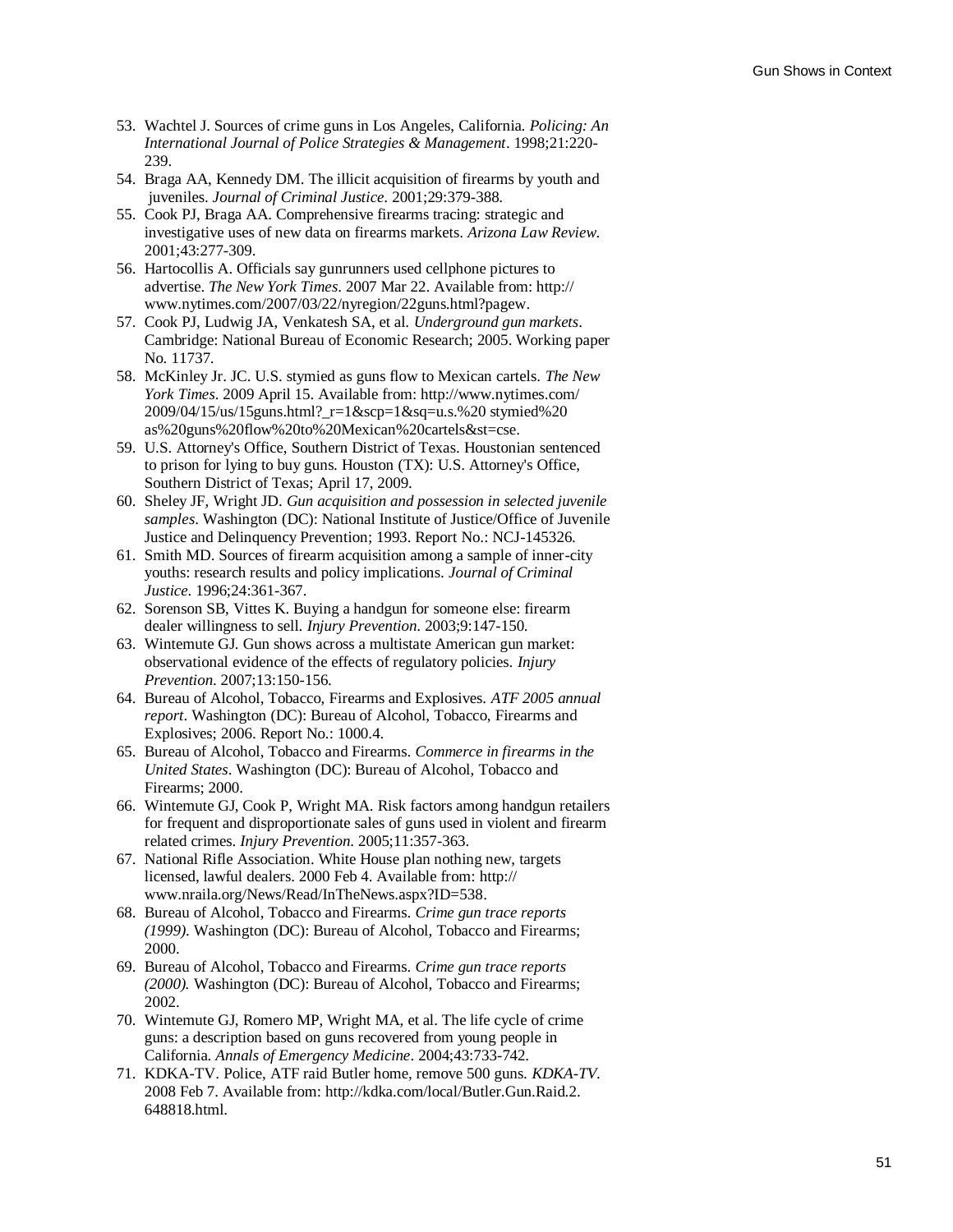- 72. Violence Policy Center. *Gun shows in America: Tupperware parties for criminals*. Washington (DC): Violence Policy Center; 1996.
- 73. Kimberlin J. Gun sale rules can be easy to avoid. Virginia's gun shows offer weapons to almost any buyer—with few questions asked. *The (Norfolk) Virginian-Pilot*. 2008 Mar 3. Available from: [http://](http://www.roanoke.com/news/roanoke/wb/152970)  [www.roanoke.com/news/roanoke/wb/152970.](http://www.roanoke.com/news/roanoke/wb/152970)
- 74. Kelly S. Team 5 Investigates exposes underground gun trade. Weapons easy to get; traffickers go unpunished. *WCVB-TV News (Boston)*. 2008 Feb 1. Available from: [http://www.thebostonchannel.com/news/15189840/](http://www.thebostonchannel.com/news/15189840/detail.html?rss=bos&psp=news) [detail.html?rss=bos&psp=news.](http://www.thebostonchannel.com/news/15189840/detail.html?rss=bos&psp=news)
- 75. Bureau of Alcohol, Tobacco and Firearms. *Operation Snapshot: an analysis of the retail regulated firearms industry*. Washington (DC): Bureau of Alcohol, Tobacco and Firearms; 2000.
- 76. Hawley C, Solache S. U.S. guns pour into Mexico: arms race among drug cartels, end of ban in America result in flood of high-power weapons over border. *The Arizona Republic*. 2007 Jan 16. Available from: [www.azcentral. com/ arizonarepublic/news/articles/0116americanguns](http://www.azcentral.com/arizonarepublic/news/articles/0116americanguns0116.html)  [0116.html.](http://www.azcentral.com/arizonarepublic/news/articles/0116americanguns0116.html)
- 77. Montgomery S. Gunrunner gets six years. *The Gazette (Montreal)*. 2006 May 27. Available from: [http://www.canada.com/montrealgazette/news/](http://www.canada.com/montrealgazette/news/montreal/story.html?id=66aa79c0-190f-4c46-8c6d-d7759ef42baa&k=60047) [montreal/story.html?id=66aa79c0-190f-4c46-8c6d-d7759ef42baa&k=](http://www.canada.com/montrealgazette/news/montreal/story.html?id=66aa79c0-190f-4c46-8c6d-d7759ef42baa&k=60047)  [60047.](http://www.canada.com/montrealgazette/news/montreal/story.html?id=66aa79c0-190f-4c46-8c6d-d7759ef42baa&k=60047)
- 78. Testimony of William Hoover before the Committee on Foreign Affairs, Subcommittee on the Western Hemisphere. United States House of Representatives. Washington (DC). February 7, 2008.
- 79. Criminal Intelligence Service Canada. *Annual report on organized crime in Canada*. Ottawa (Canada): Criminal Intelligence Service Canada; 2005.
- 80. Krouse W. Memorandum to Senator Frank Lautenberg: Foreign terrorists and the availability of firearms and black powder in the United States. Washington (DC): Congressional Research Service; May 16, 2003.
- 81. U.S. Department of Justice. Ten individuals charged in interstate firearms trafficking scheme (news release). Tulsa (OK): U.S. Department of Justice; 2004.
- 82. Testimony of Michael J. Sullivan before the Committee on Appropriations, Subcommittee on Commerce, Justice, Science, and Related Agencies. United States House of Representatives. Washington (DC). March 28, 2007.
- 83. U.S. Department of Justice. Operation Flea Collar Alabama ICE strikes illegal suppliers selling guns at area flea markets (press release). Birmingham (AL): U.S. Department of Justice; 2006.
- 84. Bureau of Alcohol, Tobacco, Firearms and Explosives. Mesa man sentenced to prison for dealing in hundreds of firearms without a license (press release). Phoenix (AZ): Bureau of Alcohol, Tobacco, Firearms and Explosives; 2006.
- 85. Bureau of Alcohol, Tobacco, Firearms and Explosives. Five plead guilty to illegal gun trafficking (press release). Columbus (OH): Bureau of Alcohol, Tobacco, Firearms and Explosives; 2006.
- 86. Bureau of Alcohol, Tobacco, Firearms and Explosives. Female firearm trafficker sentenced to 4 years. Cleveland woman bought firearms and provided them to felons and criminals. Columbus (OH): Bureau of Alcohol, Tobacco, Firearms and Explosives; 2008.
- 87. U.S. Immigration and Customs Enforcement. Mexican national pleads guilty to smuggling firearms to Mexico. San Antonio (TX): U.S. Immigration and Customs Enforcement; 2008.